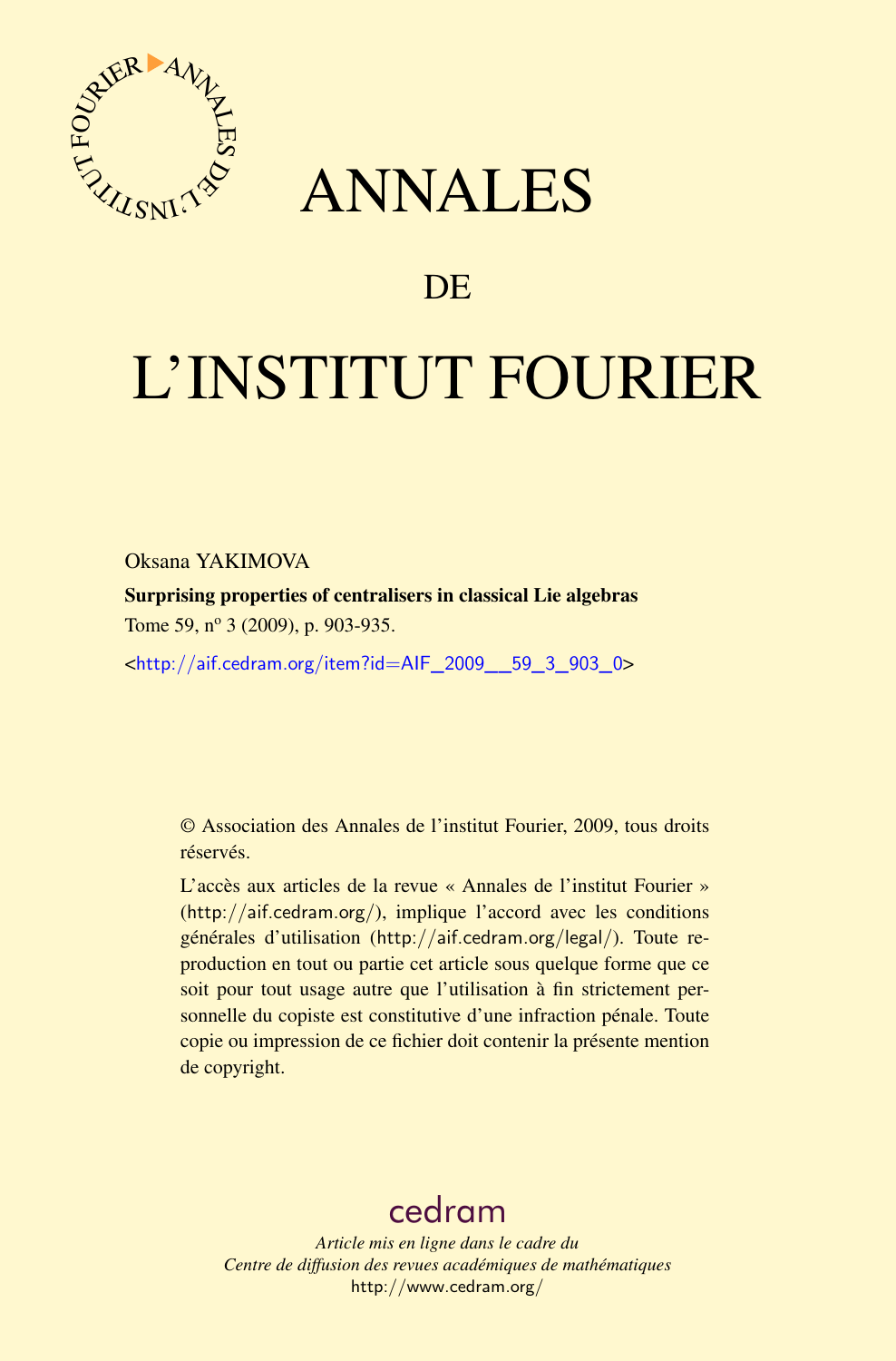#### SURPRISING PROPERTIES OF CENTRALISERS IN CLASSICAL LIE ALGEBRAS

#### **by Oksana YAKIMOVA**

ABSTRACT. — Let  $\mathfrak g$  be a classical Lie algebra, *i.e.*, either  $\mathfrak{gl}_n$ ,  $\mathfrak{sp}_n$ , or  $\mathfrak{so}_n$  and let e be a nilpotent element of g. We study various properties of the centralisers  $g_e$ . The first four sections deal with rather elementary questions, like the centre of  $g_e$ , commuting varieties associated with  $g_e$ , or centralisers of commuting pairs. The second half of the paper addresses problems related to different Poisson structures on  $\mathfrak{g}_e^*$  and symmetric invariants of  $\mathfrak{g}_e$ .

Résumé. — Soit  $\mathfrak g$  une algèbre de Lie classique, *i.e.*,  $\mathfrak{gl}_n$ ,  $\mathfrak{sp}_n$ , ou  $\mathfrak{so}_n$ , et soit e un élément nilpotent de g. Nous étudions dans cet article diverses propriétés du centralisateur g<sup>e</sup> de e. Les quatre premières sections concernent des problèmes assez élémentaires portant sur le centre de ge, la variété commutante de ge, ou encore les centralisateurs des paires commutantes. La seconde partie aborde des questions liées aux différentes structures de Poisson sur  $\mathfrak{g}^*_e$  et aux invariants symétriques de ge.

#### **Introduction**

Suppose that G is a connected reductive algebraic group defined over a field **F** and  $\mathfrak{g} = \text{Lie } G$ . For  $x \in \mathfrak{g}$  let  $\mathfrak{g}_x$  denote the centraliser of x in  $\mathfrak{g}$ . Due to the existence of the Jordan decomposition many questions about centralisers are readily reduced to nilpotent elements  $e \in \mathfrak{g}$ . In this paper we restrict ourself to the case of classical g and study various properties of centralisers. The first four sections deal with rather elementary questions, like *commuting varieties* associated with g<sup>e</sup> or centralisers of commuting pairs. The second half of the paper addresses problems related to different Poisson structures on  $\mathfrak{g}_e^*$  and symmetric invariants of  $\mathfrak{g}_e$ . It pursues further an approach and some methods of [\[15\]](#page-32-0).

*Keywords:* Nilpotent orbits, centralisers, symmetric invariants. *Math. classification:* 17B45.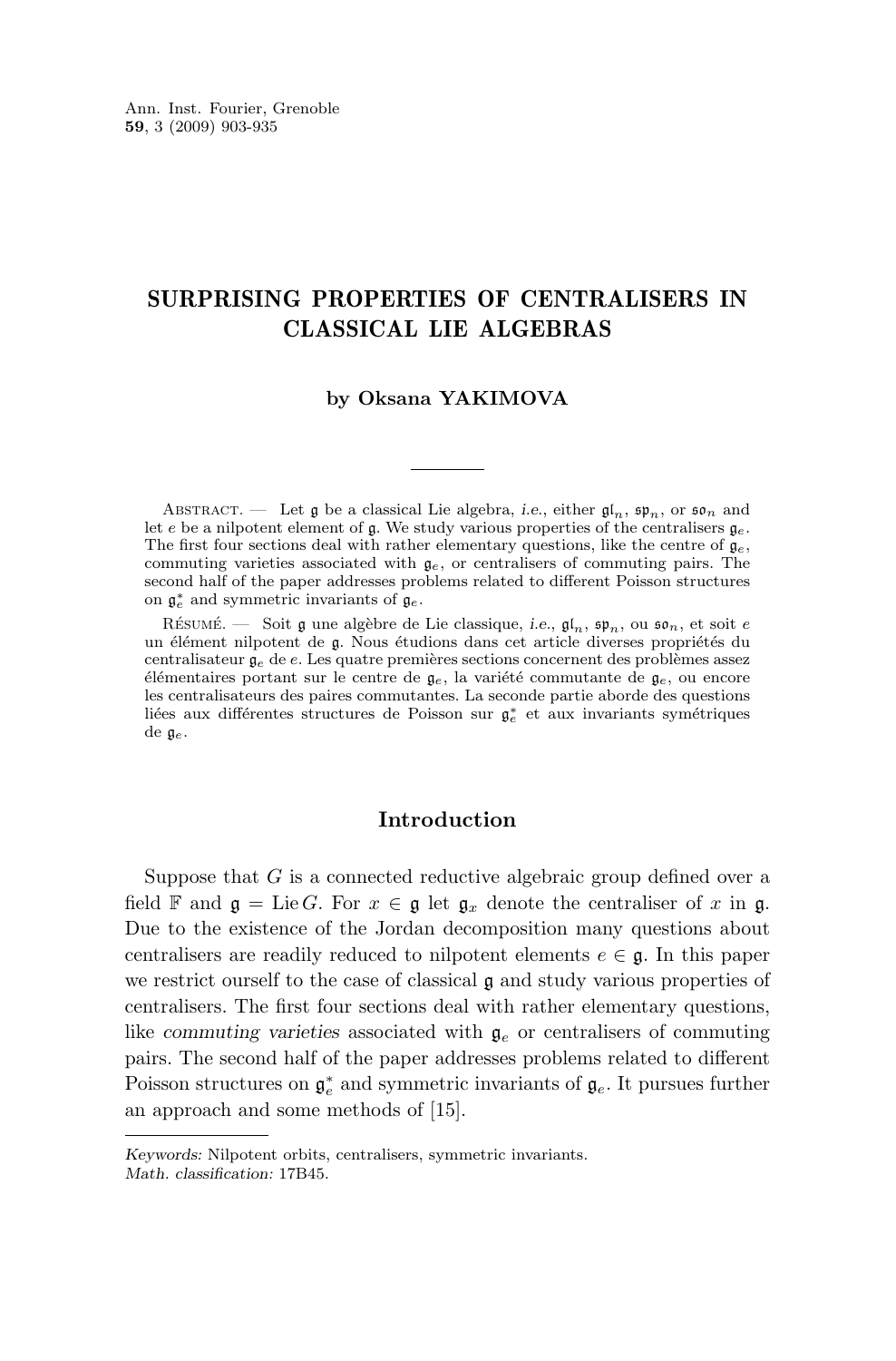In Section [1,](#page-4-0) we introduce a basis of  $g_e$ , which is used throughout the paper. Section [2](#page-7-0) is devoted to the description of the centre of  $\mathfrak{g}_e$ . Let  $\mathcal{N}(\mathfrak{g}) \subset$ g be the nilpotent cone, *i.e.,* the set of nilpotent elements. Let rk g denote the rank of g. Answering a question of Hotta and Kashiwara, Sekiguchi wrote a short note [\[19\]](#page-32-0), where he stated (without a proof) that, for each classical Lie algebra  $\mathfrak g$  and each  $e \in \mathcal N(\mathfrak g)$ , there exists  $x \in \mathfrak g_e$  such that the centraliser  $\mathfrak{g}_{(e,x)} = \mathfrak{g}_e \cap \mathfrak{g}_x$  is of dimension rk g. He addressed the same problem for the exceptional Lie algebras, but was not able to deal with the  $E_8$  case and overlooked one orbit in type  $G_2$ . Recently W. de Graaf [\[7\]](#page-32-0) calculated (using computer) that in the exceptional Lie algebras there are only three nilpotent orbits Ge such that  $\dim \mathfrak{g}_{(e,x)} >$  rk g for all  $x \in \mathfrak{g}_e$ , one in  $G_2$ , one in  $F_4$  and one in  $E_8$ . In Section [3,](#page-9-0) we prove that, for each x in a classical Lie algebra g, there is a *nilpotent* element  $e \in \mathfrak{g}_x$  such that  $\dim \mathfrak{g}_{(x,e)} = \text{rk } \mathfrak{g}.$ 

In Section [4,](#page-10-0) we study mixed commuting varieties,  $\mathfrak{C}^*(\mathfrak{g}_e) = \{(x, \alpha) \in$  $\mathfrak{g}_e \times \mathfrak{g}_e^* \mid \alpha([x, \mathfrak{g}_e]) = 0$ , associated with centralisers. In contrast with the reductive case, these varieties can be reducible. The simplest examples are provided by a minimal nilpotent element in  $\mathfrak{sl}_4$  (defined by partition  $(2,1,1))$  and a nilpotent element  $e \in \mathfrak{sp}_6$  with Jordan blocks  $(4,2)$ . On the other hand, we prove that if  $e \in \mathcal{N}(\mathfrak{gl}_n)$  has at most two Jordan blocks, then  $\mathfrak{C}^*(\mathfrak{g}_e)$  is irreducible.

The last four sections are devoted to the coadjoint representation of  $\mathfrak{g}_e$ . In those sections we assume that the ground field  $\mathbb F$  is algebraically closed and of characteristic zero. For a linear action of a Lie algebra q on a vector space V, let  $\mathfrak{q}_v$  denote the stabiliser of  $v \in V$  in  $\mathfrak{q}$ . Recall that ind  $\mathfrak{q} = \min_{\gamma \in \mathfrak{q}^*} \dim \mathfrak{q}_{\gamma}$ . Set

$$
\mathfrak{q}^*_{\text{sing}}:=\{\gamma\in\mathfrak{q}^*\mid \dim\mathfrak{q}_\gamma>\operatorname{ind}\mathfrak{q}\}.
$$

For a reductive Lie algebra  $\mathfrak g$  we have codim  $\mathfrak g_{sing}^* \geq 3$ . In Section [5,](#page-16-0) the same is shown to be true for the centralisers in type  $A$ . In type  $C$  there are elements such that  $\text{codim}(\mathfrak{g}_e^*)_{\text{sing}} = 2$ . In all other simple Lie algebras **g** the codimension of  $(g_e^*)_{\text{sing}}$  may be 1, see [\[15,](#page-32-0) Section 3.9].

The dual space  $\mathfrak{q}^*$  of a Lie algebra carries a Poisson structure induced by the Lie-Poisson bracket on  $\mathfrak q$ . Having inequalities like codim  $\mathfrak q^*_{\rm sing}\geqslant 2,3$ one can construct interesting (maximal) Poisson-commutative subalgebras in  $\mathcal{S}(\mathfrak{q})$ , see [\[17\]](#page-32-0).

By the Jacobson-Morozov theorem, e can be included into an  $\mathfrak{sl}_2$ -triple  $(e, h, f)$  in  $\mathfrak g$ . Let us identify  $\mathfrak g$  and  $\mathfrak g^*$  by means of the Killing form on  $\mathfrak g$ . Then  $\mathfrak{g}_e^*$  is isomorphic to a so called *Slodowy slice*  $\mathbb{S}_e = e + \mathfrak{g}_f \subset \mathfrak{g}^*$  at  $e$  to the (co)adjoint orbit  $Ge$ . The Slodowy slice  $\mathbb{S}_e$  and hence  $\mathfrak{g}_e^*$ , carries another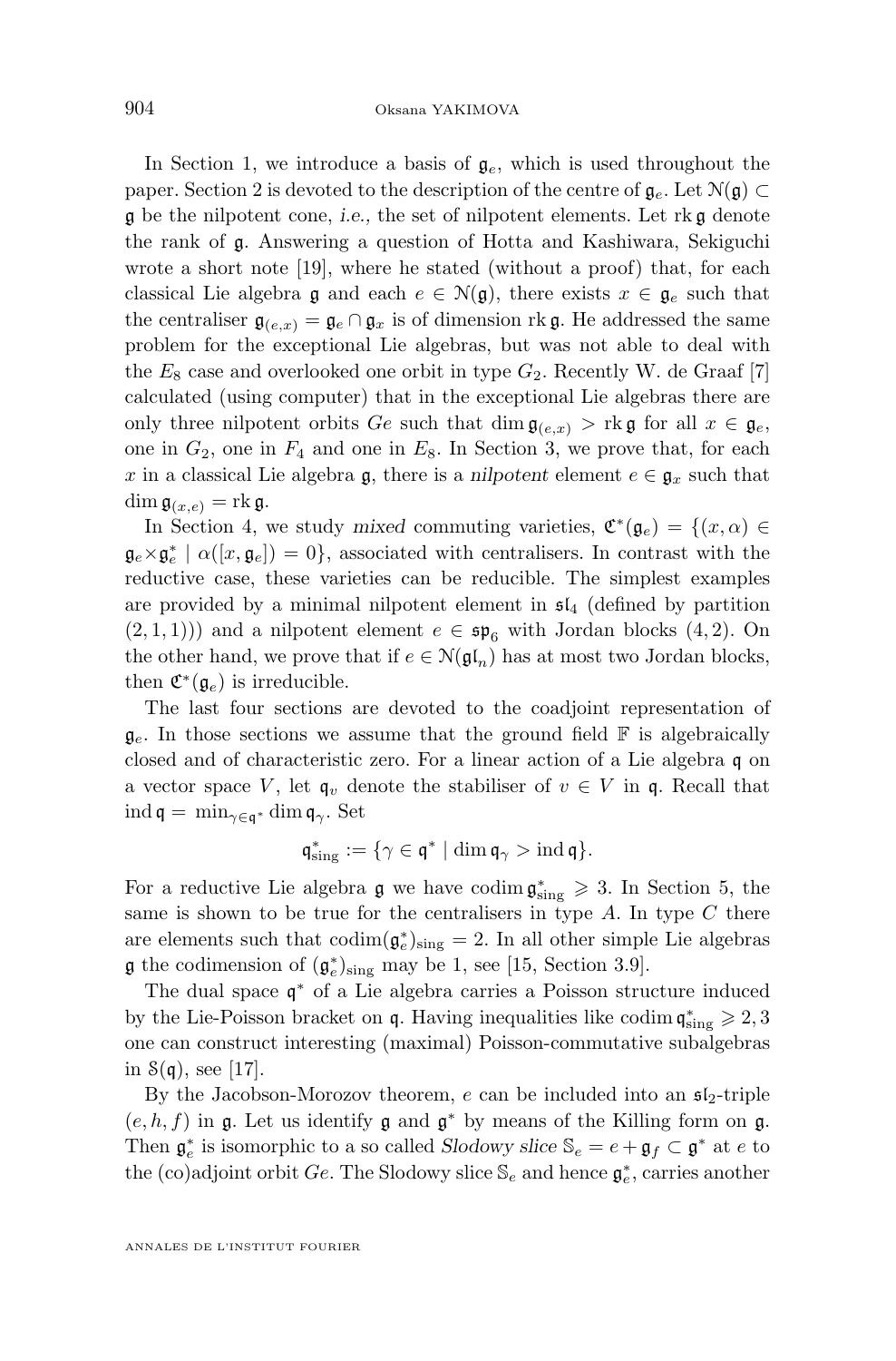polynomial Poisson structure, obtained from  $\mathfrak{g}^*$  via Weinstein reduction, see e.g. [\[4\]](#page-32-0) or [\[5\]](#page-32-0). This second Poisson bracket is not linear in general and its linear part coincides with the Lie-Poisson bracket on  $\mathfrak{g}^*_e$ . On the quantum level, one can express the fact by saying that a *finite* W-algebra  $W(\mathfrak{g},e)$ is a deformation of the universal enveloping algebra  $\mathbf{U}(\mathfrak{g}_e)$ . The centre of  $W(\mathfrak{g}, e)$  is a polynomial algebra in rkg variables for all g and e. (It can be deduced from the analogous statement on the Poisson level, which is proved e.g. in [\[15,](#page-32-0) Remark 2.1].) In [\[15\]](#page-32-0), the same is shown to be true for the centre of  $\mathbf{U}(\mathfrak{g}_e)$ , which is isomorphic to  $\mathcal{S}(\mathfrak{g}_e)^{\mathfrak{g}_e}$ , if  $\mathfrak{g}$  is of type A or C. In type A another proof is given by Brown and Brundan  $[2]$ . In Section [6,](#page-19-0) we compare construction of [\[15\]](#page-32-0) and [\[2\]](#page-32-0) and conclude that they produce the same set of generating symmetric invariants.

In Section [7,](#page-21-0) we prove that, in types  $A$  and  $C$ , a generic fibre of the quotient morphism  $\mathfrak{g}_e^* \to \mathfrak{g}_e^*/\!\!/ G_e$  consists of a single (closed)  $G_e$ -orbit. The most interesting fibre of this quotient morphism is the one containing zero, the so called *null-cone*  $N(e)$ . In type A it is equidimensional by [\[15,](#page-32-0) Section 5]. Contrary to the expectations, see [\[15,](#page-32-0) Conjecture 5.1], the null-cone is not reduced (as a scheme). A counterexample is provided by  $e \in \mathcal{N}(\mathfrak{gl}_6)$ with partition (4, 2). This implies that the *tangent cone* at  $e$  to  $\mathcal{N}(\mathfrak{gl}_6)$  is not reduced either. For this nilpotent element there is an irreducible component of  $N(e)$ , which contains infinitely many closed  $G_e$ -orbits and no regular elements.

If  $e \in \mathfrak{gl}_n$  is defined by a rectangular partition  $d^k$ , then  $\mathfrak{g}_e$  is a truncated current algebra  $\mathfrak{gl}_k \otimes \mathbb{F}[t]/(t^d)$  and it is also a so called *Takiff* Lie algebra. As was noticed by Eisenbud and Frenkel [\[12,](#page-32-0) Appendix], a deep result of Mustăța [\[12\]](#page-32-0) implies that  $N(e)$  is irreducible. Apart from that little is known about the number of irreducible components of  $N(e)$ . We compute that  $\mathcal{N}(e)$  has  $m+1$  components for the hook partition  $(n, 1<sup>m</sup>)$  with  $n > 1$ ,  $m > 0$  and  $\min(n-m, m)+1$  components for the partition  $(n, m)$  with  $n \geqslant m$ .

Suppose that either  $\mathfrak g$  is an orthogonal Lie algebra and  $e \in \mathfrak g$  has only Jordan blocks of odd size or g is symplectic and e has only Jordan blocks of even size. Then, as shown in Section [8,](#page-27-0) all irreducible components of  $N(e)$ are of dimension dim  $\mathfrak{g}_e$  – rk  $\mathfrak{g}$ . In type A the same result is proved in [\[15,](#page-32-0) Section 5] for all nilpotent elements.

In Sections [1](#page-4-0)[–4,](#page-10-0) the ground field is supposed to be infinite and whenever dealing with orthogonal or symmetric Lie algebras we assume that char  $\mathbb{F} \neq 2$ .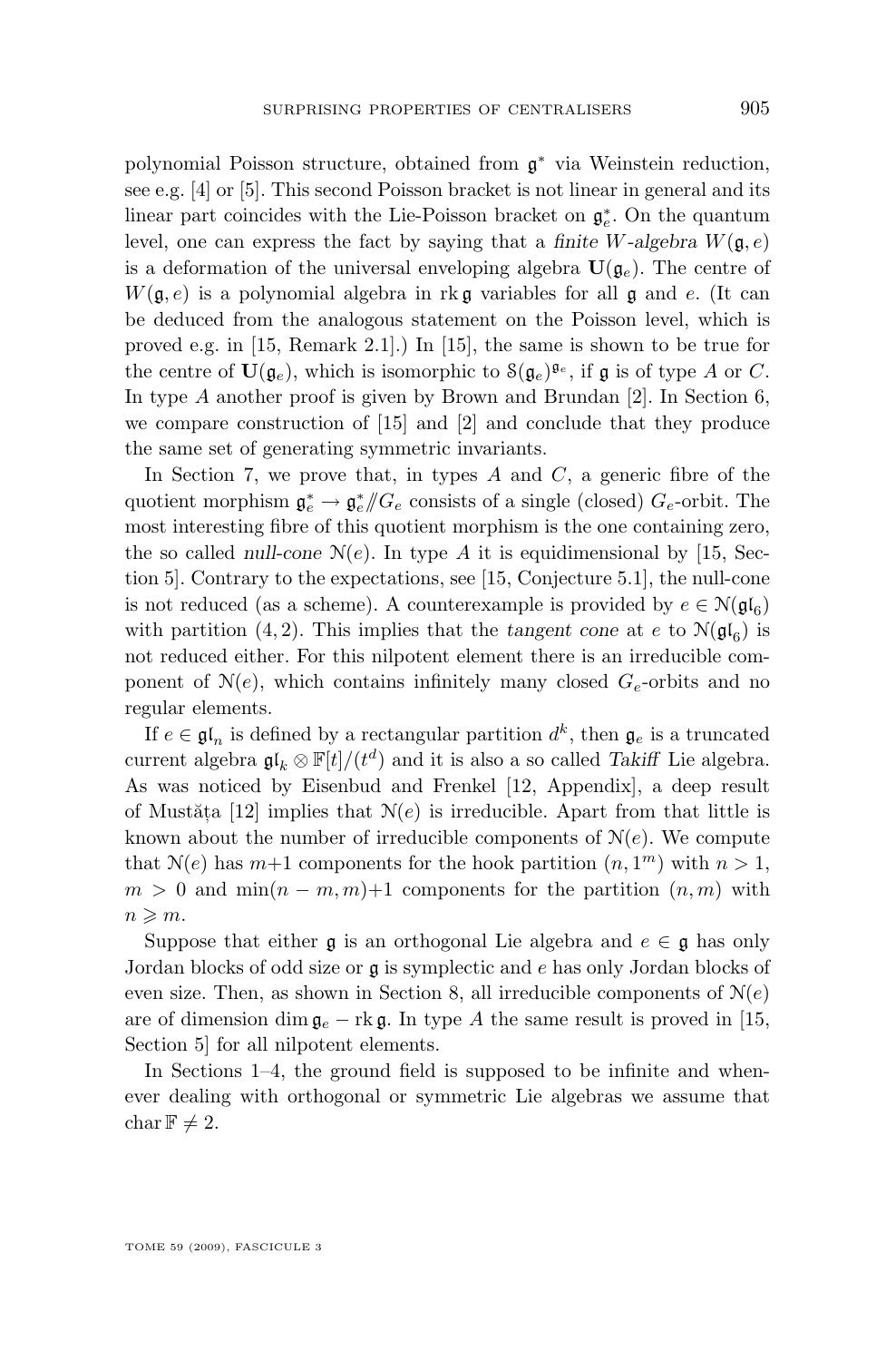<span id="page-4-0"></span>*Acknowledgements. —* Parts of this work were carried out during my stay at the Universität zu Köln and Max Planck Institut für Mathematik (Bonn). I would like to thank both institutions for hospitality and support. My gratitude goes to the anonymous referee for the careful reading of the paper and pointing out some inaccuracies. Thanks are also due to Alexander Elashvili and Alexander Premet for many inspiring discussions on the subject of nilpotent orbits.

#### **1. Basis of a centraliser**

The main object of this section is to introduce our notation. We construct a certain basis in  $\mathfrak{g}_e$ , which is used throughout the paper. Let  $\mathbb V$  be an *n*-dimensional vector space over  $\mathbb{F}$  and let  $e$  be a nilpotent element in  $\mathfrak{g} = \mathfrak{gl}(\mathbb{V})$ . Let k be the number of Jordan blocks of e and  $W \subseteq \mathbb{V}$  a (kdimensional) complement of Im e in V. Let  $d_i + 1$  denote the size of the *i*-th Jordan block of e. We always assume that the Jordan blocks are ordered such that  $d_1 \geqslant d_2 \geqslant \cdots \geqslant d_k$  so that e is represented by the partition  $(d_1+1,\ldots,d_k+1)$  of  $n=\dim V$ . Choose a basis  $w_1, w_2,\ldots,w_k$  in W such that the vectors  $e^j \cdot w_i$  with  $1 \leqslant i \leqslant k$ ,  $0 \leqslant j \leqslant d_i$  form a basis for V and put  $\mathbb{V}[i] := \text{span} \{ e^j \cdot w_i \mid j \geqslant 0 \}.$  Note that  $e^{d_i+1} \cdot w_i = 0$  for all  $i \leqslant k$ .

If  $\xi \in \mathfrak{g}_e$ , then  $\xi(e^j \cdot w_i) = e^j \cdot \xi(w_i)$ , hence  $\xi$  is completely determined by its values on W. Each vector  $\xi(w_i)$  can be written as

(1.1) 
$$
\xi(w_i) = \sum_{j,s} c_i^{j,s} e^s \cdot w_j, \quad c_i^{j,s} \in \mathbb{F}.
$$

Thus,  $\xi$  is completely determined by the coefficients  $c_i^{j,s} = c_i^{j,s}(\xi)$ . This shows that  $\mathfrak{g}_e$  has a basis  $\{\xi_i^{j,s}\}\$  such that

$$
\begin{cases} \xi_i^{j,s}(w_i) = e^s \cdot w_j, \\ \xi_i^{j,s}(w_t) = 0 \text{ for } t \neq i, \end{cases} 1 \leqslant i, j \leqslant k \text{ and } \max\{d_j - d_i, 0\} \leqslant s \leqslant d_j.
$$

Note that  $\xi \in \mathfrak{g}_e$  preserves each  $\mathbb{V}[i]$  if and only if  $c_i^{j,s}(\xi) = 0$  for  $i \neq j$ .

An example of  $\xi_i^{j,1}$  with  $i > j$  and  $d_j = d_i + 1$  is shown on Figure 1.1. On Figure 1.2, we indicate elements  $\xi_i^{j,s}$  using Arnold's description of  $\mathfrak{g}_e$  for e with three Jordan blocks. In that interpretation  $e$  is given in a standard Jordan form and each  $\xi_i^{j,s}$  as a matrix with entries 1 on one of the (above) diagonal lines in one of the nine rectangles.

ANNALES DE L'INSTITUT FOURIER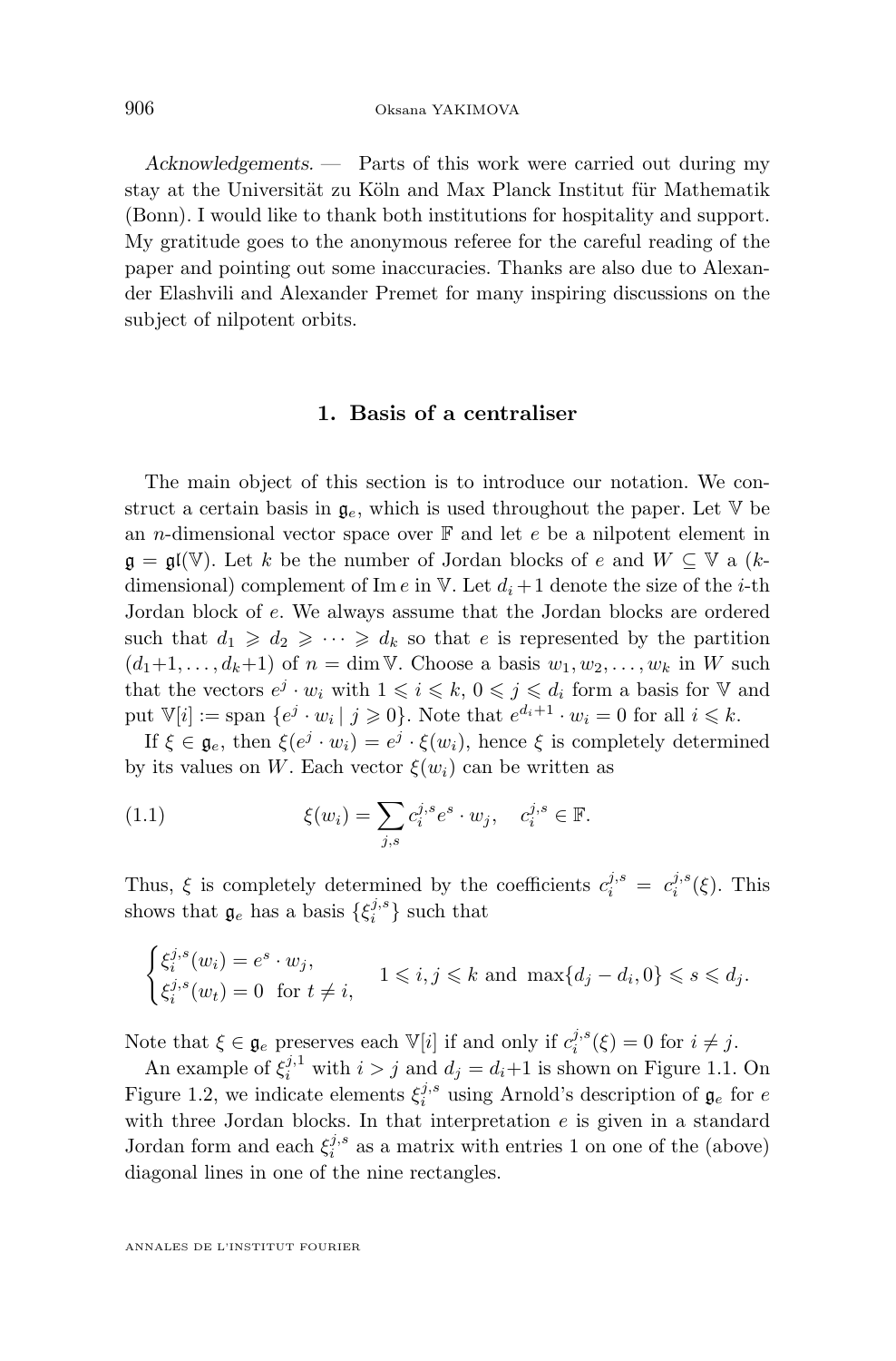<span id="page-5-0"></span>

*Figure 1.1*



*Figure 1.2*

A direct computation shows that the following commutator relation holds in  $\mathfrak{g}_e$ :

(1.2) 
$$
[\xi_i^{j,s}, \xi] = \sum_{t,\ell} c_t^{i,\ell}(\xi) \xi_t^{j,\ell+s} - \sum_{t,\ell} c_j^{t,\ell}(\xi) \xi_i^{t,\ell+s}, \quad (\forall \xi \in \mathfrak{g}_e);
$$

see [\[24\]](#page-33-0) for more detail.

Let  $(\xi_i^{j,s})^*$  be a linear function on  $\mathfrak{g}_e$  such that  $(\xi_i^{j,s})^*(\xi) = c_i^{j,s}(\xi)$ . Then  $\langle (\xi_i^{j,s})^* \rangle$  form a basis of  $\mathfrak{g}_e^*$  dual to the basis  $\langle \xi_i^{j,s} \rangle$  of  $\mathfrak{g}_e$ .

Let  $a: \mathbb{F}^{\times} \to \text{GL}(\mathbb{V})_e$  be the cocharacter such that  $a(t) \cdot w_i = t^i w_i$  for all  $i \leq k$  and  $t \in \mathbb{F}^\times$  and define a rational linear action  $\rho \colon \mathbb{F}^\times \to \text{GL}(\mathfrak{g}_e^*)$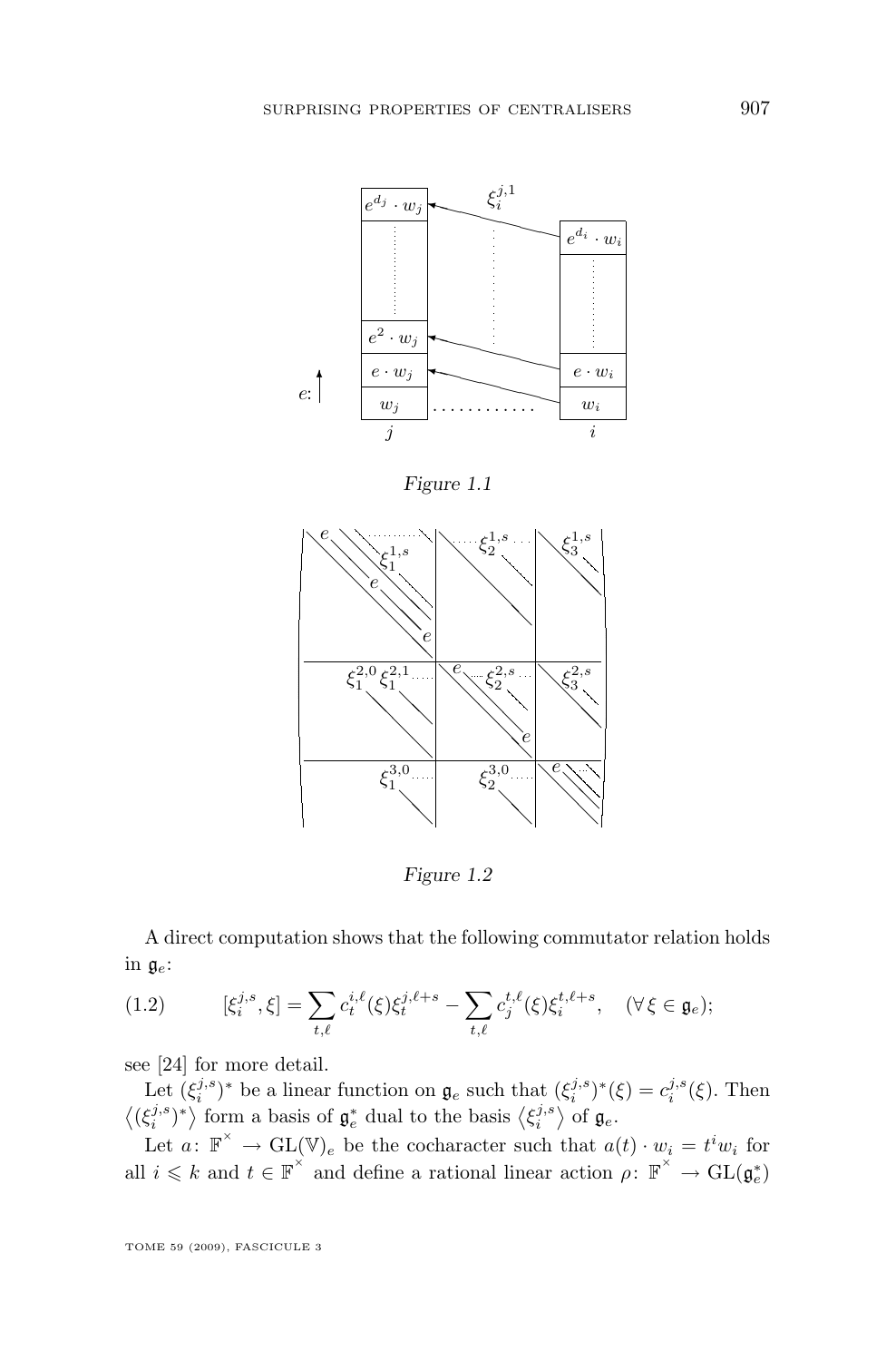<span id="page-6-0"></span>by the formula

(1.3) 
$$
\rho(t)\gamma = t \operatorname{Ad}^*(a(t)^{-1})\gamma, \quad (\forall \gamma \in \mathfrak{g}_e^*, \ \forall t \in \mathbb{F}^\times).
$$

Then  $\rho(t)(\xi_i^{j,s})^* = t^{i-j+1}(\xi_i^{j,s})^*$  and for the adjoint action, denoted by the same letter, we have  $\rho(t)\xi_i^{j,s} = t^{j-i-1}\xi_i^{j,s}$ .

Let  $( , )$  be a nondegenerate symmetric or skew-symmetric bilinear form on V, *i.e.*,  $(v, w) = \varepsilon(w, v)$ , where  $v, w \in V$  and  $\varepsilon = +1$  or  $-1$ . Let J be the matrix of  $( , )$  with respect to a basis B of V. Let X denote the matrix of  $x \in \mathfrak{gl}(\mathbb{V})$  relative to B. The linear mapping  $x \mapsto \sigma(x)$  sending each  $x \in \mathfrak{gl}(\mathbb{V})$  to the linear transformation  $\sigma(x)$  whose matrix relative to B equals  $-JX^tJ^{-1}$  is an involutory automorphism of  $\mathfrak{gl}(\mathbb{V})$  independent of the choice of B. The elements of  $\mathfrak{gl}(\mathbb{V})$  preserving (, ) are exactly the fixed points of  $\sigma$ . We now set  $\tilde{\mathfrak{g}} := \mathfrak{gl}(\mathbb{V})$  and let  $\tilde{\mathfrak{g}} = \tilde{\mathfrak{g}}_0 \oplus \tilde{\mathfrak{g}}_1$  be the symmetric decomposition of  $\tilde{\mathfrak{g}}$  corresponding to the  $\sigma$ -eigenvalues 1 and −1. The elements  $x \in \widetilde{\mathfrak{g}}_1$  have the property that  $(x \cdot v, w) = (v, x \cdot w)$  for all  $v, w \in V$ .

Set  $\mathfrak{g} := \widetilde{\mathfrak{g}}_0$  and let e be a nilpotent element of  $\mathfrak{g}$ . Since  $\sigma(e) = e$ , the centraliser  $\widetilde{\mathfrak{g}}_e$  of e in  $\widetilde{\mathfrak{g}}$  is  $\sigma$ -stable and  $(\widetilde{\mathfrak{g}}_e)_0 = \widetilde{\mathfrak{g}}_e^{\sigma} = \mathfrak{g}_e$ . This yields the  $\mathfrak{g}_e$ -invariant symmetric decomposition  $\widetilde{\mathfrak{g}}_e = \mathfrak{g}_e \oplus (\widetilde{\mathfrak{g}}_e)_1$ .

LEMMA 1.1. — In the above setting, suppose that  $e \in \widetilde{\mathfrak{g}}_0$  is a nilpotent *element. Then the cyclic vectors*  $\{w_i\}$  *and thereby the spaces*  $\{\mathbb{V}[i]\}$  *can be chosen such that there is an involution*  $i \mapsto i'$  *on the set*  $\{1, \ldots, k\}$ *satisfying the following conditions:*

•  $d_i = d_{i'}$ ;

• 
$$
(\mathbb{V}[i], \mathbb{V}[j]) = 0
$$
 if  $i \neq j'$ ;

•  $i = i'$  if and only if  $(-1)^{d_i} \varepsilon = 1$ .

*Proof.* — This is a standard property of the nilpotent orbits in  $\mathfrak{sp}(\mathbb{V})$ and  $\mathfrak{so}(\mathbb{V})$ , see, for example, [\[3,](#page-32-0) Sect. 5.1] or [\[8,](#page-32-0) Sect. 1].

Let  $\{w_i\}$  be a set of cyclic vectors chosen according to Lemma 1.1. Consider the restriction of the g-invariant form  $( , )$  to  $\mathbb{V}[i] + \mathbb{V}[i']$ . Since  $(w, e<sup>s</sup> \cdot v) = (-1)<sup>s</sup>(e<sup>s</sup> \cdot w, v)$ , a vector  $e<sup>d<sub>i</sub></sup> \cdot w<sub>i</sub>$  is orthogonal to all vectors  $e^s \cdot w_{i'}$  with  $s > 0$ . Therefore  $(w_{i'}, e^{d_i} \cdot w_i) = (-1)^{d_i} (e^{d_i} \cdot w_{i'}, w_i) \neq 0$ . There is a (unique up to a scalar) vector  $v \in \mathbb{V}[i]$  such that  $(v, e^s \cdot w_{i'}) = 0$  for all  $s < d_i$ . It is not contained in Im e, otherwise it would be orthogonal to  $e^{d_i} \cdot w_{i'}$  too and hence to  $\mathbb{V}[i']$ . Therefore there is no harm in replacing  $w_i$  by v. Let us always choose the cyclic vectors  $w_i$  in such a way that  $(w_i, e^s \cdot w_{i'}) = 0$  for  $s < d_i$  and normalise them according to:

(1.4) 
$$
(w_i, e^{d_i} \cdot w_{i'}) = \pm 1
$$
 and  $(w_i, e^{d_i} \cdot w_{i'}) > 0$  if  $i \leq i'$ .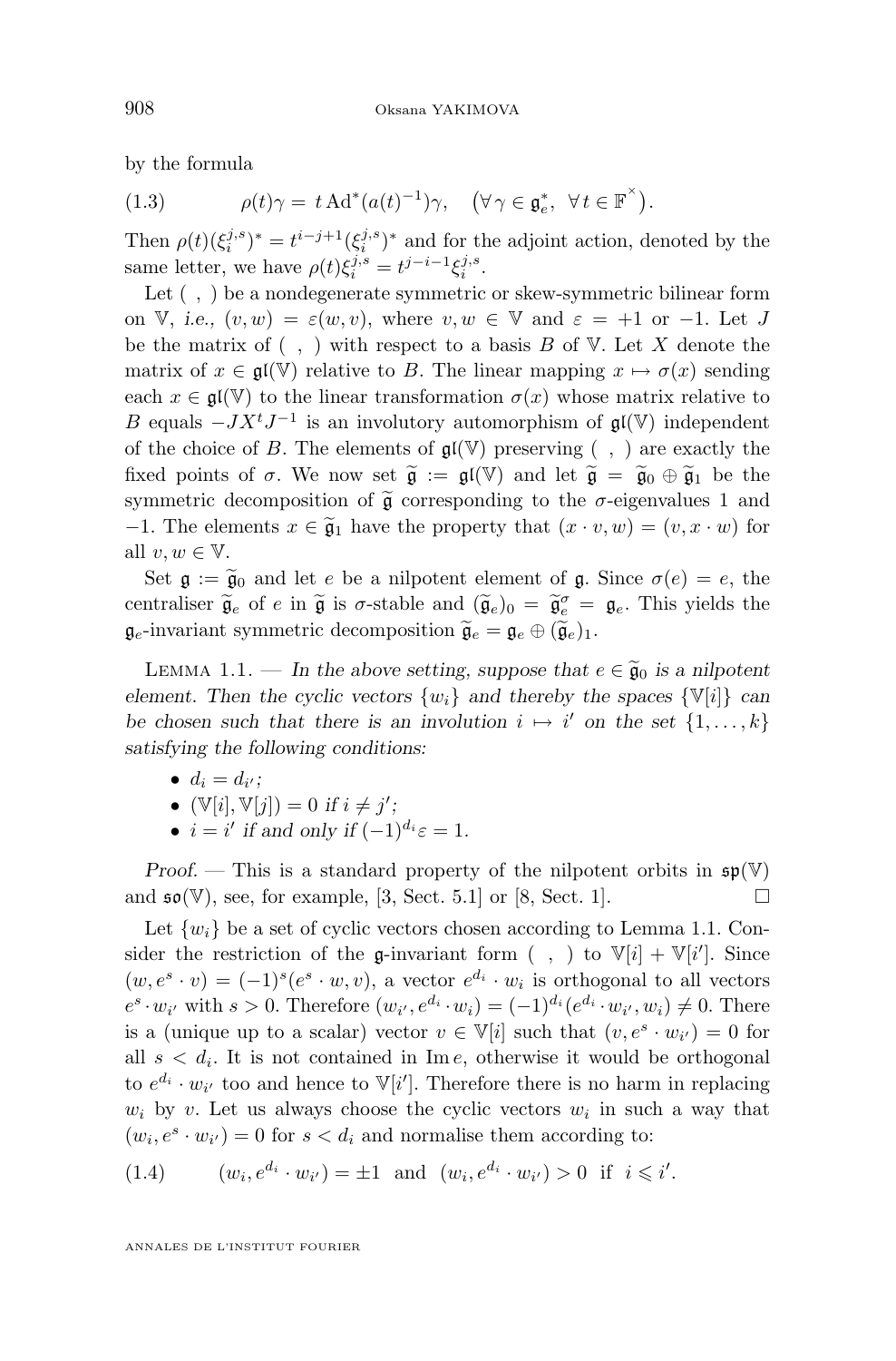<span id="page-7-0"></span>Then  $\mathfrak{g}_e$  is generated (as a vector space) by the vectors  $\xi_i^{j,d_j-s}$  +  $\varepsilon(i,j,s)\xi_{j'}^{i',d_i-s}$ , where  $\varepsilon(i,j,s) = \pm 1$  depending on i, j and s in the following way

$$
(e^{d_j-s}\cdot w_j,e^s\cdot w_{j'})=-\varepsilon(i,j,s)(w_i,e^{d_i}\cdot w_{i'}).
$$

Elements  $\xi_i^{j,d_j-s} - \varepsilon(i,j,s)\xi_j^{i',d_i-s}$  form a basis of  $(\widetilde{\mathfrak{g}}_e)_1$ . In the following we always normalise  $w_i$  as above and enumerate the Jordan blocks such that  $i' \in \{i, i+1, i-1\}$  keeping inequalities  $d_i \geq d_j$  for  $i < j$ . In this basis  ${e^s \cdot w_i}$  the matrix of the restriction (, )  $|_{(\mathbb{V}[i] + \mathbb{V}[i'])}$  is anti-diagonal with entries  $\pm 1$ .

#### **2. The centre of a centraliser**

Let  $\mathfrak z$  be the centre of  $\mathfrak g_e$ . The powers of e (as a matrix) are also elements of  $\mathfrak{gl}(V)$ . Set  $\mathfrak{E} := \mathfrak{g} \cap \langle e^0, e, e^2, \ldots, e^{d_1} \rangle_{\mathbb{F}}$ . All higher powers of e are zeros; the first element,  $e^0$ , is the identity matrix. Clearly,  $\mathfrak{E} \subset \mathfrak{z}$ . If  $\mathfrak{g}$  is either  $\mathfrak{sl}(\mathbb{V})$  or  $\mathfrak{sp}(\mathbb{V})$ , then this inclusion is in fact the equality and in orthogonal Lie algebras  $\chi$  can be larger. For  $\mathfrak g$  classical, the centre of  $\mathfrak g_e$  was described by Kurtzke [\[11\]](#page-32-0) and that description is not quite correct.

The following result is well-known. The proof is easy and illustrates the general scheme of argument very well.

THEOREM 2.1. — If  $\mathfrak{g} = \mathfrak{gl}(\mathbb{V})$ , then  $\mathfrak{z} = \mathfrak{E}$ .

*Proof.* — We have  $e^s = \sum_{i=1}^k \xi_i^{i,s}$  and  $e^s \in \mathfrak{g}$  for all  $0 \leq s \leq d_1$ . Suppose  $\eta \in \mathfrak{z}$ . Then  $\eta$  commutes with the maximal torus  $\mathfrak{t} := \langle \xi_i^{i,0} \rangle_{\mathbb{F}} \subset \mathfrak{gl}(\mathbb{V})_e$ . We have

$$
[\xi_i^{i,0}, \xi_j^{t,s}] = \begin{cases} -\xi_i^{t,s} & \text{if } i = j, i \neq t; \\ \xi_j^{i,s} & \text{if } i = t, i \neq j; \\ 0 & \text{otherwise.} \end{cases}
$$

Therefore  $\eta \in \langle \xi_i^{i,s} \rangle_{\mathbb{F}}$ . Adding an element of  $\mathfrak{E}$  we may assume that  $c_1^{1,s}(\eta)$  = 0 for all s. If  $\eta \notin \mathfrak{E}$ , then there is some  $c_i^{i,s}(\eta)$ , which is not zero. Now take  $\xi_1^{i,0} \in \mathfrak{g}_e$  and compute that

$$
[\eta, \xi_1^{i,0}] = c_i^{i,0}(\eta)\xi_1^{i,0} + c_i^{i,1}(\eta)\xi_1^{i,1} + \cdots + c_i^{i,d_i}(\eta)\xi_1^{i,d_i} \neq 0.
$$

A contradiction! Thus  $\mathfrak{z} = \mathfrak{E}$ .

COROLLARY 2.2. — *Suppose that*  $\mathfrak{g} = \mathfrak{sl}(\mathbb{V})$ *, then also*  $\mathfrak{z} = \mathfrak{E}$ *.* 

TOME 59 (2009), FASCICULE 3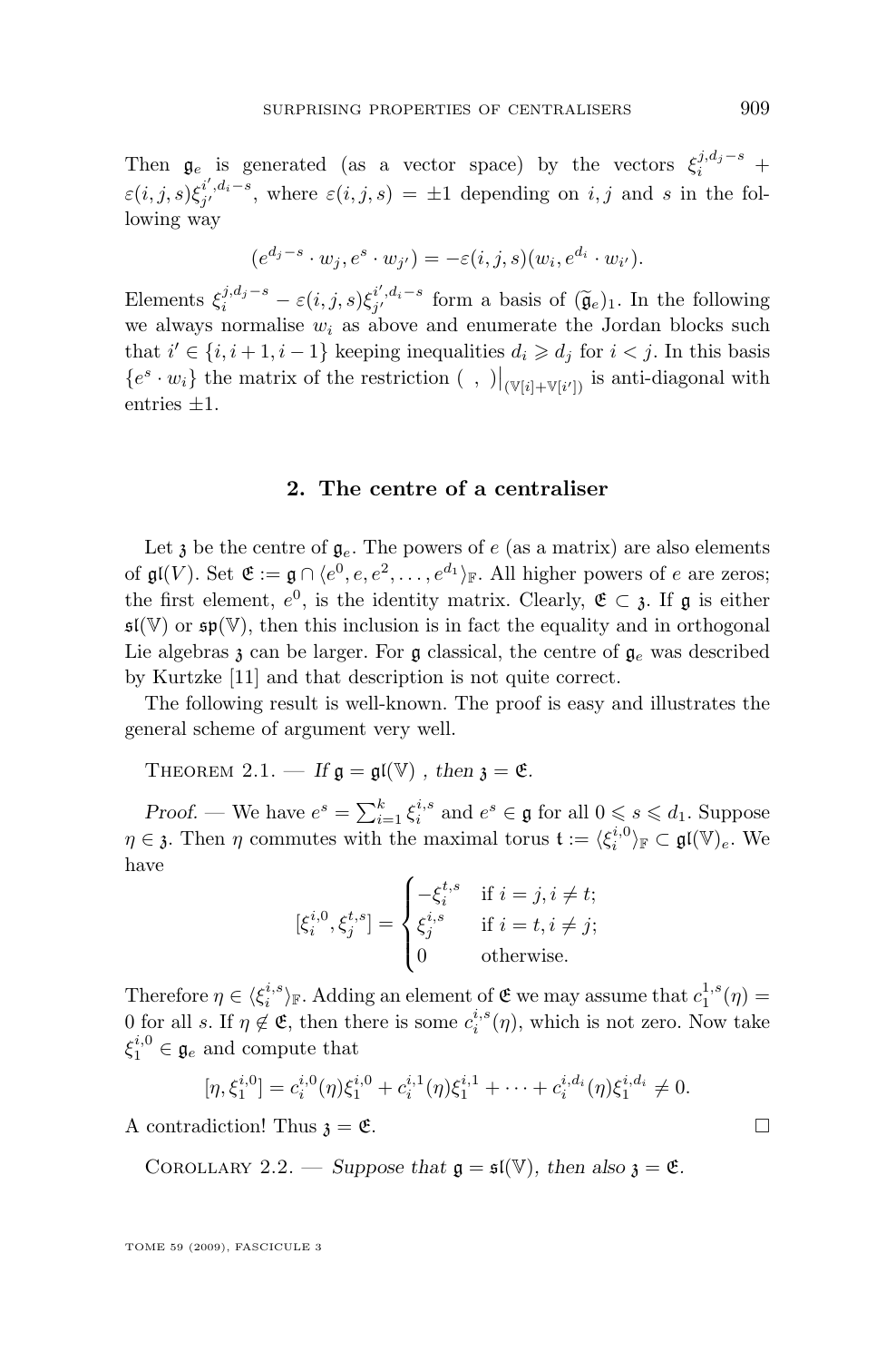THEOREM 2.3. — If  $\mathfrak{g} = \mathfrak{so}(\mathbb{V})$  and e is given by a partition  $(d_1 + 1, d_2 +$  $1, d_3+1, \ldots, d_k+1$  *with*  $k \geq 2$ *, where*  $d_2 > d_3$  *and both*  $d_1$  *and*  $d_2$  *are even,* then  $\mathfrak{z} = \mathfrak{E} \oplus \mathbb{F}(\xi_1^{2,d_2} - \xi_2^{1,d_1})$ . For all other nilpotent elements of classical *simple Lie algebras, we have*  $\chi = \mathfrak{E}$ .

*Proof. —* First we show that indeed in the special case indicated in the theorem we have an additional central element  $x := \xi_1^{2,d_2} - \xi_2^{1,d_1}$ . Note that  $\xi_1^{2,d_2}, \xi_2^{1,d_1}$  do not commute only with the elements  $\xi_1^{1,0}, \xi_2^{2,0}, \xi_2^{1,d_1-d_2}$  and  $\xi_1^{\text{2,0}}$ . Since  $1' = 1, 2' = 2$ , the centraliser  $\mathfrak{g}_e$  contains no elements of the form  $a\xi_1^{1,0} + b\xi_2^{2,0}$  and we have to check only that  $[x, \xi_1^{2,0} + \varepsilon(1, 2, d_2)\xi_2^{1,d_1-d_2}] = 0$ . <sup>2,0</sup>. Since  $1' = 1, 2' = 2$ , the centraliser  $\mathfrak{g}_e$  contains no elements of the form Here  $d_1$  and  $d_2$  are even, therefore  $\varepsilon(1, 2, d_2) = -1$ . We get

$$
\[x,\xi_1^{2,0} - \xi_2^{1,d_1-d_2}\] = -\xi_1^{1,d_1} - \xi_2^{2,d_1} + \xi_1^{1,d_1} + \xi_2^{2,d_1} = 0.
$$

Let us prove that  $\lambda$  is not larger than stated in the theorem. The case  $\mathfrak{g} = \mathfrak{gl}(\mathbb{V})$  (or  $\mathfrak{sl}(\mathbb{V})$ ) was treated above. Thus assume that  $\mathfrak{g}$  is either  $\mathfrak{sp}(\mathbb{V})$ or  $\mathfrak{so}(\mathbb{V})$ . Then  $\mathfrak{E}$  is a vector space generated by all odd powers of e.

Suppose that  $\eta \in \mathfrak{z}$ . If  $\eta$  preserve the cyclic spaces  $\mathbb{V}[i]$ , then  $\eta \in \mathfrak{E}$ . It can be shown exactly in the same way as in the  $\mathfrak{gl}(V)$  case. Note that whenever  $i \neq i'$  there is an  $\mathfrak{sl}_2$ -triple (subalgebra)  $\mathfrak{q}_i = \langle \xi_i^{i,0} - \xi_i^{i',0}, \xi_i^{i',0}, \xi_i^{i,1} \rangle_{\mathbb{F}} \subset \mathfrak{g}_e$ . Equality  $[\eta, \mathfrak{q}_i] = 0$  forces  $c_i^{j,s}(\eta) = 0$  whenever  $i \neq i'$  (or  $j \neq j'$ ) and  $i \neq j$ , also  $c_i^{i,s}(\eta) = c_{i'}^{i',s}(\eta)$  for  $i \neq i'$ .

Assume that  $\eta \notin \mathfrak{E}$ . Take the minimal i such that there is a non-zero  $c_i^{j,s}(\eta)$  with  $j \neq i$ . (Necessary  $i' = i$  and  $j' = j$ .) Fix this i and take the minimal j and then the minimal s, with this property. Since  $c_j^{i,d_j-d_i+s}(\eta) \neq$ 0, we have also  $j > i$  and therefore  $j > 1, 1'$ . There is an element  $\xi :=$  $\xi_j^{1,d_1-s} + \varepsilon(j,1,s)\xi_{1'}^{j,d_j-s} \in \mathfrak{g}_e$ . Consider the commutator  $[\xi,\eta] = \xi\eta - \eta\xi$ . We are interested in the coefficient  $a_i := c_i^{1,d_1}([\xi, \eta])$ . Since all coefficients  $c_i^{1',r}(\eta)$  are zeros and  $j \neq i$ , we get

$$
a_i = c_i^{j,s}(\eta) - \delta_{i,1} \varepsilon(j, 1, s) c_j^{1, d_1 - d_j + s}(\eta).
$$

In particular, if  $i \neq 1$ , then  $\eta$  is not a central element. Therefore  $i = 1$ .

In the symplectic case  $d_1$  and  $d_j$  are odd, hence  $d_j - s$  and s have different parity and  $\varepsilon(j,1,s)\varepsilon(1,j,d_j-s) = -1$ . Thus  $a_i = 2c_i^{j,s} \neq 0$ . We get a contradiction.

The orthogonal case is more complicated. If  $j > 2$ , then also  $j > 2'$  and

$$
c_1^{2,d_2}\left(\left[\xi_j^{2,d_2-s}+\varepsilon(j,2,s)\xi_{2'}^{j,d_j-s},\eta\right]\right)=c_1^{j,s}(\eta)\neq 0.
$$

Since  $\eta \in \mathfrak{z}$ , we get  $j = 2$ . If  $d_3 = d_2$ , then  $3' = 3$  and there is a semisimple element  $\xi_2^{3,0} - \xi_3^{2,0} \in \mathfrak{g}_e$ , which does not commute with  $\eta$ .

ANNALES DE L'INSTITUT FOURIER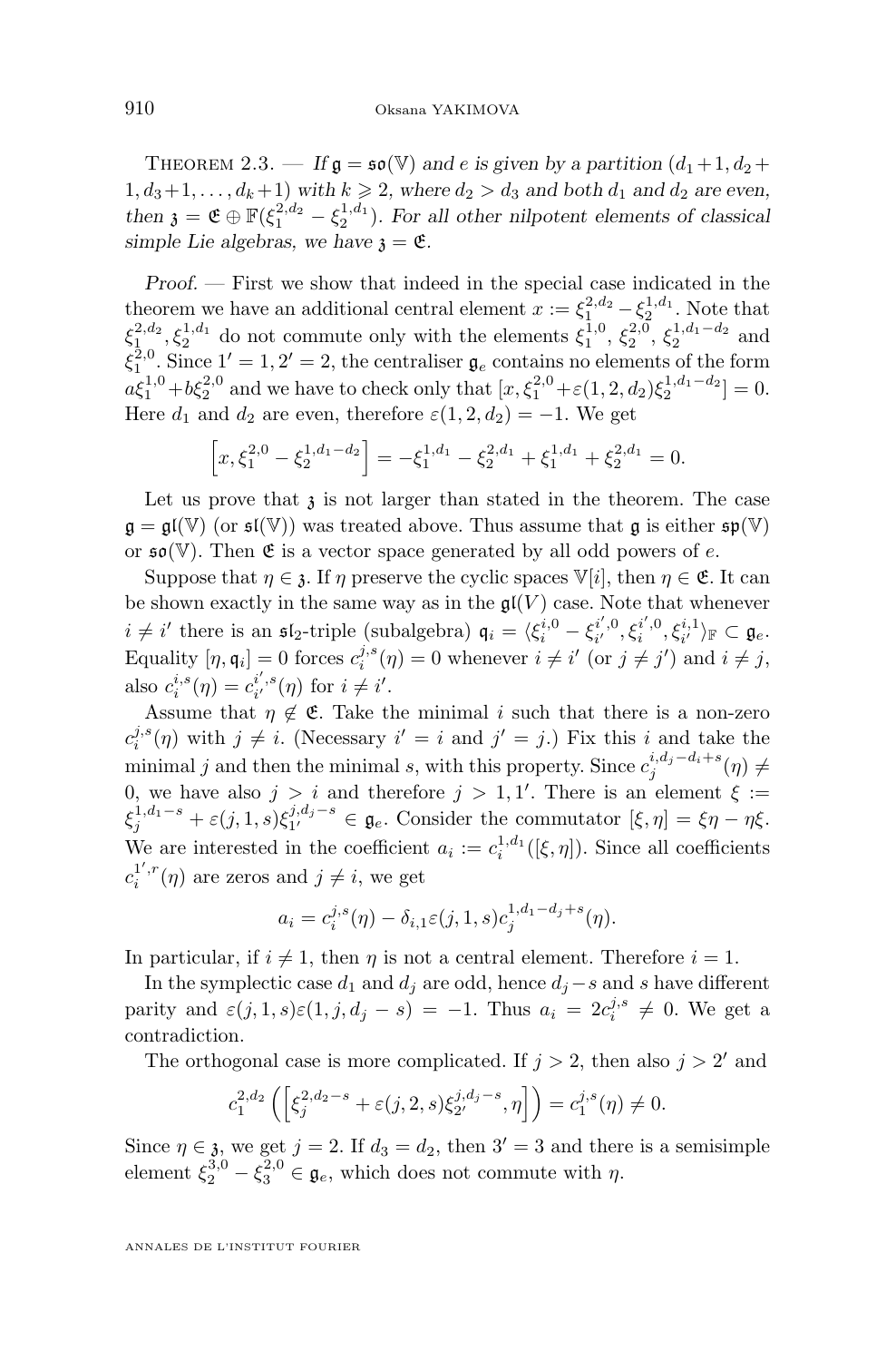<span id="page-9-0"></span>It remains to consider only the special case  $d_2 > d_3$ . There is no harm in replacing  $\eta$  by  $\eta - c_1^{2,d_2}(\eta)(\xi_1^{2,d_2} - \xi_2^{1,d_1})$ . In other words, we may assume that  $c_1^{2,d_2}(\eta) = 0$  and thereby  $s < d_2$ . It is not difficult to see that  $\eta$  does not commute either with  $\xi_1^{2,1} + \xi_2^{1,d_1-d_2+1}$  or  $\xi_1^{2,0} - \xi_2^{1,d_1-d_2}$ , depending on the parity of s. Thus if  $\eta \notin \mathfrak{E} \oplus \mathbb{F}(\xi_1^{2,d_2} - \xi_2^{1,d_1})$ , then  $\eta$  is not a central element. This completes the proof.

*Remark 2.4. —* In [\[11,](#page-32-0) Proposition 3.5], Kurtzke overlooked nilpotent elements in  $\mathfrak{so}(\mathbb{V})$  such that  $\mathfrak{E}$  is of codimension 1 in  $\mathfrak{z}$  and  $k > 2$ .

#### **3. Centralisers of commuting pairs**

By Vinberg's inequality,  $\dim(\mathfrak{g}_e)_{\alpha} \geqslant \text{rk } \mathfrak{g}$  for any  $\alpha \in \mathfrak{g}_e^*$ . A famous conjecture of Elashvili states that there is  $\alpha \in \mathfrak{g}_e^*$  such that  $\dim(\mathfrak{g}_e)_{\alpha} = \text{rk } \mathfrak{g}$ . In the classical case, Elashvili's conjecture is proved in [\[24\]](#page-33-0) and for the exceptional Lie algebras it is verified (with a computer aid) by W. de Graaf [\[7\]](#page-32-0). In [\[7\]](#page-32-0), de Graaf also showed that in the exceptional Lie algebras there are only three nilpotent orbits Ge such that  $\dim(\mathfrak{g}_e)_x > \text{rk } \mathfrak{g}$  for all  $x \in \mathfrak{g}_e$ . The result was predicted by Elashvili.

By a result of Richardson [\[18\]](#page-32-0), the commuting variety  $\mathfrak{C}(\mathfrak{g}) := \{(x, y) \in$  $\mathfrak{g} \times \mathfrak{g} \mid [x, y] = 0$  is irreducible for each reductive Lie algebra g. It coincides with the closure of a G-saturation  $G(t, t)$ , where  $t \subset g$  is a maximal torus. Hence  $\dim(\mathfrak{g}_e)_x \geq \text{rk } \mathfrak{g}$  for all  $x \in \mathfrak{g}_e$ . A general belief is that in the classical Lie algebras there is always an element  $x \in \mathfrak{g}_e$  for which the equality holds. The statement even appeared in the literature without a proof, [\[19\]](#page-32-0). Here we prove a slightly stronger statement. Set  $\mathfrak{g}_{(e,x)} := (\mathfrak{g}_e)_x = \mathfrak{g}_e \cap \mathfrak{g}_x$ .

Theorem 3.1. — *Suppose that* g *is a classical simple Lie algebra and*  $e \in \mathcal{N}(\mathfrak{g})$ . Then there is a **nilpotent** element  $x \in \mathfrak{g}_e$  such that  $\dim \mathfrak{g}_{(e,x)} =$ rk g*.*

*Proof.*

(1) If  $\mathfrak{g} = \mathfrak{sl}_n$ , then e can be included into a so called *principal nilpotent* pair  $(e, x)$ , where  $x := \sum_{i=1}^{k-1} \xi_i^{i+1,0}$  and  $\dim \mathfrak{g}_{(e,x)} = n-1$ , see [\[6\]](#page-32-0).

(2) Now assume that  $\mathfrak{g} \subset \mathfrak{gl}(\mathbb{V})$  is either symplectic or orthogonal. The required element  $x \in \mathfrak{g}_e$  is defined as

$$
x := \sum_{i=1}^{k-1} \xi_i^{i+1,0} + \varepsilon(i, i+1, 0) \xi_{(i+1)}^{i', d_i - d_{i+1}}.
$$

TOME 59 (2009), FASCICULE 3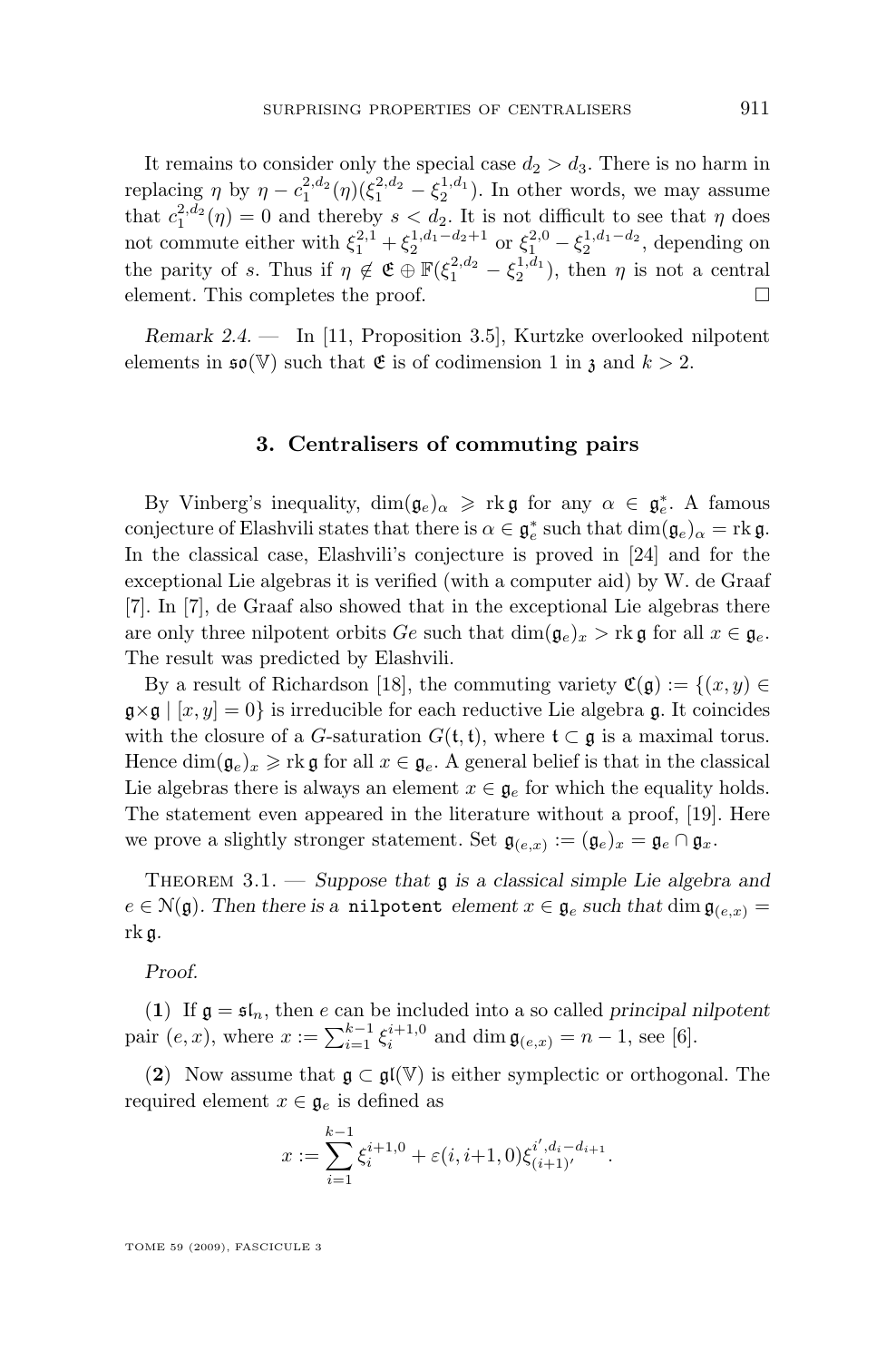<span id="page-10-0"></span>Set  $\widetilde{\mathfrak{g}} := \mathfrak{gl}(\mathbb{V})$ . Let  $a: \mathbb{F}^{\times} \to \mathrm{GL}(\mathbb{V})_e$  be the cocharacter such that  $a(t) \cdot w_i =$  $t^i w_i$  for all  $i \leq k$  and  $t \in \mathbb{F}^\times$  (the same as in [\(1.3\)](#page-6-0)). Then  $\text{Ad}(a(t)) \cdot x =$  $tx_+ + t^{-1}x_-,$  where  $x = x_+ + x_-$  and  $x_+ = \sum_{i=1}^{k-1} \xi_i^{i+1,0}$ . As in part (1) of the proof, e and  $x_+$  form a principal nilpotent pair in  $\tilde{\mathfrak{g}}$ . Therefore  $\dim \widetilde{\mathfrak{g}}_{(e,x_+)} = n = \dim \mathbb{V}$ . Points  $x_+ + t^2 x_-$  with  $t \in \mathbb{F}^\times$  form a dense (if **F** is algebraically closed, then open) subset of the line  $x_+ + \mathbb{F}x_-\$ . Hence, using semi-continuity of dimension, one can show that also dim  $\tilde{\mathfrak{g}}_{(e,x)} \leq n$ .

Consider a product of matrices  $e^r x^l$  as an element of  $\tilde{\mathfrak{g}}_e$ . Then  $e^r x^l \cdot w_1 =$  $e^r \cdot w_l + v$ , where

$$
v \in \mathbb{V}_1 \oplus \cdots \oplus \mathbb{V}_{l-1} \oplus \langle w_l, e^1 \cdot w_l, \ldots, e^{r-1} \cdot w_l \rangle.
$$

Hence  $\dim \langle e^r x^l \cdot w_1 | r, l \geq 0 \rangle = n$ . Clearly each  $e^r x^l$  is an element of  $\widetilde{\mathfrak{g}}_{(e,x)}$ .<br>Therefore, dim  $\widetilde{\epsilon}$ Therefore dim  $\widetilde{\mathfrak{g}}_{(e,x)} \geqslant n$ . Taking into account that  $\dim \widetilde{\mathfrak{g}}_{(e,x)} \leqslant n$ , we get the equality dim  $\widetilde{\mathfrak{g}}_{(e,x)} = n$ . The centraliser  $\widetilde{\mathfrak{g}}_{(e,x)}$  is the linear span of the vectors  $e^r x^l$ .

Recall that there is a g-invariant bilinear form on  $\mathbb{V}$  such that  $(\xi \cdot v, w) =$  $-(v, \xi \cdot w)$  and  $(\eta \cdot v, w) = (v, \eta \cdot w)$  for all vectors  $v, w \in \mathbb{V}, \xi \in \mathfrak{g}, \eta \in \widetilde{\mathfrak{g}}_1$ . Hence  $e^r x^l \in \mathfrak{g}$  if  $r+l$  is odd and  $e^r x^l \in \widetilde{\mathfrak{g}}_1$  if  $r+l$  is even. The centraliser of the pair  $(e, x)$  in g is equal to the intersection  $\tilde{\mathfrak{g}}_{(e,x)} \cap \mathfrak{g}$ , which has dimension  $[(n+1)/2] = \text{rk } \mathfrak{a}.$  $[(n+1)/2] =$ rk g.

*Remark 3.2.* — Suppose that  $y = y_s + y_n$  is the Jordan decomposition of  $y \in \mathfrak{g}$  and  $\mathfrak{g}$  is classical. Then  $\mathfrak{g}_y = (\mathfrak{g}_{y_s})_{y_n}$  and  $\mathfrak{g}_{y_s}$  is a direct sum of the centre and simple classical ideals. Therefore Theorem [3.1](#page-9-0) is valid for all (not necessary simple) classical Lie algebras g and all (not necessary nilpotent)  $y \in \mathfrak{g}$ .

#### **4. Commuting varieties**

With a non-reductive Lie algebra q one can associate two different commuting varieties. The usual one  $\mathfrak{C}(\mathfrak{g})$ , consisting of commuting pairs  $(\xi, \eta) \in$ q×q, appeared in the previous section. In this section we consider *mixed* commuting varieties

$$
\mathfrak{C}^*(\mathfrak{q}) := \{ (x, \alpha) \in \mathfrak{q} \times \mathfrak{q}^* \mid \alpha([x, \mathfrak{q}]) = 0 \},
$$

associated with centralisers. These varieties are closely related to some questions concerning rings of differential operators. Another way to define  $\mathfrak{C}^*(\mathfrak{q})$  is to say that it is the zero fibre of the moment map  $\mathfrak{q} \times \mathfrak{q}^* \to \mathfrak{q}^*$ .

The usual commuting variety  $\mathfrak{C}(\mathfrak{g}_e)$  is not always irreducible, see [\[24\]](#page-33-0). Here we show that  $\mathfrak{C}^*(\mathfrak{g}_e)$  can be reducible as well, even if  $\mathfrak g$  is of type A.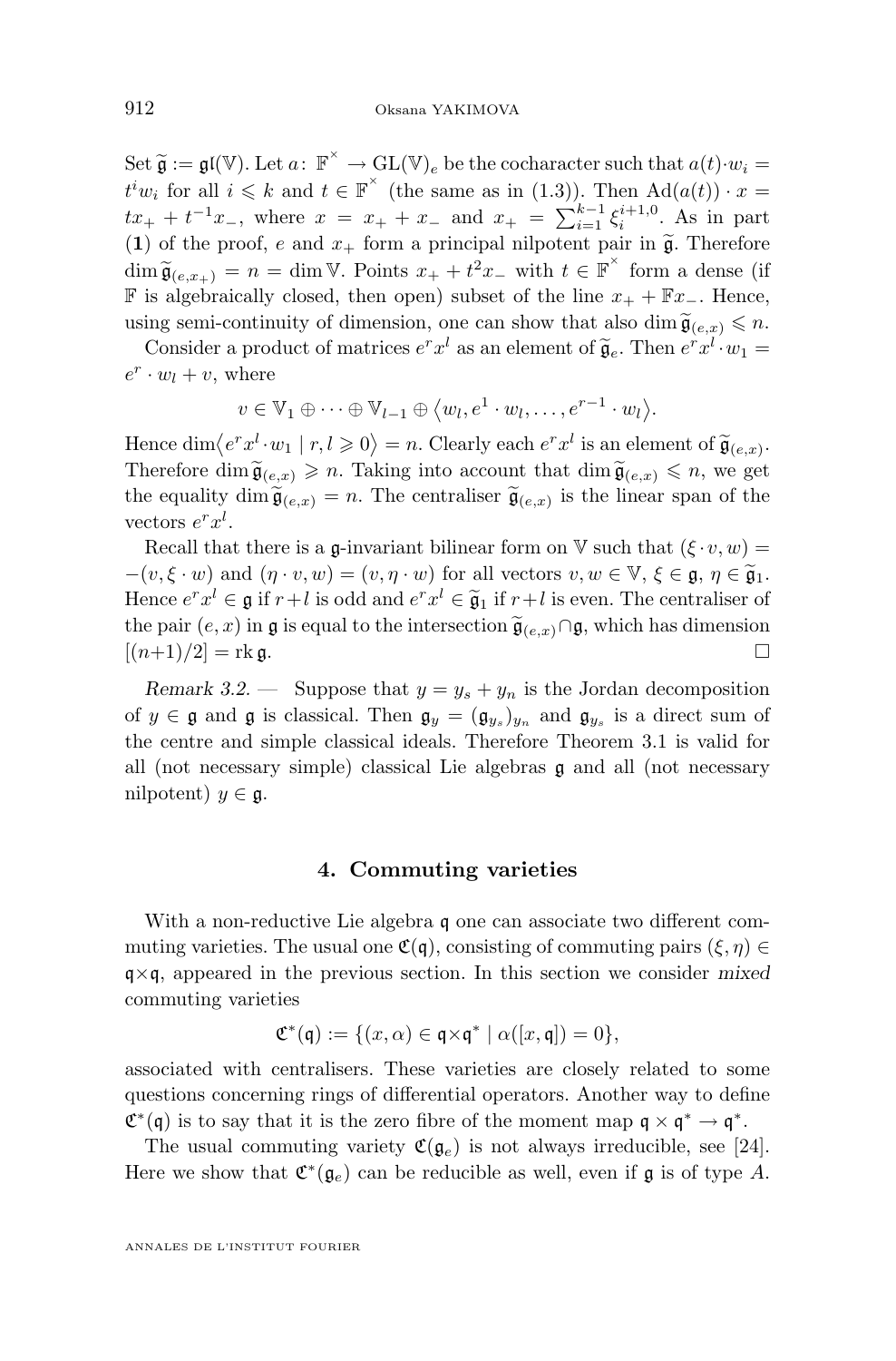<span id="page-11-0"></span>However, let us start with examples outside of type A. The first of them is related to the following property:

(4.1) 
$$
\mathfrak{q}_{\text{reg}} \cap \left(\bigcup_{\alpha \in \mathfrak{q}_{\text{reg}}^*} \mathfrak{q}_{\alpha}\right) = \varnothing.
$$

Here  $\mathfrak{q}^*_{\text{reg}} := \mathfrak{q}^* \setminus \mathfrak{q}^*_{\text{sing}}$  and  $\xi \in \mathfrak{q}_{\text{reg}}$  if and only if the stabiliser  $\mathfrak{q}_{\xi}$  has the minimal possible dimension.

PROPOSITION 4.1. — *Suppose that* q *satisfies* (4.1). Then  $\mathfrak{C}^*(\mathfrak{q})$  *is reducible.*

*Proof.* — Clearly  $U_1 := \mathfrak{C}^*(\mathfrak{q}) \cap (\mathfrak{q}_{\text{reg}} \times \mathfrak{q}^*)$  and  $U_2 := \mathfrak{C}^*(\mathfrak{q}) \cap (\mathfrak{q} \times \mathfrak{q}_{\text{reg}}^*)$  are open subsets of  $\mathfrak{C}^*(\mathfrak{q})$  and according to  $(4.1)$ ,  $U_1 \cap U_2 = \emptyset$ .

*Example 4.2.* — Let  $e \in N(\mathfrak{sp}_6)$  be defined by the partition  $(4, 2)$ . Then  $\mathfrak{g}_e$  has a basis

$$
\xi_1^{1,1},\ \xi_2^{2,1},\ \xi_1^{1,3},\ \xi=\xi_1^{2,0}+\xi_2^{1,2},\ \eta=\xi_1^{2,1}-\xi_1^{2,3}
$$

with the only non-trivial commutators being  $[\xi, \xi_1^{1,1}] = [\xi_2^{2,1}, \xi] = \eta$  and  $[\eta, \xi] = 2\xi_1^{1,3}$ . Suppose that  $\alpha \in (\mathfrak{g}_e)_{\text{reg}}$  and  $x \in (\mathfrak{g}_e)_{\alpha}$ . Since  $\alpha$  is regular, it is non-zero on  $[\mathfrak{g}_e, \mathfrak{g}_e] = \langle \xi_1^{1,3}, \eta \rangle$ . On the other hand  $\alpha([x, \mathfrak{g}_e]) = 0$ , hence  $\dim[x, \mathfrak{g}_e] \leq 1$  and  $\dim(\mathfrak{g}_e)_x \geq 4 > \text{rk}\mathfrak{g}$ . Therefore x is not regular and condition (4.1) holds for  $\mathfrak{g}_e$ .

*Remark 4.3. —* The simplest example of a Lie algebra satisfying condition (4.1) is a Heisenberg algebra. The centralisers of subregular elements (given by partitions  $(2n-2, 2)$ ) in  $\mathfrak{sp}_{2n}$  also satisfy  $(4.1)$ .

The second example is slightly different.

PROPOSITION 4.4. — Suppose that for each  $\alpha \in (\mathfrak{g}_e^*)_{reg}$  the stabiliser  $(\mathfrak{g}_e)_{\alpha}$  consists of nilpotent elements, but  $\mathfrak{g}_e$  itself contains semisimple ele*ments.* Then  $\mathfrak{C}^*(\mathfrak{g}_e)$  *is reducible.* 

*Proof.* — Clearly  $U_1 := \{(\mathfrak{g}_e)_{\alpha} \times {\alpha} \mid \alpha \in (\mathfrak{g}_e^*)_{\text{reg}}\}$  is an open subset of  $\mathfrak{C}^*(\mathfrak{g}_e)$ . On the other hand, there is an open subset in  $\mathfrak{g}_e$  containing no nilpotent elements. Its preimage  $U_2 \subset \mathfrak{C}^*(\mathfrak{g}_e)$  is again an open subset. By our assumptions  $U_1 \cap U_2 = \emptyset$ .

There are such nilpotent elements in the orthogonal Lie algebra.

*Example 4.5.* — Let  $e \in N(\mathfrak{so}_7)$  be defined by the partition  $(3, 2, 2)$ . Then  $x := \xi_2^{2,0} - \xi_3^{3,0} \in \mathfrak{g}_e$  is a semisimple element, which is unique up to conjugation and multiplication by scalars. Suppose that  $\alpha \in \mathfrak{g}_e^*$  is such that  $(\mathfrak{g}_e)_{\alpha}$  does not consist of nilpotent elements. Since  $(\mathfrak{g}_e)_{\alpha}$  is the Lie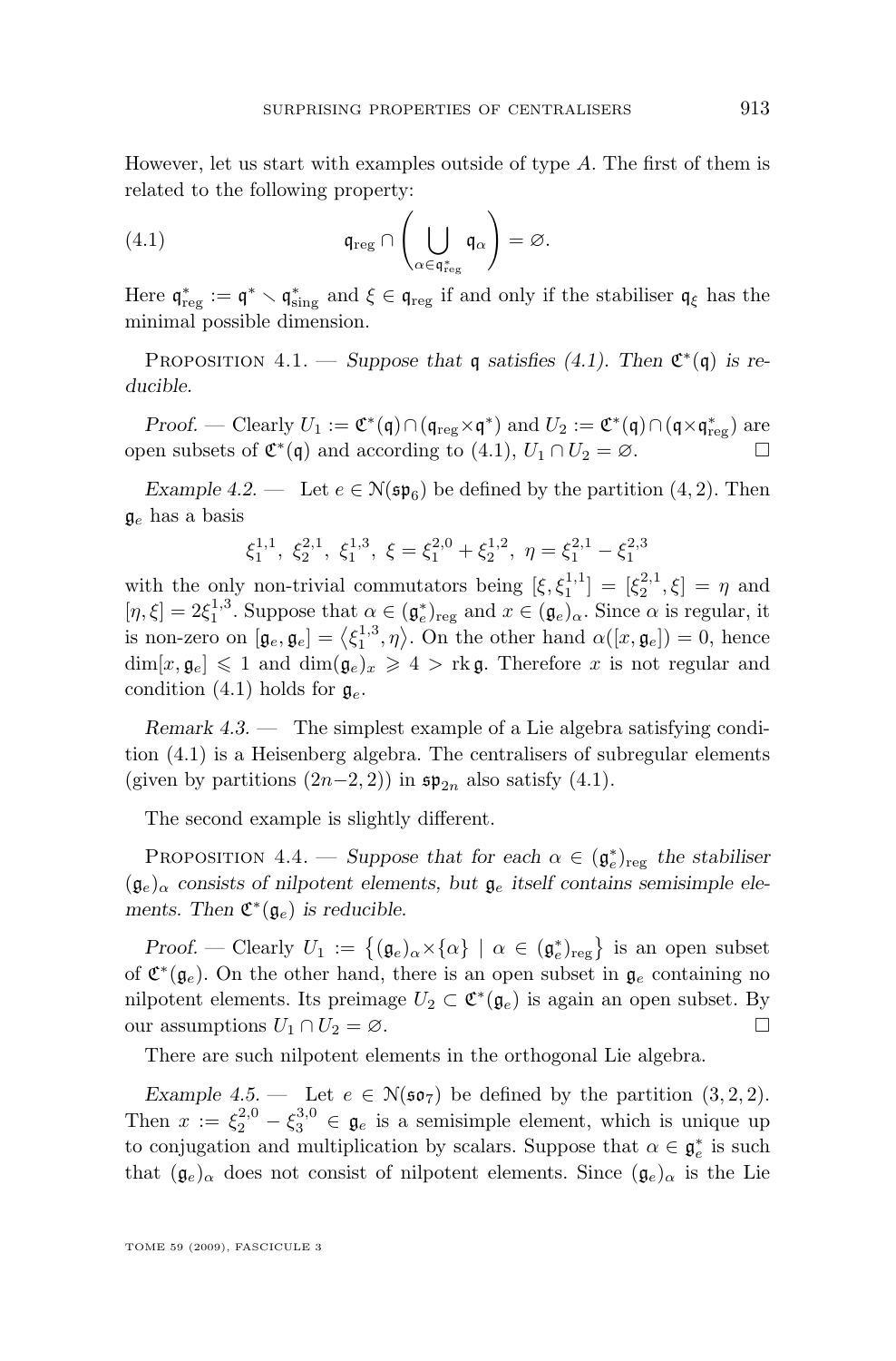<span id="page-12-0"></span>algebra of an algebraic group  $(G_e)_{\alpha}$ , it contains a semisimple element, we may assume that x. Then  $\alpha$  is zero on  $[x, \mathfrak{g}_e]$ . Note that the centraliser of x in  $\mathfrak{g}_e$  is three dimensional. More precisely, it is generated by x,  $\xi_{1,1}^{1,1}$  and  $\eta := \xi_2^{2,1} + \xi_3^{3,1}$ . Since x is semisimple,  $\alpha = a_1((\xi_2^{2,0})^* - (\xi_3^{3,0})^*) + a_2(\xi_1^{1,1})^* +$  $a_3((\xi_2^{2,1})^* + (\xi_3^{3,1})^*)$ , where  $a_1, a_2, a_3 \in \mathbb{F}$ . It not difficult to see that  $(\mathfrak{g}_e)_{\alpha}$ contains elements  $\xi_1^{2,1} - \xi_3^{1,2}, \xi_1^{3,1} + \xi_2^{1,2}, \xi_1^{1,1}$  and, by the assumption, x. Hence  $\dim(\mathfrak{g}_e)_{\alpha} \geq 4$  and  $\alpha \in (\mathfrak{g}_e^*)_{\text{sing}}$ .

*Remark 4.6.* — It is possible to show that if  $e \in N(\mathfrak{so}(\mathbb{V}))$  is given by a partition  $(d_1 + 1, \ldots, d_k + 1)$  with  $d_1$  being even and all other  $d_i$  odd, then  $(\mathfrak{g}_e)_\alpha$  consists of nilpotent elements for each  $\alpha \in (\mathfrak{g}_e^*)_{reg}$ . Note that  $\mathfrak{g}_e$ contains semisimple elements, if  $k > 1$ .

Let us say that a point  $\gamma \in \mathfrak{g}_e^*$  is *generic* and  $(\mathfrak{g}_e)_{\gamma}$  is a *generic stabiliser* if there is an open subset  $U_0 \subset \mathfrak{g}_e^*$  such that  $(\mathfrak{g}_e)_\delta$  is conjugate to  $(\mathfrak{g}_e)_\gamma$  for each  $\delta \in U_0$ . Suppose that  $\mathfrak{g} = \mathfrak{gl}(\mathbb{V})$ . Consider a point  $\alpha = \sum_{i=1}^k a_i (\xi_i^{i,d_i})^* \in$  $\mathfrak{g}^*_e$ , where  $a_i$  are pairwise distinct non-zero numbers. Then, as was proved in [\[24\]](#page-33-0),  $\alpha$  is a generic point in  $\mathfrak{g}_e^*$  and  $\mathfrak{h} := (\mathfrak{g}_e)_{\alpha} = \langle \xi_i^{i,s} \rangle_{\mathbb{F}}$  is a generic stabiliser for the coadjoint action of  $\mathfrak{g}_e$ . Set  $\mathfrak{h}^* := \langle (\xi_i^{i,s})^* \rangle_{\mathbb{F}} \subset \mathfrak{g}_e^*$ . Then  $\{ \gamma \in$  $\mathfrak{g}_e^*$  | ad<sup>\*</sup>(h) $\gamma = 0$ } = h<sup>\*</sup> and  $\mathfrak{C}_0 := \overline{G_e(\mathfrak{h} \times \mathfrak{h}^*)}$  is an irreducible component of  $\mathfrak{C}^*(\mathfrak{g}_e)$ . Likewise, if  $e \in \mathfrak{sp}(\mathbb{V})$ , then  $\mathfrak{C}_0 \cap \mathfrak{C}^*(\mathfrak{sp}(\mathbb{V})_e)$  is an irreducible component of the mixed commuting variety associated with  $\mathfrak{sp}(\mathbb{V})_e$ .

*Example 4.7.* — Let e be a minimal nilpotent element in  $\mathfrak{g} = \mathfrak{sl}_{n+2}$ with  $n > 1$ . Then the mixed commuting variety  $\mathfrak{C}^*(\mathfrak{g}_e)$  has at least two irreducible components.

*Proof.* — Let us include e into an  $\mathfrak{sl}_2$ -triple  $\langle e, h, f \rangle$  in  $\mathfrak{g}$ . Then h defines a Z-grading of g:

$$
\mathfrak{g}(-2)\oplus\mathfrak{g}(-1)\oplus\mathfrak{g}(0)\oplus\mathfrak{g}(1)\oplus\mathfrak{g}(2),
$$

where  $\mathfrak{g}(-2) = \mathbb{F}f$ ,  $\mathfrak{g}(2) = \mathbb{F}e$ ,  $\mathfrak{g}(-1) \subset \mathfrak{g}_f$  and  $\mathfrak{g}(1) \subset \mathfrak{g}_e$ . The centraliser  $\mathfrak{g}_e$  is a semidirect product of  $\mathfrak{gl}_n = \mathfrak{g}(0)_e$  and a (normal) Heisenberg Lie algebra  $\mathfrak{n} = V \oplus \mathbb{F}e$ , where  $V = \mathfrak{g}(1) \cong \mathbb{F}^n \oplus (\mathbb{F}^n)^*$  as a  $\mathfrak{gl}_n$ -module. Making use of the Killing form, we identify  $\mathfrak{g}_e^*$  and  $\mathfrak{g}_f$ . Let  $\chi_f$  be the element of  $\mathfrak{g}_e^*$ corresponding to f. Fix the h-invariant decomposition  $\mathfrak{g}_e^* = \mathfrak{gl}_n^* \oplus V^* \oplus (\mathbb{F}e)^*$ .

The theory of  $\mathfrak{sl}_2$ -actions tells us that  $V^* = \text{ad}^*(V)\chi_f$  and that the stabiliser of a point  $\gamma + 0 + \chi_f$ , with  $\gamma \in \mathfrak{gl}_n^*$ , is equal to  $(\mathfrak{gl}_n)_\gamma \oplus \mathbb{F}e$ . Let  $N \subset G_e$  be the unipotent radical. Then Lie  $N = \mathfrak{n}$  and  $N(\mathfrak{gl}_n^* + \mathbb{F}\alpha)$  is an open subset of  $\mathfrak{g}_e^*$ . Taking its preimage in  $\mathfrak{C}^*(\mathfrak{g}_e)$ , we obtain that the N-saturation

$$
Y := N\Big\{(\mathfrak{gl}_n)_\gamma \oplus \mathbb{F}e) \times (\gamma + 0 + \mathbb{F}^* \chi_f) \mid \gamma \in \mathfrak{gl}_n^*\Big\}
$$

ANNALES DE L'INSTITUT FOURIER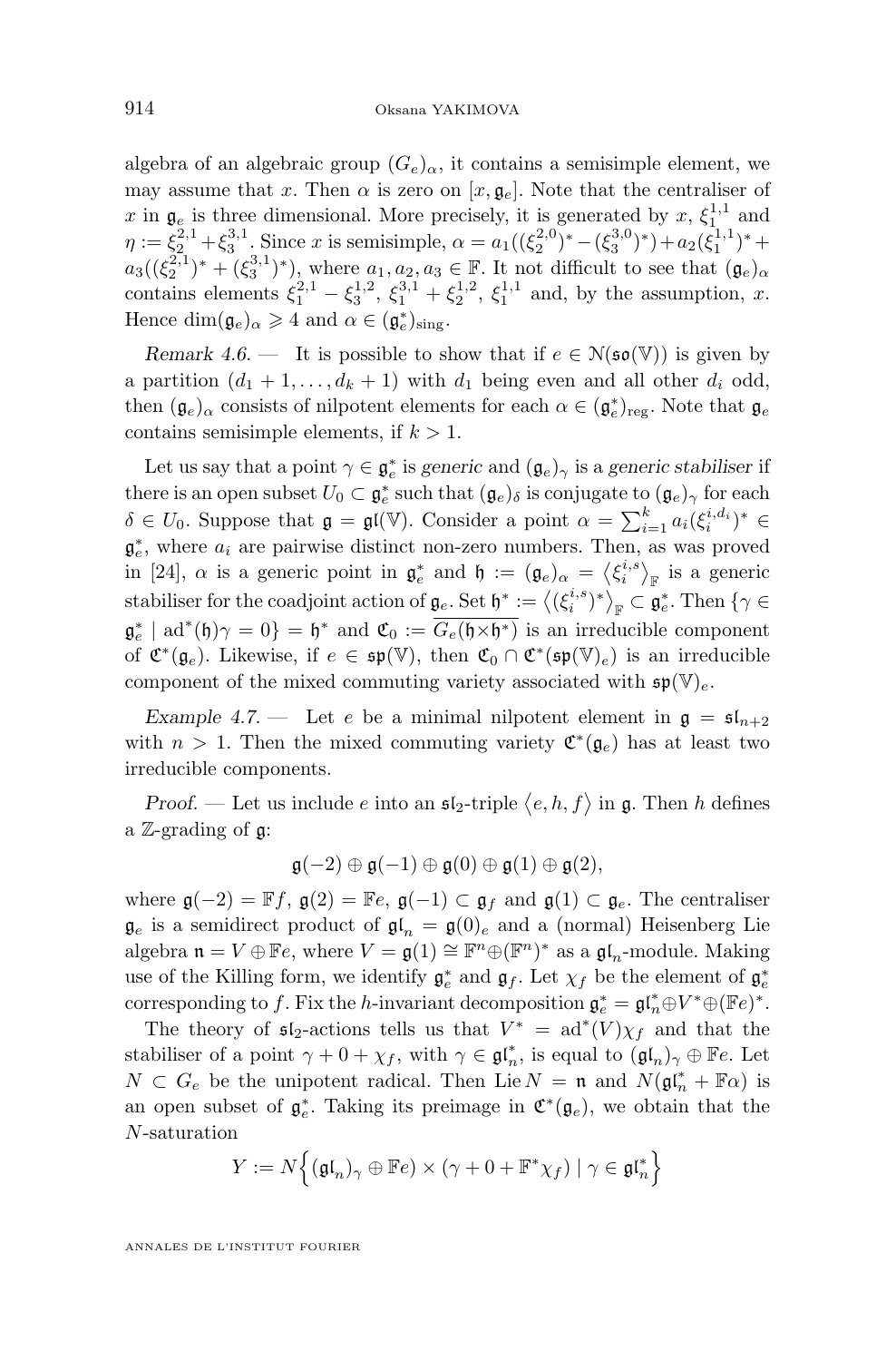<span id="page-13-0"></span>is an open subset of  $\mathfrak{C}^*(\mathfrak{g}_e)$ . It is irreducible, because the usual commuting variety associated with  $\mathfrak{gl}_n$  ( $\cong \mathfrak{gl}_n^*$ ) is irreducible by a result of Richard-son [\[18\]](#page-32-0). Thus  $\overline{Y}$  is an irreducible component of  $\mathfrak{C}^*(\mathfrak{g}_e)$ . A generic point  $\alpha \in \mathfrak{g}_e^*$  can be chosen as  $\alpha = \gamma + \chi_f$ , where  $\gamma$  is a generic point in  $\mathfrak{gl}_n^*$ . Therefore  $\overline{Y}$  coincides with the irreducible component  $\mathfrak{C}_0$  related to generic stabiliser.

Suppose that  $((x, y, z) \times (\gamma, \beta, \delta)) \in Y$ . Then there is unique  $\xi \in V$  such that  $\beta = ad^*(\xi)\delta$ . Hence  $y = [\xi, x]$  by the construction of Y.

Take a pair  $((x, y, z) \times (\gamma, \beta, 0)) \in \mathfrak{g}_e \times \mathfrak{g}_e^*$ . It belongs to  $\mathfrak{C}^*(\mathfrak{g}_e)$  if and only if  $(\gamma + \beta)([x + y, \mathfrak{gl}_n]) = 0$  and  $\beta([x, V]) = 0$ . Fix  $\beta \in V^*$  and  $x \in$  $(\mathfrak{gl}_n)_{\beta}$ . Then the second condition is automatically satisfied and the first one can be rewritten as  $ad^*(x)\gamma + ad^*(y)\beta = 0$ . Varying  $\gamma$  we can get any element of  $(\mathfrak{gl}_n/(\mathfrak{gl}_n)_x)^*$  on the first place in this sum. Thus, if  $ad^*(y)\beta$  is zero on  $(\mathfrak{gl}_n)_x$ , *i.e.*, if  $\beta([y, (\mathfrak{gl}_n)_x]) = 0$ , then there is  $\gamma \in \mathfrak{gl}_n^*$  such that  $((x, y, z) \times (\gamma, \beta, 0)) \in \mathfrak{C}^*(\mathfrak{g}_e).$ 

Suppose that  $((x, y, z) \times (\gamma, \beta, 0)) \in \overline{Y}$ . Then there are curves  $\{\xi(t)\} \subset V$ and  $\{x(t)\}\subset \mathfrak{gl}_n$  such that  $\lim_{t\to 0}x(t)=x$ ,  $\lim_{t\to 0}ad^*(\xi(t))t\chi_f=\beta$  and  $\lim_{t\to 0}[\xi(t),x(t)] = y$ . Clearly this is possible only if either  $\beta$  or x or y is zero.

If  $n > 1$ , then there are non-zero  $x \in \mathfrak{gl}_n$  and  $\beta \in V^*$  such that  $x \in$  $(\mathfrak{gl}_n)_{\beta}$ . Since  $ad^*(\mathfrak{gl}_n)\beta \neq V^*$ , there is also a non-zero  $y \in V$  such that  $((x, y, z) \times (\gamma, \beta, 0)) \in \mathfrak{C}^*(\mathfrak{g}_e)$ . Therefore  $\mathfrak{C}^*(\mathfrak{g}_e)$  is reducible.

*Remark 4.8.* — It seems that the mixed commuting variety  $\mathfrak{C}^*(\mathfrak{g}_e)$  considered in Example [4.7](#page-12-0) has exactly two irreducible components. The first one is  $\overline{Y}$  and the closure of

$$
\left\{ (x, y, z) \times (\gamma, \beta, 0) \mid (\mathfrak{gl}_n)_{\beta} \cong \mathfrak{gl}_{n-1}, x \in (\mathfrak{gl}_n)_{\beta}, \right\}
$$

$$
\beta([y, (\mathfrak{gl}_n)_x]) = 0, \mathrm{ad}^*(x)\gamma + \mathrm{ad}^*(y)\beta = 0 \right\}
$$

is the second.

n

If  $n = 1$ , *i.e.*, the minimal nilpotent element has only two Jordan blocks, then the argument of Example [4.7](#page-12-0) does not work. This is not a coincidence. As we will prove below,  $\mathfrak{C}^*(\mathfrak{g}_e)$  is irreducible for all nilpotent elements with at most two Jordan blocks. Similar result for  $\mathfrak{C}(\mathfrak{g}_e)$  was obtained by Neubauer and Sethuraman in [\[13\]](#page-32-0).

THEOREM 4.9. — *Suppose that*  $e \in N(\mathfrak{gl}(\mathbb{V}))$  *has at most two Jordan blocks. Then the mixed commuting variety*  $\mathfrak{C}^*(\mathfrak{g}_e)$  *is irreducible.* 

TOME 59 (2009), FASCICULE 3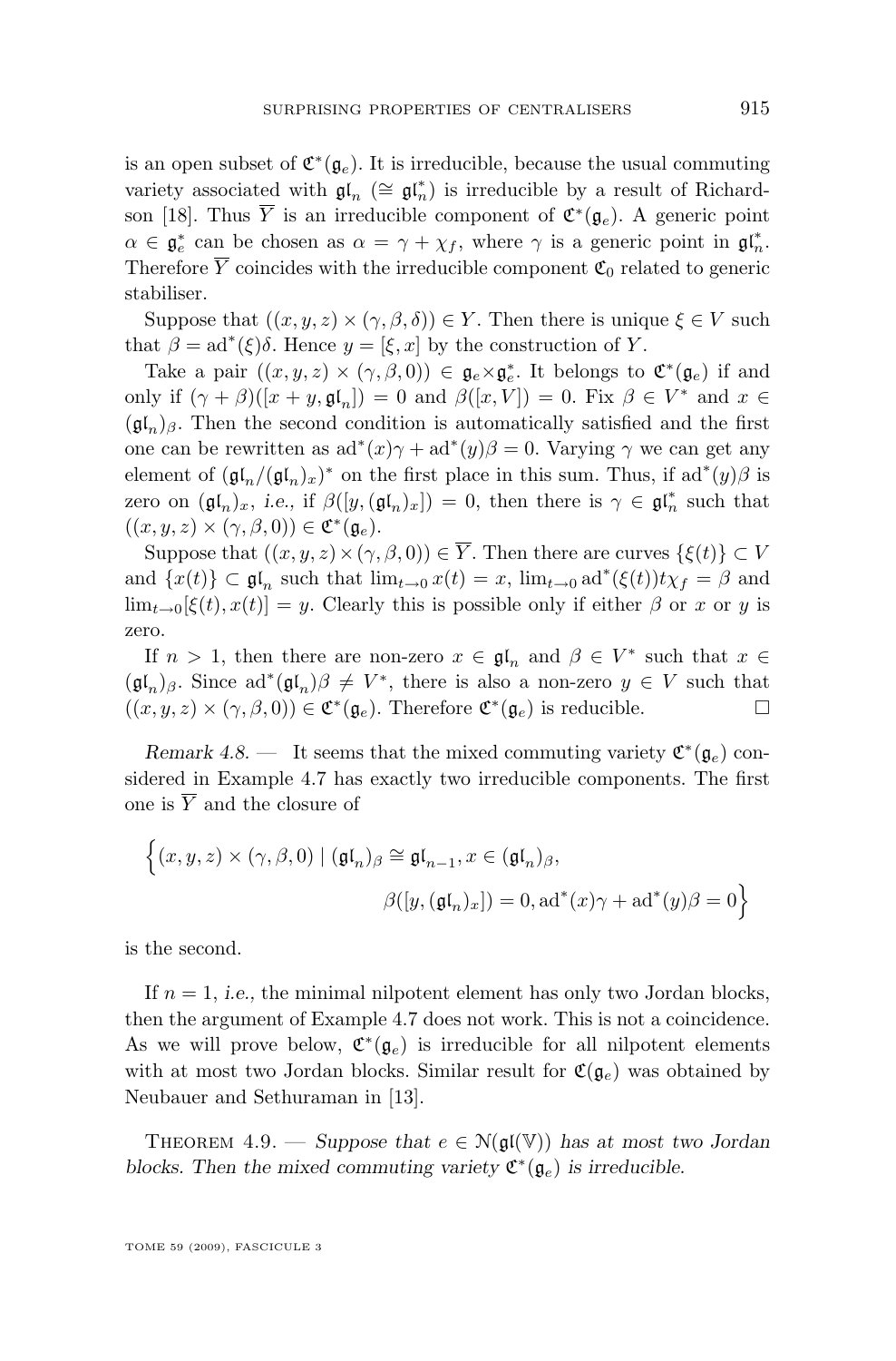<span id="page-14-0"></span>*Proof.* — For regular nilpotent elements the statement is clear. Therefore assume that e is given by a partition  $(m, n)$  with  $m \geq n$ . Let z be the centre of  $\mathfrak{g}_e$  and  $\text{Ann}([\mathfrak{g}_e, \mathfrak{g}_e]) \subset \mathfrak{g}_e^*$  the annihilator of the derived algebra  $[\mathfrak{g}_e, \mathfrak{g}_e]$ . Suppose that  $\{(\xi,\alpha)\}\in \mathfrak{C}^*(\mathfrak{g}_e)$ . Then also  $(\xi + \mathfrak{z}) \times (\alpha + \text{Ann}([\mathfrak{g}_e, \mathfrak{g}_e]) \subset$  $\mathfrak{C}^*(\mathfrak{g}_e)$ . The centre  $\mathfrak{z}$  is the linear span of vectors  $\xi_1^{1,s} + \xi_2^{2,s}$  with  $0 \le s < m$ . The derived algebra  $[\mathfrak{g}_e, \mathfrak{g}_e]$  is spanned by vectors  $\xi_i^{j,s}$  with  $i \neq j$  and  $(\xi_1^{1,s} - \xi_2^{2,s})$ . Let us choose complementary subspaces to  $\mathfrak{z}$  (in  $\mathfrak{g}_e$ ) and to  $\text{Ann}([\mathfrak{g}_e, \mathfrak{g}_e])$  (in  $\mathfrak{g}_e^*$ ) consisting of the elements  $\xi$  and  $\alpha$  of the following form:

$$
\xi = \sum_{i=0}^{n-1} a_{i+1} \xi_1^{2,i} + \sum_{i=0}^{n-1} c_{i+1} \xi_2^{2,i} + \sum_{i=0}^{n-1} b_{i+1} \xi_2^{1,i+m-n}
$$

and

$$
\alpha = \sum_{i=0}^{n-1} x_{i+1} (\xi_1^{2,i})^* + \sum_{i=0}^{n-1} z_{i+1} ((\xi_1^{1,m-n+i})^* - (\xi_2^{2,m-n+i})^*)
$$
  
+ 
$$
\sum_{i=0}^{n-1} y_{i+1} (\xi_2^{1,i+m-n})^*,
$$

for some  $a_i, b_i, c_i, x_i, z_i, y_i \in \mathbb{F}$ . We will prove irreducibility for the set of "commuting" pairs  $(\xi, \alpha)$ .

Set  $X := (x_1, \ldots, x_n)^t$ ,  $Y := (y_1, \ldots, y_n)^t$  and  $Z := (z_1, \ldots, z_n)^t$ . Consider  $X, Y$  and  $Z$  as vectors of an n-dimensional vector space  $W$ . Let  $A, B$ and C be the upper triangular  $n \times n$  matrices with entries  $a_i$ ,  $b_i$  and  $c_i$  on the *i*th diagonal line. So the first line of A is  $(a_1, a_2, \ldots, a_n)$ , the second  $(0, a_1, a_2, \ldots, a_{n-1})$  and so on. Note that these matrices lie in the centraliser  $\mathfrak{gl}(W)_{\hat{e}}$  of a regular nilpotent element  $\hat{e}$ . Hence they commute with each other. The mixed commuting variety  $\mathfrak{C}^*(\mathfrak{g}_e)$  is defined by equations of three types  $\alpha([\xi, \xi_2^{2,s}]) = 0$ ,  $\alpha([\xi, \xi_1^{2,s}]) = 0$  and  $\alpha([\xi, \xi_2^{1,s}]) = 0$ . Take the first of them with  $s = 0$ . Then we get the following  $\sum_{i=1}^{n} b_i y_i - \sum_{i=1}^{n} a_i x_i = 0$ . The vector  $\xi_2^{2,1}$  will give us that  $\sum_{i=1}^{n-1} b_i y_{i+1} = \sum_{i=1}^{n-1} a_i x_{i+1}$ . In matrix terms this can be expressed as  $AX = BY$ . Explicitly writing down equations of all three types one can deduce that  $\mathfrak{C}^*(\mathfrak{g}_e)$  is defined by the matrix equations

(4.2) 
$$
AX = BY, \quad CX = BZ, \quad CY = AZ.
$$

Thus our problem is reduced to a simple exercise in linear algebra. The following lemma solves this exercise and thereby completes the proof.

Lemma 4.10. — *Suppose that* W *is an* n*-dimensional vector space and*  $\hat{e} \in \mathfrak{gl}(W)$  is a regular nilpotent element. Let P be the set of six-tuples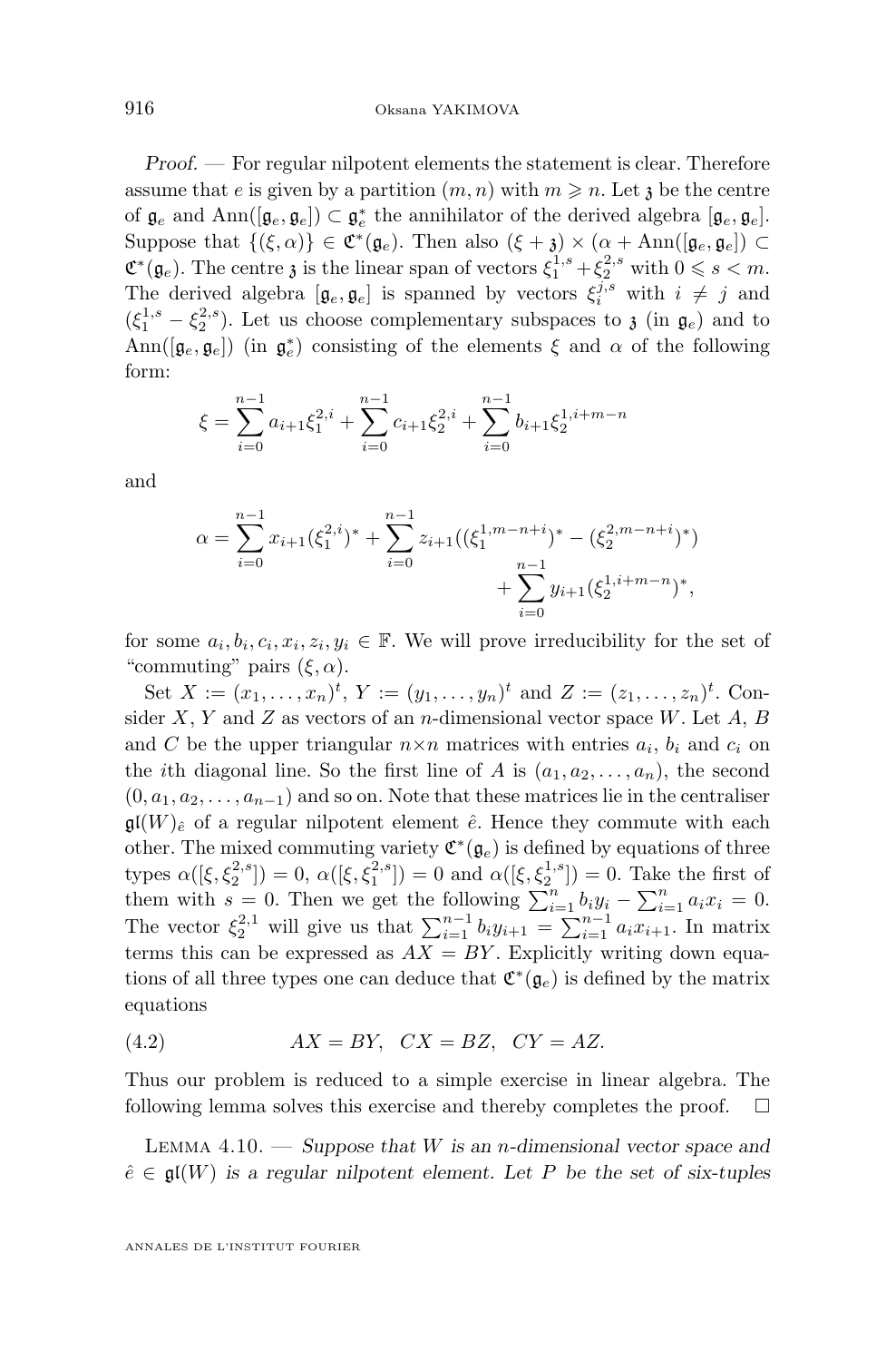$(A, B, C; X, Y, Z)$ *, where*  $A, B, C \in \mathfrak{gl}(W)_{\hat{e}}, X, Y, Z \in W$ *, satisfying equations [\(4.2\)](#page-14-0). Then* P *is irreducible.*

*Proof.* — Suppose that  $\hat{e}$  is written in the normal Jordan form. Keep no-tation of Theorem [4.9.](#page-13-0) Let  $U \subset P$  be an open subset, where  $b_1 \neq 0$  or, which is the same, rk B = n. Then  $U = \{(A, B, C; X, B^{-1}AX, B^{-1}CX) \mid b_1 \neq 0\}$ is a  $4n$ -dimensional irreducible affine variety. On  $U$  the third equation  $CY = AZ$  reduces to  $CB^{-1}AX = AB^{-1}CX$  and is satisfied automatically because  $CB^{-1}A = AB^{-1}C$ .

Equations [\(4.2\)](#page-14-0) are invariant under simultaneous cyclic permutation of  $(A, B, C)$  and  $(Z, Y, X)$ . Therefore we may consider only those solutions, where  $rk B \geqslant max(rk A, rk C)$ . Note that  $rk B = n - d$  (with  $d > 0$ ) if and only if  $b_1 = \cdots = b_d = 0$  and  $b_{d+1} \neq 0$ . Set

$$
P_d := \Big\{ (A, B, C; X, Y, Z) \in P \mid \text{rk } B = n - d, \text{rk } A \leqslant n - d, \text{rk } C \leqslant n - d \Big\}.
$$

Our goal is to show that  $P_d \subset \overline{U}$  for each  $0 < d \leq n$ .

Let A' be the  $(n - d) \times (n - d)$  right upper corner of A and X' :=  $(x_{d+1},...,x_n)^t$ . Define  $B', C', Y'$  and  $Z'$  in the same way. Then  $P_d$  is defined by:

$$
b_1 = \dots = b_d = a_1 = \dots = a_d = c_1 = \dots = c_d = 0, \quad b_{d+1} \neq 0;
$$
  
 $Y' = (B')^{-1}A'X'$  and  $Z' = (B')^{-1}C'X'.$ 

Clearly  $P_d$  is an irreducible affine variety and it contains an irreducible open subset  $(P_d)^\circ$  where  $x_n y_n z_n \neq 0$ . It suffices to prove that  $(P_d)^\circ \subset \overline{U}$ . Therefore assume that  $x_n y_n z_n \neq 0$ . We would like to replace A by  $A + \mathcal{E}_A$ , where  $\mathcal{E}_A \in GL(W)_{\hat{e}}$  is non-degenerate and "small", and do the same with B and C. Since  $x_n y_n z_n \neq 0$ , the vectors X, Y and Z lie in the single open orbit of  $GL(W)_{\hat{e}}$ . In particular  $Y = \mathcal{E}_A Y$  and  $Z = \mathcal{E}_C X$  for some  $\mathcal{E}_A, \mathcal{E}_C \in GL(W)_{\hat{e}}$ . Let  $E \in GL(W)$  be the identity matrix. Then  $(A + \lambda \mathcal{E}_A, B + \lambda E, C + \lambda \mathcal{E}_C; X, Y, Z) \in U$  for all  $\lambda \in \mathbb{F}^{\times}$ . Taking limit with  $\lambda$  tending to zero, we conclude that  $(P_d)^\circ \subset \overline{U}$  and P is irreducible.  $\Box$ 

*Question 4.11. —* Is it true that in the case of two Jordan blocks the defining ideal of  $\mathfrak{C}^*(\mathfrak{g}_e)$  is generated by Equations [\(4.2\)](#page-14-0)? Here the singularities of  $\mathfrak{C}^*(\mathfrak{g}_e)$  form a subset of codimension 3 (defined by the equation  $a_1 = b_1 = c_1 = 0$ . Maybe this can help to solve the problem.

*Remark 4.12.* — Let  $x = x_s + x_n$  be the Jordan decomposition of  $x \in$  $\mathfrak{gl}_n$ . Then  $(\mathfrak{gl}_n)_x$  is a sum of centralisers  $(\mathfrak{gl}_{n_i})_{e_i}$ , where all  $e_i$  are nilpotent. Suppose that each  $e_i$  has at most two Jordan block. In that case x is said to be *two-regular*, see [\[13\]](#page-32-0). The mixed commuting variety associated with  $g_x$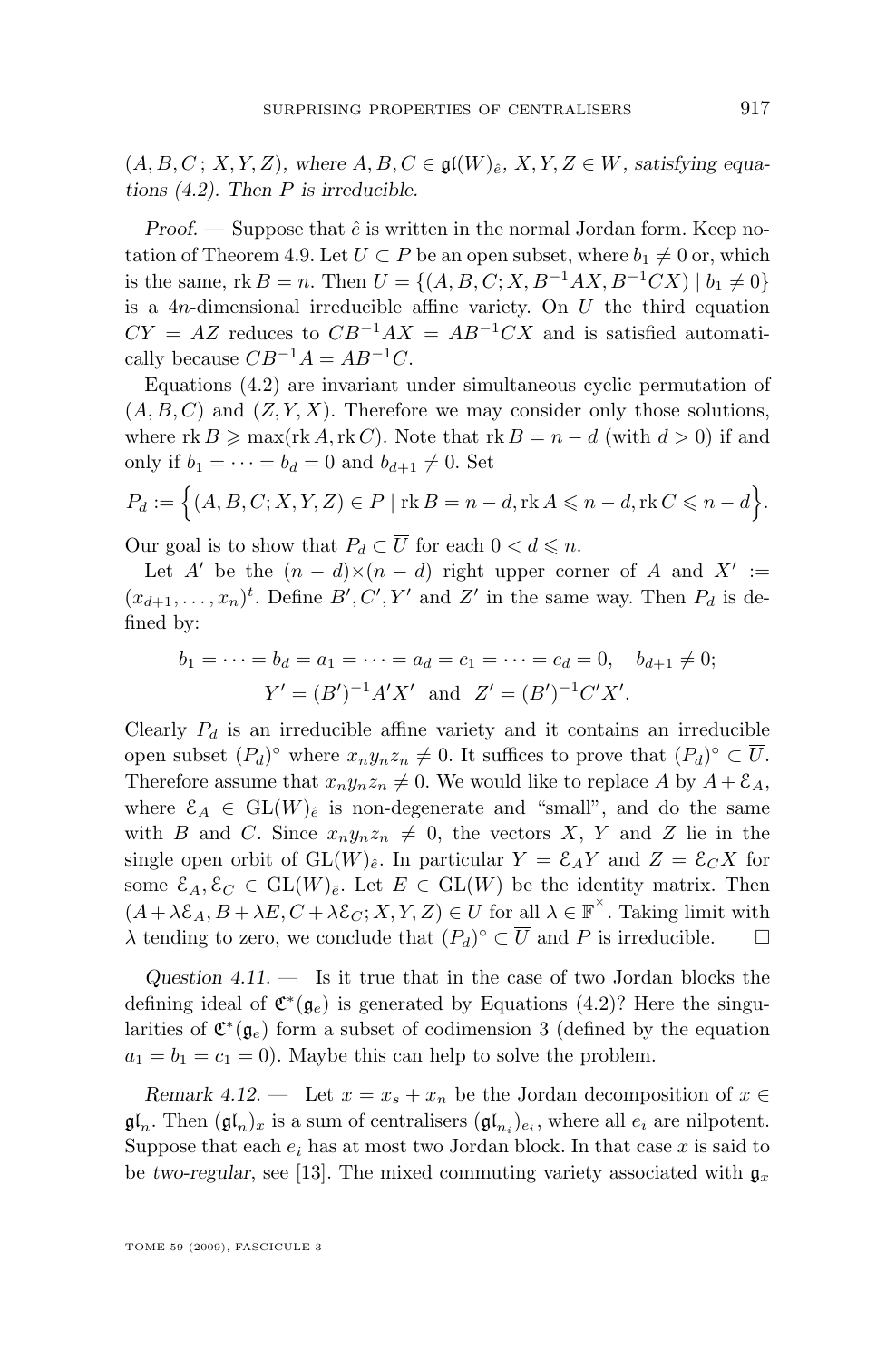<span id="page-16-0"></span>is a product of mixed commuting varieties associated with  $(\mathfrak{gl}_{n_i})_{e_i}$ . Hence it is irreducible.

#### **5. Poisson structures on the dual space of a centraliser**

From now on, we assume that  $\mathbb F$  is algebraically closed and of characteristic zero.

By the Jacobson-Morozov theorem, e can be included into an  $\mathfrak{sl}_2$ -triple  $(e, h, f)$  in  $\mathfrak g$ . By means of the Killing form on  $\mathfrak g$ , we identify  $\mathfrak g$  and  $\mathfrak g^*$ . Consider e as an element of  $\mathfrak{g}^*$  and let  $\mathbb{S}_e$  denote the *Slodowy slice*  $e + \mathfrak{g}_f$ at e to the coadjoint orbit Ge. The Slodowy slice  $\mathcal{S}_e$  is a transversal slice to coadjoint G-orbits (symplectic leaves) in a sense of [\[23\]](#page-33-0) and therefore carries a *transversal* Poisson structure obtained from g <sup>∗</sup> by the Weinstein reduction, see e.g. [\[4\]](#page-32-0) or [\[5\]](#page-32-0). This Poisson structure, which is in general non linear, turns out to be polynomial [\[4\]](#page-32-0). For each element  $F \in \mathcal{S}(\mathfrak{g})^{\mathfrak{g}}$ its restriction  $F|_{\mathbb{S}_e}$  lies in the centre  $\mathbb{ZF}[\mathbb{S}_e]$  of the Poisson algebra  $\mathbb{F}[\mathbb{S}_e]$ . Moreover  $\mathfrak{S}_{\epsilon}$  is a polynomial algebra in rk g variables generated by the restrictions  $F_i|_{\mathbb{S}_e}$  for each generating system of invariants  $\{F_1, \ldots, F_{\text{rk}, \mathfrak{g}}\} \subset$  $\mathcal{S}(\mathfrak{g})^{\mathfrak{g}},$  see e.g. [\[15,](#page-32-0) Remark 2.1].

The G-equivariance of the Killing form implies that  $\mathfrak{g}_e = [e, \mathfrak{g}]^{\perp}$ . On the other hand,  $\mathfrak{g} = [e, \mathfrak{g}] \oplus \mathfrak{g}_f$  by the  $\mathfrak{sl}_2$ -theory. Thereby  $\mathbb{S}_e$  is naturally isomorphic to  $\mathfrak{g}_e^*$  and  $\mathbb{F}[\mathbb{S}_e] \cong \mathbb{F}[\mathfrak{g}_f] \cong \mathfrak{S}(\mathfrak{g}_e)$ . Remarkably, the linear part of the transversal Poisson structure on  $\mathbb{S}_e$  gives us the usual Lie-Poisson bracket on  $\mathfrak{g}^*_e$ , see e.g. [\[4\]](#page-32-0). This leads to a natural construction of symmetric  $\mathfrak{g}_e$ -invariants.

For a homogeneous  $F \in \mathcal{S}(\mathfrak{g})$ , let <sup>e</sup>F be the component of minimal degree of the restriction  $F|_{\mathbb{S}_e}$ . (The restriction is not necessary homogeneous.) Identifying  $\mathbb{F}[\mathbb{S}_e]$  and  $\mathbb{F}[\mathfrak{g}_e^*]$ , we consider  ${}^e\!F$  as an element of  $\mathcal{S}(\mathfrak{g}_e)$ .

Lemma 5.1 ([\[15\]](#page-32-0), Proposition 0.1). — *Keep the above notation. Then*  ${}^e F \in \mathcal{S}(\mathfrak{g}_e)^{\mathfrak{g}_e}$  for each homogeneous  $F \in \mathcal{S}(\mathfrak{g})^{\mathfrak{g}}$ .

In types A and C it is possible to choose generating sets  $\{F_1, \ldots, F_{\text{rk}\,\mathfrak{g}}\}\subset$  $S(g_e)^{g_e}$  such that the  ${}^eF_i$ 's are algebraically independent and generate the whole algebra of symmetric  $g_e$ -invariants, see [\[15,](#page-32-0) Theorems 4.2 and 4.4]. The success is partially due to the fact that in those two cases  $\text{codim}(\mathfrak{g}_e^*)_{\text{sing}} \geq 2$ . In all other simple Lie algebras there are nilpotent elements, for which the codimension is 1. Here we show that in type A the codimension of  $(\mathfrak{g}_e^*)_{\text{sing}}$  in  $\mathfrak{g}_e^*$  is greater than or equal to 3.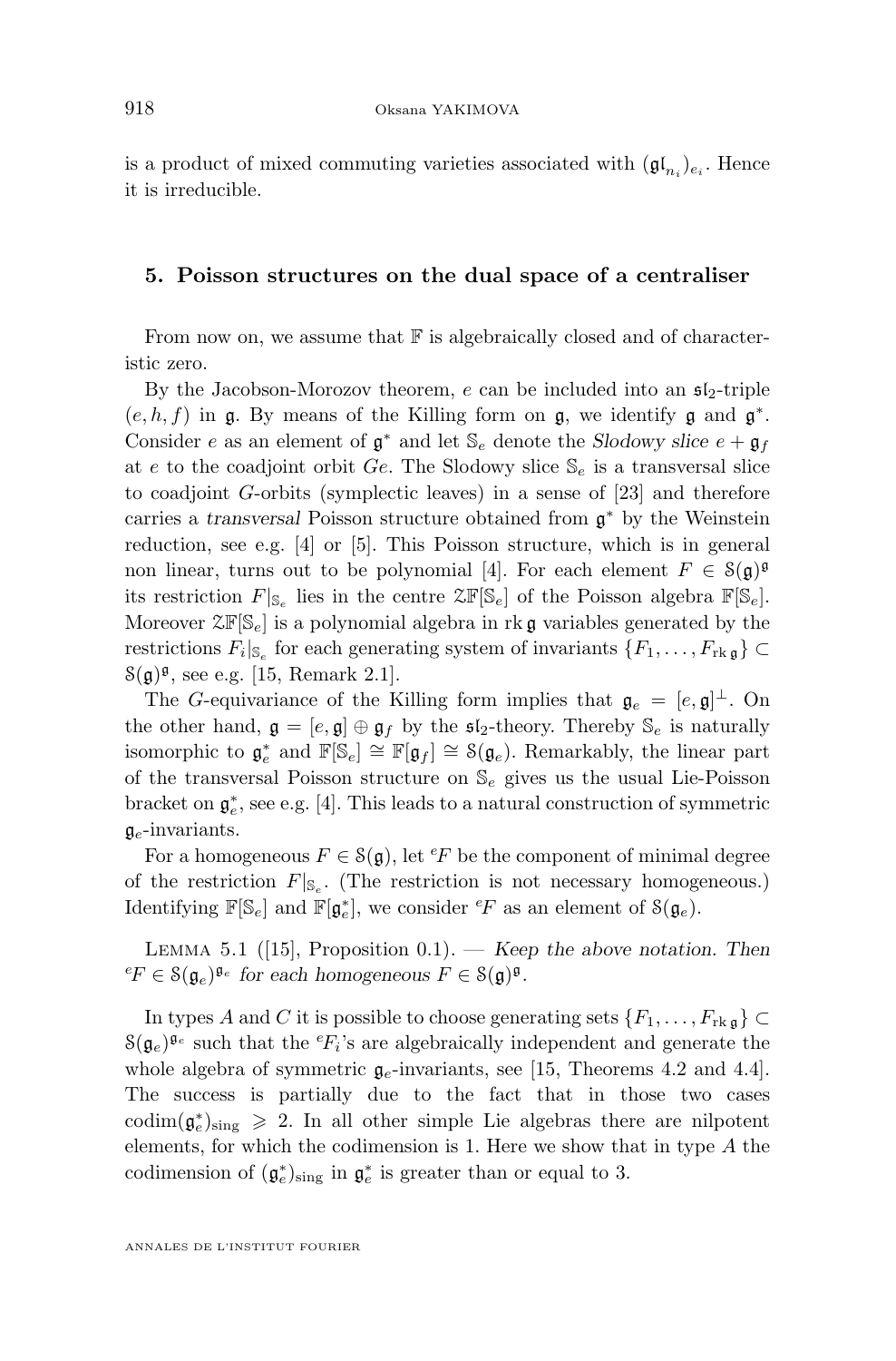<span id="page-17-0"></span>Suppose that  $\mathfrak{g} = \mathfrak{gl}(\mathbb{V})$ . Then there are certain points  $\alpha :=$  $\sum_{i=1}^k a_i(\xi_i^{i,d_i})^*$ , with  $a_i \in \mathbb{F}^\times$  being pairwise distinct, and  $\beta := \sum_{i=1}^{k-1} (\xi_{i+1}^{i,d_i})^*$ in  $\mathfrak{g}_e^*$  such that  $(\mathbb{F}\alpha \oplus \mathbb{F}\beta) \cap (\mathfrak{g}_e^*)_{\text{sing}} = \{0\}$ , see [\[15,](#page-32-0) Section 3].

To prove that the codimension of  $(\mathfrak{g}_e^*)_{\text{sing}}$  is greater than 2, we need to find the third, linear independent with  $\alpha$  and  $\beta$ , regular point. The following is a slight modification of [\[15,](#page-32-0) Proposition 3.2].

LEMMA 5.2. — *Suppose that* **g** *is of type A*. Take  $\gamma := \sum_{i=1}^{k-1} (\xi_i^{i+1, d_i+1})^*$ . *Then*  $\gamma \in (\mathfrak{g}_e^*)_{\text{reg}}$ *.* 

*Proof.* — From [\(1.2\)](#page-5-0) and the definition of  $\gamma$  it follows that  $\gamma([\xi_i^{j,s}, \xi])$  =  $c_{j-1}^{i,d_j-s}(\xi) - c_j^{i+1,d_{i+1}-s}(\xi)$  for all  $\xi \in \mathfrak{g}_e$ . Suppose that  $ad^*(\xi)\gamma = 0$ . Then  $\gamma([\xi, \mathfrak{g}_e]) = 0$  forcing  $c_{j-1}^{i,d_j-s}(\xi) = c_j^{i+1,d_{i+1}-s}(\xi)$  for all  $i, j \in \{1, ..., k\}$  and all s such that  $\max(0, d_i - d_i) \leqslant s \leqslant d_i$ .

We claim that  $c_j^{i,s}(\xi) = 0$  for  $i > j$ . Suppose for a contradiction that this is not the case and take the maximal j for which there are  $i > j$  and  $0 \leq t \leq d_i$  such that  $c_j^{i,t}(\xi) \neq 0$ . Recall that, according to our convention,  $d_i \leq d_j$ . Moreover,  $d_i \leq d_{j+1}$ , since  $i \geq j+1$ . Set  $s := d_{j+1} - t$ . Then  $d_{j+1} - d_i \leqslant s \leqslant d_{j+1}$  and  $c_j^{i,d_{j+1}-s}(\xi) = c_{j+1}^{i+1,d_{i+1}-s}(\xi)$ . As  $j+1 > j$ and  $i + 1 < j + 1$ , the right hand side of the equality is zero, forcing  $c_j^{i,d_{j+1}-s}(\xi) = c_j^{i,t}(\xi)$  to be zero.

Now take  $\xi_{i-1}^{i,s} \in \mathfrak{g}_e$  with  $0 \leq s \leq d_i$ . Since  $\gamma([\xi, \xi_{i-1}^{i,s}]) = 0$ , we have  $c_i^{i,d_i-s}(\xi) = c_{i-1}^{i-1,d_i-s}(\xi)$ . Therefore,  $c_i^{i,t}(\xi) = c_{i-1}^{i-1,t}(\xi) = c_1^{1,t}(\xi)$  for  $0 \leq t \leq$ d<sub>i</sub>. In the same way one can show that  $c_{i+\ell}^{i,t}(\xi) = c_{i+\ell-1}^{i-1,t}(\xi) = c_{1+\ell}^{1,t}(\xi)$  for  $d_i - d_{i+\ell} \leqslant t \leqslant d_i$ . Hence  $\xi$  is determined by a pair  $(\ell, t)$ , where  $0 \leqslant \ell < k$ and  $d_1 - d_{\ell+1} \leqslant t \leqslant d_1$  and a scalar  $c_{1+\ell}^{1,t}(\xi)$ . Thus  $\dim(\mathfrak{g}_e)_{\gamma} \leqslant \dim \mathbb{V}$  and  $\gamma \in (\mathfrak{g}^*_e$  $\log$ .



*Figure 5.1*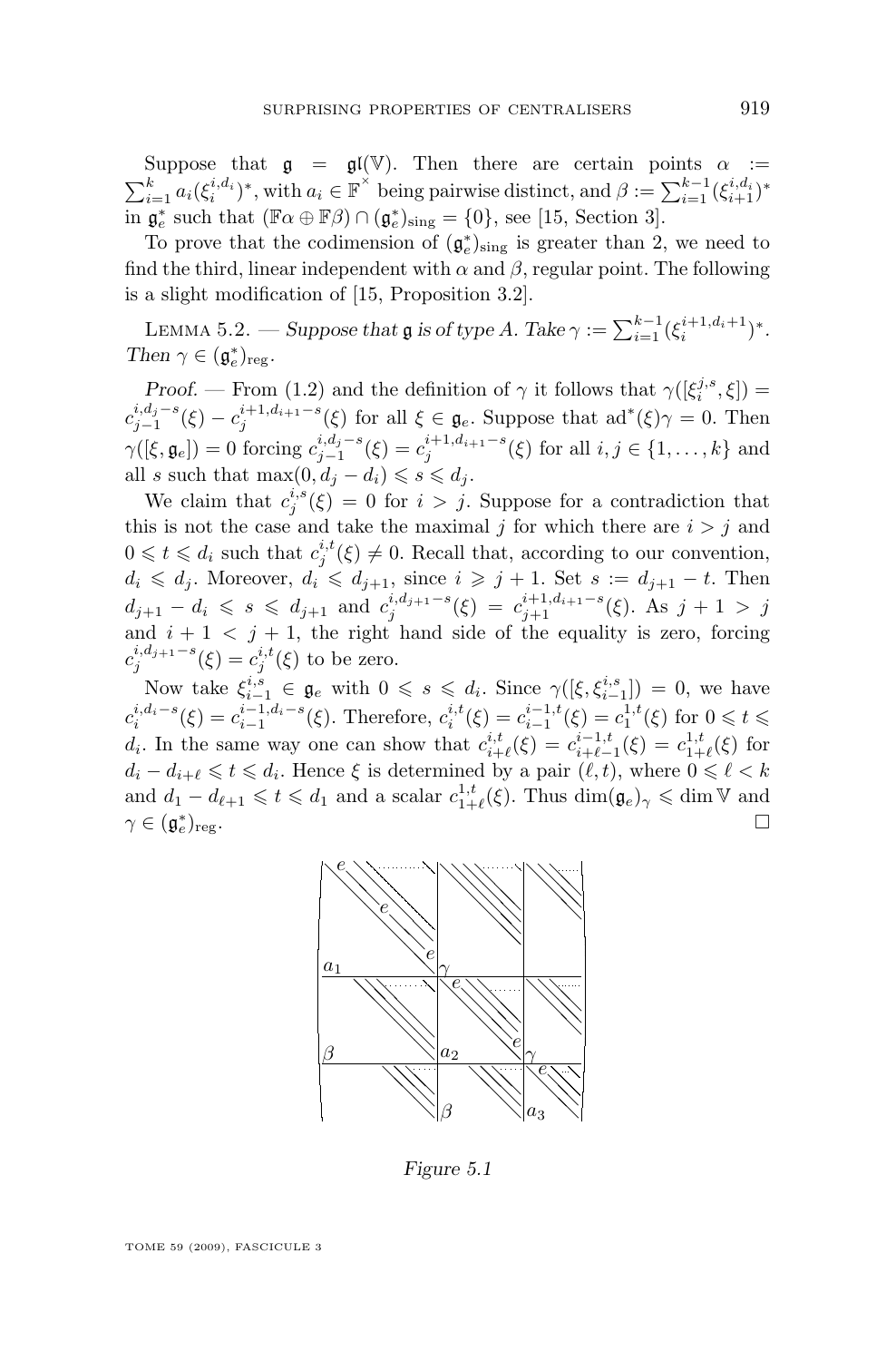<span id="page-18-0"></span>COROLLARY 5.3. — *The stabiliser*  $(\mathfrak{g}_e)_{\gamma}$  *has a basis*  $\eta_{i,s}$  *with*  $1 \leqslant i \leqslant k$ and  $d_1 - d_i \leq s \leq d_1$ , where  $\eta_{i,s} = \xi_i^{1,s} + \xi_{i+1}^{2,s} + \cdots + \xi_k^{k-i+1,s}$ .

For a nilpotent element with three Jordan blocks, points  $\alpha$ ,  $\beta$  and  $\gamma$ are shown on Figure [5.1.](#page-17-0) Here  $\beta$  and  $\gamma$  are sums of two matrix elements with coefficients 1 and  $\alpha$  is the sum with coefficients  $a_1, a_2, a_3$ . All of them are considered as elements of  $\mathfrak{g}_f$ . On the same picture we remind Arnold's description of a generic element of  $g_e$  (see also Figure 1.2).

THEOREM 5.4. — If  $\mathfrak{g} = \mathfrak{gl}(\mathbb{V})$  with dim  $\mathbb{V} \geq 3$ , then  $\text{codim}(\mathfrak{g}_e^*)_{\text{sing}} \geq 3$ .

*Proof.* — If e is a regular element, then  $(\mathfrak{g}_e^*)_{sing} = \emptyset$  and the codimension of this subset is equal to  $\dim \mathfrak{g}_e = \dim V$ . Suppose that e is not regular and let elements  $\alpha = \sum_{i=1}^k a_i(\xi_i^{i,d_i})^*, \ \beta = \sum_{i=1}^{k-1}(\xi_{i+1}^{i,d_i})^*$  and  $\gamma =$  $\sum_{i=1}^{k-1} (\xi_i^{i+1, d_{i+1}})^*$  be as above. We claim that  $(\mathbb{F}\alpha \oplus \mathbb{F}\beta \oplus \mathbb{F}\gamma) \cap (\mathfrak{g}_e^*)_{\text{sing}} = \{0\}.$ Indeed each non-zero point  $x\alpha + y\beta$  is regular by [\[15,](#page-32-0) Proposition 3.3]. In order to prove that  $\gamma + x\alpha + y\beta$  is regular for all  $x, y \in \mathbb{F}$ , we use the action  $\rho$  of  $\mathbb{F}^*$  defined by Formula [\(1.3\)](#page-6-0). Direct calculation shows that  $\rho(t)(\gamma + x\alpha + y\beta) = \gamma + xt\alpha + yt^2\beta$ . Since  $\gamma = \lim_{t\to 0} \rho(t)(\gamma + x\alpha + y\beta)$ and it is regular by Lemma [5.2,](#page-17-0) all points  $\rho(t)(\gamma + x\alpha + y\beta)$ , including  $\gamma + x\alpha + y\beta$ , are regular.

The result follows, since the subset  $(\mathfrak{g}^*_e)_{\text{sing}}$  is conical and Zariski closed.  $\Box$ 

Let us say that a subalgebra A is *Poisson-commutative* if  $\{A, A\} = 0$ . Our main interest in the "codim 3" property is motivated by some application related to Poisson-commutative subalgebras of  $\mathcal{S}(\mathfrak{g}_e)$ .

DEFINITION 5.5 (Panyushev). — A Lie algebra q is said to be nwonderful *if*

- (i)  $S(\mathfrak{q})^{\mathfrak{q}} = \mathbb{F}[H_1, \ldots, H_{\text{ind } \mathfrak{q}}]$  *is a polynomial algebra in* ind  $\mathfrak{q}$  *variables*;
- (ii) *all*  $H_i$  are homogeneous and  $\sum_{i=1}^{\text{ind } \mathfrak{q}} \deg H_i = \frac{\dim \mathfrak{q} + \text{ind } \mathfrak{q}}{2}$  $\frac{1-\ln 4}{2}$ ;
- (iii) codim $(\mathfrak{q}^*_{sing}) \geq n$ .

The centralisers in types  $A$  and  $C$  are 2-wonderful by [\[15\]](#page-32-0). Now we know that in type A they are 3-wonderful.

For  $a \in \mathfrak{q}^*$  let  $\partial_a$  be a linear differential operator (partial derivative) on S(q) such that  $\partial_a \xi = a(\xi)$  on  $\xi \in \mathfrak{q}$ .

THEOREM 5.6 ([\[17\]](#page-32-0)). — *Suppose that*  $\mathfrak{q}$  *is* 3-wonderful and  $a \in \mathfrak{q}^*_{\text{reg}}$ . Let  $\mathfrak{F}_a \subset \mathcal{S}(\mathfrak{q})$  *be a subalgebra generated by the partial derivatives*  $\partial_a^m \tilde{H}_i$  $(m \geq 0, 1 \leq i \leq \text{ind } \mathfrak{q})$ . Then  $\mathfrak{F}_a$  *is a polynomial algebra in*  $(\dim \mathfrak{q} + \text{ind } \mathfrak{q})/2$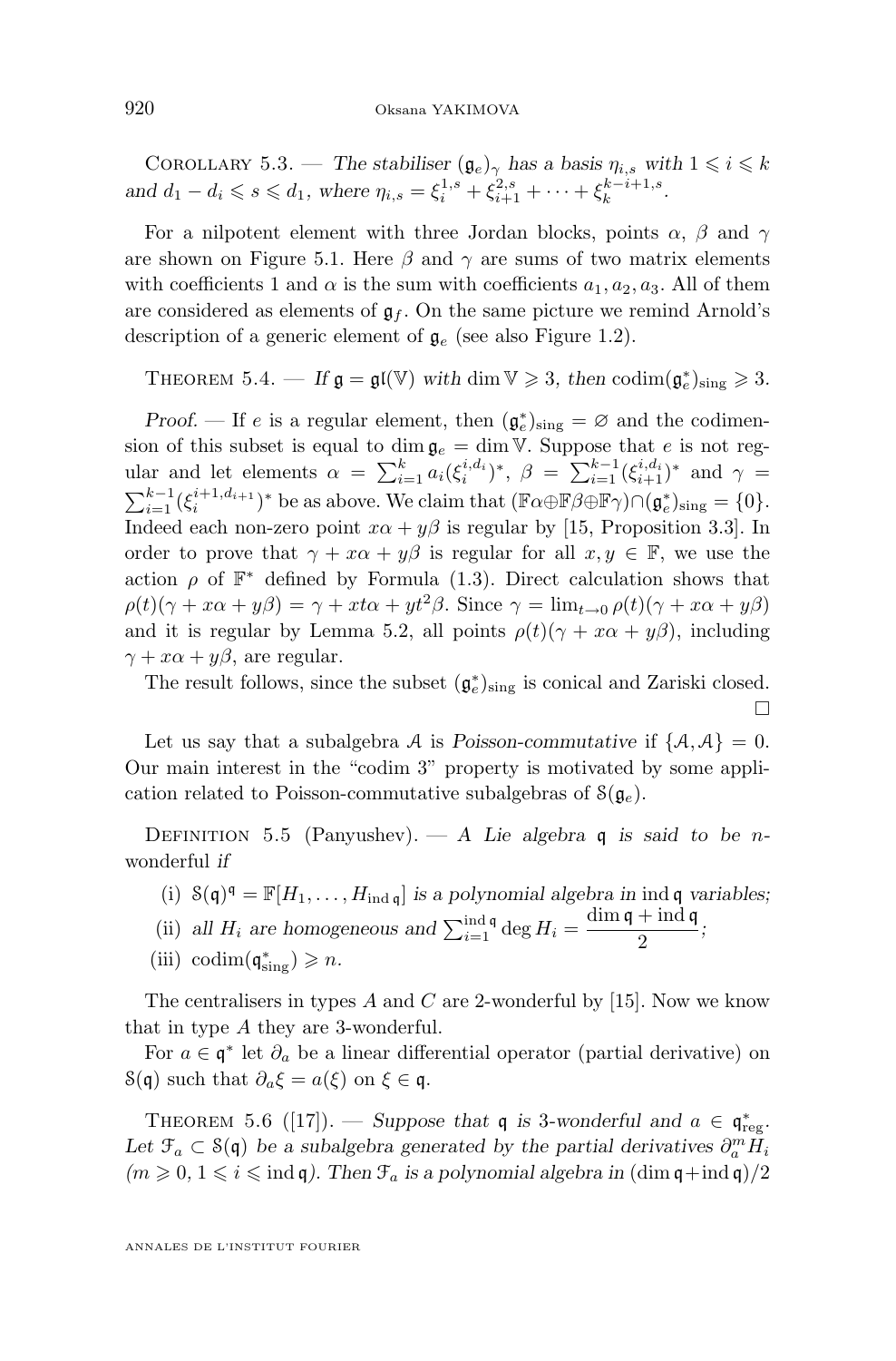<span id="page-19-0"></span>*variables and it is maximal (with respect to inclusion) Poisson-commutative subalgebra of* S(q)*.*

Theorem [5.6](#page-18-0) is applicable to the centralisers  $\mathfrak{g}_e$  in type A. Similar results concerning  $\mathcal{F}_{\alpha}$  with  $\alpha \in \mathfrak{g}_e^*$  being slightly more general or the same as in Theorem [5.4](#page-18-0) are recently obtained by A. Joseph.

In type  $C$  the picture is not so nice. There are nilpotent elements such that subalgebras  $\mathcal{F}_a$  are never maximal.

*Example 5.7.* — Let  $e \in N(\mathfrak{sp}_6)$  be defined by the partition  $(4, 2)$ . (It was considered in Example [4.2.](#page-11-0)) Then  $\dim[\mathfrak{g}_e, \mathfrak{g}_e] = 2$ , hence  $\mathrm{codim}(\mathfrak{g}_e^*)_{\text{sing}} = 2$ . Let  $\mathcal{F}_a$  be as in Theorem [5.6](#page-18-0) with  $a \in \mathfrak{g}_e^*$ . For this centraliser,  $\mathcal{F}_a$  is never maximal among Poisson-commutative subalgebras of  $\mathcal{S}(\mathfrak{g}_e)$ . The general construction of [\[15\]](#page-32-0) allows us to write down the invariants. They are  $H_1 =$  $\xi_1^{1,1} + \xi_2^{2,1}, H_2 = \xi_1^{1,3}$  and  $H_3 = 4\xi_1^{1,3}e_2 + \eta\eta$ , with  $\eta = \xi_1^{2,1} - \xi_1^{2,3}$ . If a is not regular, *i.e.*, *a* is zero on  $[\mathfrak{g}_e, \mathfrak{g}_e] = \left\langle \xi_1^{1,3}, \eta \right\rangle_{\mathbb{F}}$ , then  $\partial_a H_3$  is proportional to  $\xi_1^{1,3} = H_2$  and  $\mathcal{F}_a = \mathcal{S}(\mathfrak{g}_e)^{\mathfrak{g}_e}$  is not maximal.

Assume that  $a \in (\mathfrak{g}_e^*)_{\text{reg}}$ . Then  $\mathfrak{F}_a$  is generated by four elements, the invariants  $H_i$  and  $x = \partial_a H_3$ , which is an element of  $(\mathfrak{g}_e)_a$ . According to Example [4.2,](#page-11-0)  $\mathfrak{g}_e$  satisfies condition [\(4.1\)](#page-11-0), hence x is not regular, *i.e.*,  $\dim(\mathfrak{g}_e)_x > 3$ . Clearly  $(\mathfrak{g}_e)_x$  commutes with  $\mathfrak{F}_a$ , but is not contained in it. Therefore  $\mathcal{F}_a$  is not maximal.

It is quite possible that there are some wide classes of nilpotent elements in type  $C$  for which "codim 3" condition holds. For example, it is satisfied for nilpotent elements given by partitions  $(d<sup>k</sup>)$  with odd d and even k. By the contrast, it is not satisfied for partitions  $(d<sup>k</sup>)$  with even d and  $k > 1$ .

#### **6. Explicit formulas for symmetric invariants of centralisers in type** A

In types A and C algebras of symmetric invariants  $S(g_e)^{g_e}$  were described in [\[15\]](#page-32-0). The outline of that approach is given in Section [5.](#page-16-0) In type A we have an alternative description of  $\mathcal{S}(\mathfrak{g}_e)^{\mathfrak{g}_e}$  suggested by Brown and Brundan [\[2\]](#page-32-0). They reproved that this algebra is a polynomial algebra in rk g variables. Comparing the approaches of [\[2\]](#page-32-0) and [\[15\]](#page-32-0) we confirm [\[15,](#page-32-0) Conjecture 4.1].

Brown and Brundan used different notation. At first we should reinterpret symbols  $e_{i,j;r}$  introduced in [\[2\]](#page-32-0) in terms of  $\xi_i^{j,r}$ . According to [\[2,](#page-32-0) Formula (1.1)],  $e_{i,j;r}$  is a sum of matrix units  $e_{h,k}$ , where  $w_h$  is a basis vector of  $\mathbb{V}[i]$  and  $w_k$  is a basis vector of  $\mathbb{V}[j]$ , in the notation of Section [1](#page-4-0) of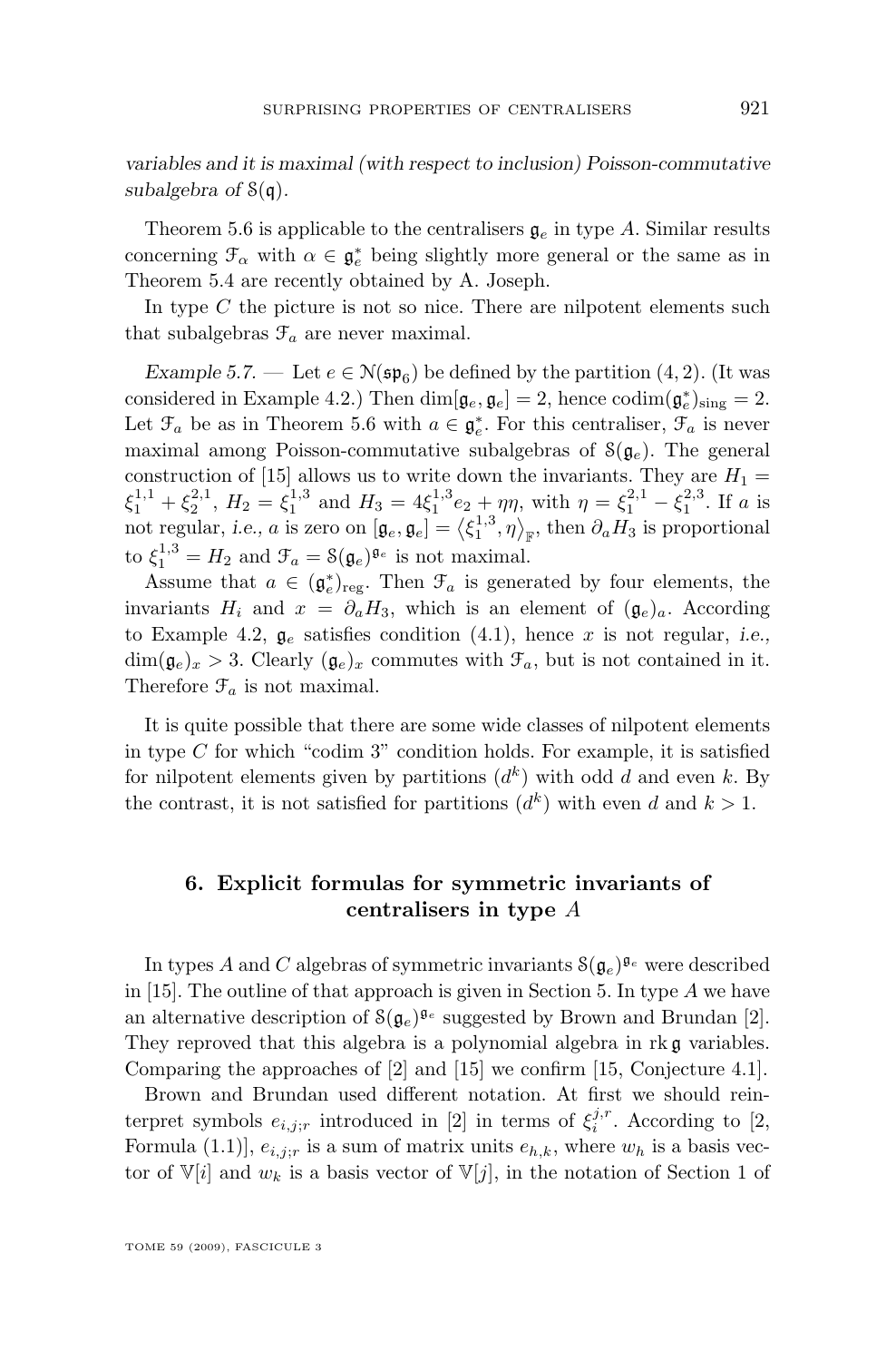<span id="page-20-0"></span>the present paper. Thus  $e_{i,j;r} \in \text{Hom}(\mathbb{V}[j], \mathbb{V}[i])$ . More precisely,  $e_{i,j;r}$  is a sum of the matrix units on the (above) diagonal line in the  $i, j$ -rectangular, see Figure [1.2.](#page-5-0) Hence  $e_{i,j;r} = \xi_j^{i,s}$  for some s. In order to calculate s, note that if  $r = \lambda_j - 1 = d_j$ , then  $s = d_i$  and for  $r = \lambda_j - \min(\lambda_i, \lambda_j)$  we get  $s = d_i - \min(d_i, d_j)$ . The final answer is that  $e_{i,j;r} = \xi_j^{i,s}$  with  $s = r + d_i - d_j$ .

The cardinality of a finite set  $I$  is denoted by  $|I|$ . Given a permutation  $\sigma$  of a subset  $I = \{i_1, \ldots, i_m\} \subset \{1, \ldots, k\}$  and a nonnegative function  $\bar{s}: I \to \mathbb{Z}_{\geqslant 0}$ , we associate with the triple  $(I, \sigma, \bar{s})$  the monomial

$$
\Xi(I,\sigma,\bar{s})\;:=\;\xi^{\sigma(i_1),\,\bar{s}(i_1)}_{i_1}\xi^{\sigma(i_2),\,\bar{s}(i_2)}_{i_2}\cdots\xi^{\sigma(i_m),\,\bar{s}(i_m)}_{i_m}\in\mathcal{S}(\mathfrak{g}_e)
$$

of degree  $m = |I|$ . If  $\bar{s}(i_j)$  does not satisfies the restriction on s given in Section [1,](#page-4-0) then we assume that  $\xi_{i_j}^{\sigma(i_j),\bar{s}(i_j)}=0$ . For every  $\Xi=\Xi(I,\sigma,\bar{s})$ we denote by  $\lambda(I,\sigma,\bar{s})$  the weight of  $\Xi$  with respect to h, where h is a characteristic of e. Obviously,  $\lambda(I, \sigma, \bar{s})$  is the sum of the ad h-eigenvalues (*h*-weights) of the factors  $\xi_{i,j}^{\sigma(i_j),\bar{s}(i_j)}$  $\frac{a_{ij},a_{ij}}{a_{ij}}$ .

Suppose that  $\mathfrak{g} = \mathfrak{gl}(\mathbb{V})$ . Let  $\{\Delta_1, \ldots, \Delta_{rkg}\}\$ be a generating set in  $\mathbb{F}[\mathfrak{g}]^{\mathfrak{g}}$ such that  $\Delta_i(\xi)$  are coefficients of the characteristic polynomial of  $\xi \in \mathfrak{g}$ . Identifying **g** and  $\mathfrak{g}^*$  we identify also  $\mathbb{F}[\mathfrak{g}]^{\mathfrak{g}}$  and  $\mathcal{S}(\mathfrak{g})^{\mathfrak{g}}$ . Let  $\{F_i\}$  be the corresponding (to  $\{\Delta_i\}$ ) set of generators of  $S(\mathfrak{g})^{\mathfrak{g}}$ . By a result of [\[15\]](#page-32-0), the  ${}^e\!F_i$ 's form a generating set of  $\mathcal{S}(\mathfrak{g}_e)^{\mathfrak{g}_e}$ . The following statement was conjectured to be true in [\[15\]](#page-32-0). It will be proved in this section.

THEOREM  $6.1.$  — Let  $1 \leq \ell \leq \text{rk } \mathfrak{g}$  and set  $m := \text{deg }^e F_{\ell}$ . Then up to a *non-zero constant,*

$$
{}^{e}F_{\ell} = \sum_{|I|=m, \ \lambda(I,\sigma,\bar{s})=2(\ell-m)} (\text{sgn }\sigma) \Xi(I,\sigma,\bar{s}),
$$

*where the summation is taken over all subsets* I, all permutations  $\sigma$  of I *and over all functions*  $\bar{s}$ *.* 

LEMMA 6.2. — In the above notation we have  $\lambda(I, \sigma, \bar{s}) = 2\sum_{j \in I} \bar{s}(j)$ .

*Proof.* — It is not difficult to compute that the weight of  $\xi_i^{j,s}$  is equal to  $2(d_i - d_j + s)$ . Therefore

$$
\lambda(I, \sigma, \bar{s}) = 2 \sum_{j \in I} (d_j - d_{\sigma(j)} + \bar{s}(j)) = 2 \sum_{j \in I} \bar{s}(j).
$$

The second equality holds because  $\sigma$  is a permutation.

Set  $\tilde{\xi}_i^{j,s} := \xi_i^{j,s} - \delta_{s,0}\delta_{i,j}(i-1)(d_i+1)$ , where  $\delta_{i,j} = 1$  for  $i = j$  and is zero otherwise. Note that  $e_{i,i;0} = \xi_i^{i,0}$  and, as above, for a permutation  $\sigma$  of I we have  $\sum_{j\in I} (\bar{s}(j) + d_j - d_{\sigma(j)}) = \sum_{j\in I} \bar{s}(j)$ . Taking these two facts into

ANNALES DE L'INSTITUT FOURIER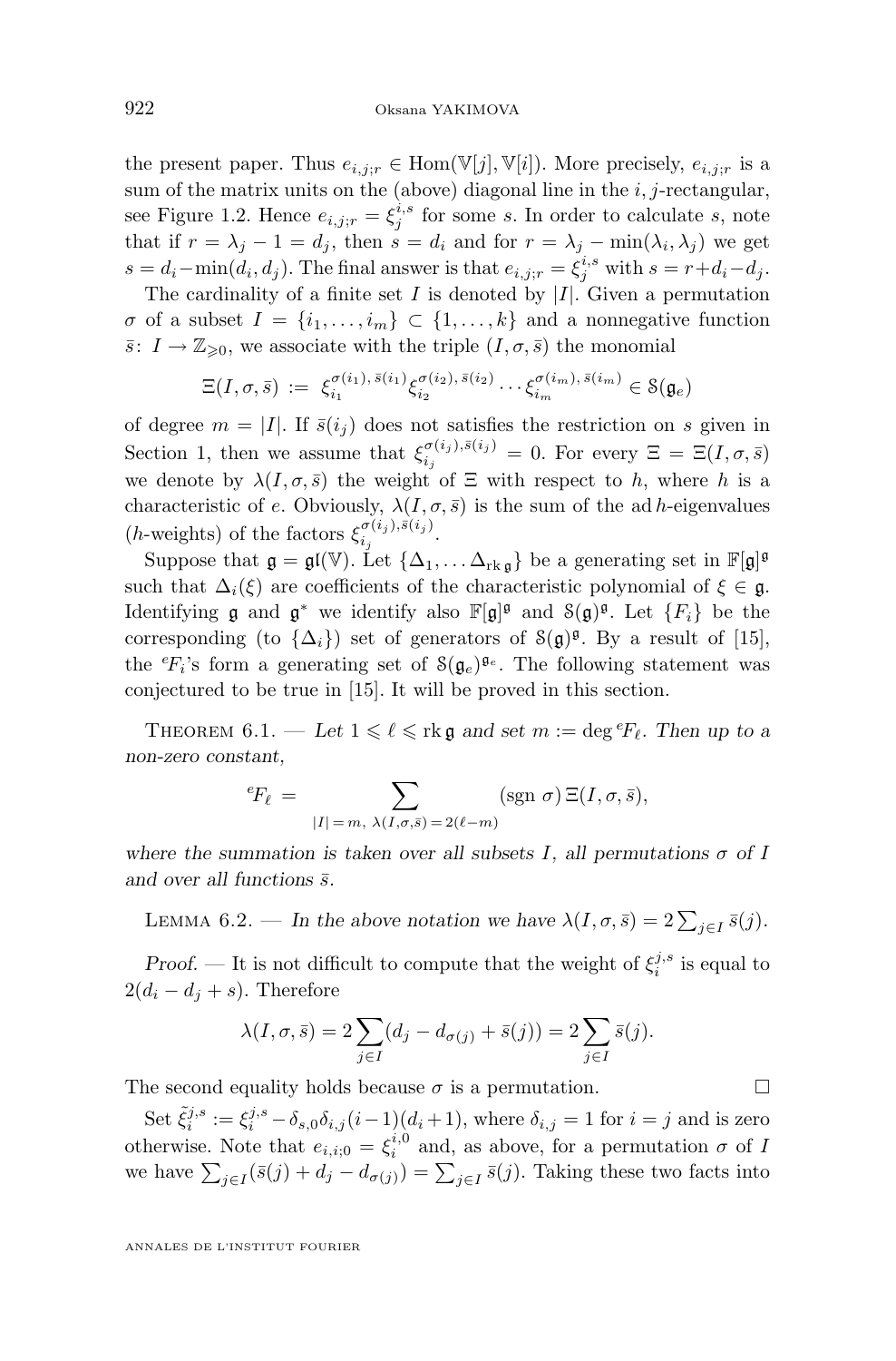<span id="page-21-0"></span>account, we rewrite Formulas (1.2) and (1.3) of [\[2\]](#page-32-0) in the  $\xi_j^{i,s}$ -notation. For each set I of indices  $1 \leq i_1 < i_2 < \cdots < i_m$  and each permutation  $\sigma$ , define

$$
\widetilde{\Xi}(I,\sigma,\overline{s}) := \widetilde{\xi}_{i_1}^{\sigma(i_1),\,\overline{s}(i_1)} \widetilde{\xi}_{i_2}^{\sigma(i_2),\,\overline{s}(i_2)} \dots \widetilde{\xi}_{i_m}^{\sigma(i_m),\,\overline{s}(i_m)} \in \mathbf{U}(\mathfrak{g}_e).
$$

Let  $\ell$  be in the range  $1 \leq \ell \leq r$ k g and  $m = \deg^e F_\ell$ . In view of Lemma [6.2,](#page-20-0) we can express elements  $z_{\ell}$  of [\[2\]](#page-32-0) as follows

(6.1) 
$$
z_{\ell} = \sum_{|I|=m, \ \lambda(I,\sigma,\bar{s})=2(\ell-m)} (\text{sgn}\,\sigma) \, \widetilde{\Xi}(I,\sigma,\bar{s}),
$$

where the summation is taken over all subsets I, all permutations  $\sigma$  of I and over all functions  $\bar{s}$ .

The main theorem of [\[2\]](#page-32-0) states that the elements  $z_{\ell}$  generate the centre of  $\mathbf{U}(\mathfrak{g}_e)$  and that their symbols, elements of  $\mathcal{S}(\mathfrak{g}_e)$ , denoted  $\overline{z_\ell}$ , are algebraically independent.

*Proof of Theorem [6.1.](#page-20-0) —* In [\[15\]](#page-32-0) a slightly weaker statement was proved. More precisely, it was shown that for each  $\ell \leq r k \mathfrak{g}$ , we have

$$
{}^{e}F_{\ell} = \sum_{|I| = m, \ \lambda(I, \sigma, \bar{s}) = 2(\ell - m)} a(I, \sigma, \bar{s}) \Xi(I, \sigma, \bar{s})
$$

for some  $a(I, \sigma, \bar{s}) \in \mathbb{F}$ . Here we prove that each  ${}^e\!F_\ell$  is a non-zero multiple of the symbol  $\overline{z_{\ell}}$ .

Following Brown and Brundan, restrict the invariants to an affine slice  $\eta + V \subset \mathfrak{g}_e^*$ . In our notation,  $\eta = \sum_{i=1}^{k-1} (\xi_{i+1}^{i,d_i})^*$  and V is the subspace generated by  $(\xi_1^{i,s})^*$ . According to [\[2\]](#page-32-0), this restriction map  $\psi: \mathcal{S}(\mathfrak{g}_e)^{\mathfrak{g}_e} \to$  $\mathbb{F}[n+V]$  is an isomorphism.

Suppose that deg  ${}^e\!F_\ell = m$ . Then both  $\psi({}^e\!F_\ell)$  and  $\psi(\overline{z_\ell})$  are proportional to  $\xi_1^{m,s}$  with  $s = \ell - (d_1 + \cdots + d_{m-1}) - m$ . This completes the proof of Theorem [6.1.](#page-20-0)

### 7. Fibres of the quotient morphism  $\mathfrak{g}_e^* \to \mathfrak{g}_e^* \# G_e$

Suppose that  $\mathfrak g$  is either of type A or C. Then  $\mathcal S(\mathfrak g_e)^{G_e} = \mathbb F[H_1,\ldots,H_{\mathrm{rk\,}\mathfrak g}],$ where  $H_i = {}^eF_i$  for a certain (good) generating set  ${F_i} \subset S(\mathfrak{g})$  of  $\mathfrak{g}$ -invariants, see [\[15\]](#page-32-0). In particular, the algebra of symmetric  $G_e$ -invariants is finitely generated and we can consider the quotient morphism  $\mathfrak{g}^*_e$   $\rightarrow$  $\mathfrak{g}^*_e/\!\!/ G_e$ , where  $\mathfrak{g}^*_e/\!\!/ G_e = \text{Spec } \mathcal{S}(\mathfrak{g}_e)^{G_e}$  and each  $x \in \mathfrak{g}^*_e$  maps to  $(H_1(x), \ldots,$  $H_{\text{rk}\,\mathfrak{g}}(x)$ . In this section we are interested in the fibres of the quotient morphism. By [\[15,](#page-32-0) Section 5], in type A all fibres of this morphism are of dimension dim  $\mathfrak{g}_e$  – rk  $\mathfrak{g}$ .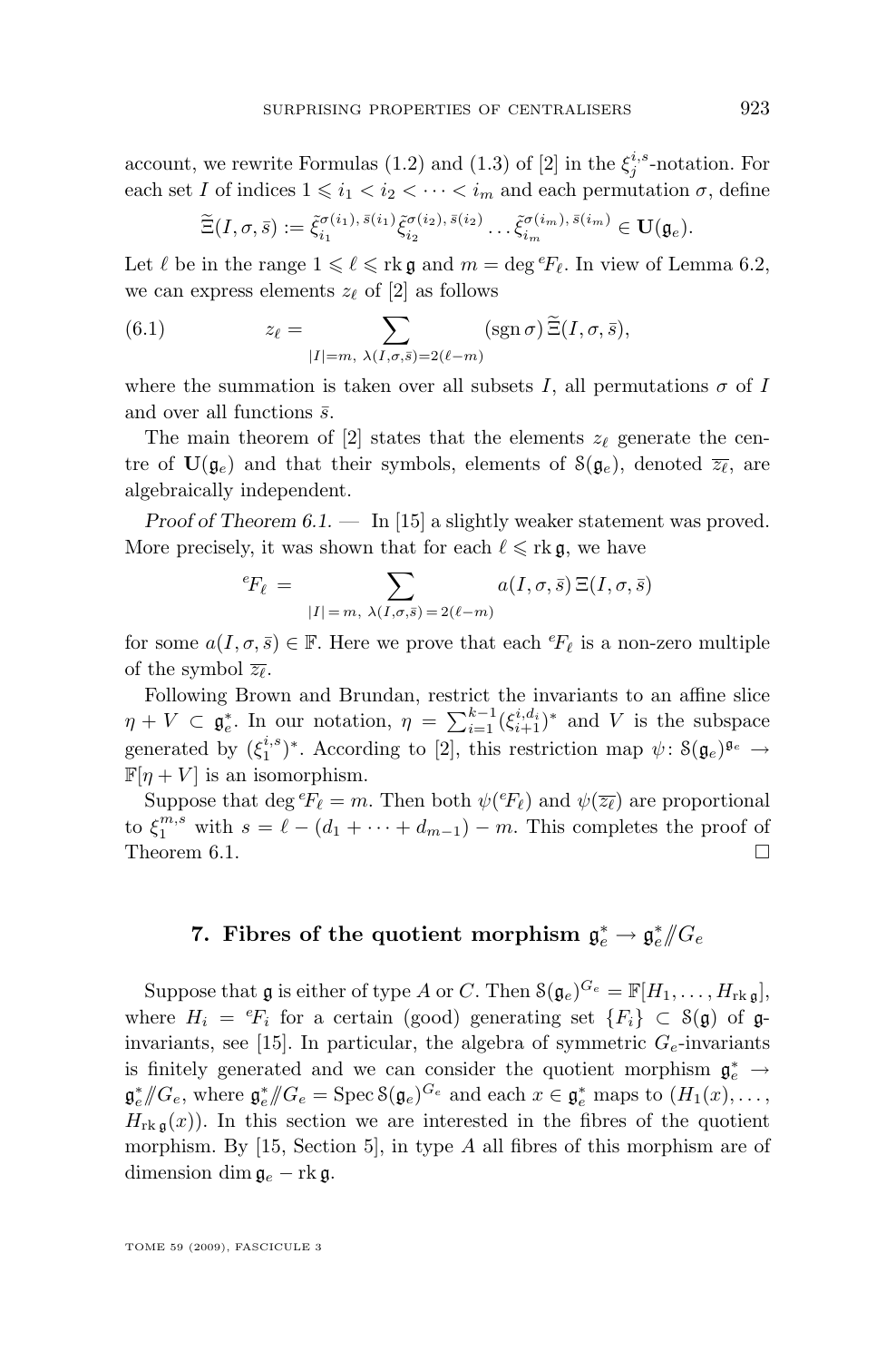<span id="page-22-0"></span>Consider a point  $\alpha = \sum_{i=1}^{k} a_i (\xi_i^{i,d_i})^* \in \mathfrak{g}_e^*$ , where  $a_i$  are pairwise distinct non-zero numbers and  $\mathfrak{g} = \mathfrak{gl}(\mathbb{V})$ . As was already mentioned, it is a generic point and  $\mathfrak{h} = (\mathfrak{g}_e)_{\alpha}$  is a generic stabiliser for the coadjoint action of  $\mathfrak{g}_e$ . In case  $e \in \mathfrak{sp}(\mathbb{V})$ , similar statements remain true for the restriction of  $\alpha$  to  $\mathfrak{sp}(\mathbb{V})_e$  and  $\mathfrak{h} \cap \mathfrak{sp}(\mathbb{V})$ , see [\[24\]](#page-33-0). Set  $H := (\mathrm{GL}(\mathbb{V})_e)_\alpha$ . Then H is connected and  $(GL(V)<sub>e</sub>)_{\gamma}$  is conjugate to H whenever  $(\mathfrak{gl}(V)<sub>e</sub>)_{\gamma}$  is conjugate to h. In other words, H is a generic stabiliser for the coadjoint action of  $GL(V)<sub>e</sub>$ . Again, if  $e \in \mathfrak{sp}(\mathbb{V})$ , then  $H \cap \mathrm{Sp}(\mathbb{V})$  is a generic stabiliser for the coadjoint action of  $Sp(\mathbb{V})_e$ .

Recall that  $\mathfrak{h} = \langle \xi_i^{i,s} \rangle$  and  $\mathfrak{h}$  contains a maximal torus  $\mathfrak{t} = \langle \xi_i^{i,0} \rangle$  of  $\mathfrak{gl}(\mathbb{V})_e$ . Thereby  $H = T \ltimes U$ , where T is a maximal torus of  $GL(\mathbb{V})_e$  and U is contained in the unipotent radical of  $GL(\mathbb{V})_e$ . Likewise, for  $e \in \mathfrak{sp}(\mathbb{V})$ , the generic stabiliser  $H \cap Sp(\mathbb{V})$  contains a maximal torus  $T \cap Sp(\mathbb{V})$  of  $Sp(V)<sub>e</sub>$ . Applying the following lemma, we get that generic coadjoint orbits of centralisers in types A and C are closed.

Lemma 7.1. — *Suppose that an algebraic group* G *acts on an affine variety* X and a stabiliser  $G_x$  of a point  $x \in X$  contains a maximal torus T *of* G*. Then the orbit* Gx *is closed.*

*Proof.* — Let us choose a Borel subgroup  $B \subset G$  containing T. Then the B-orbit  $Bx$  is closed, because it coincides with the orbit of a unipotent group, in this case of the unipotent radical of B.

We have a closed subgroup  $B \subset G$  such that the quotient  $G/B$  is complete and the orbit  $Bx$  is closed. It follows that  $G \cdot Bx = Gx$  is also closed, see e.g. [\[21,](#page-33-0) Lemma 2 in Section 2.13].

Lemma 7.1 is a well-known and classical fact. In case of complex reductive group  $G$ , similar result was proved by Kostant in 1963, see [\[10,](#page-32-0) proof of Lemma 5].

THEOREM 7.2. — If  $\mathfrak{g}$  is either  $\mathfrak{gl}(\mathbb{V})$  or  $\mathfrak{sp}(\mathbb{V})$ , then a generic fibre of the quotient morphism  $\mathfrak{g}^*_{e} \to \mathfrak{g}^*_{e}/\!\!/ G_e$  consists of a single closed  $G_e$ -orbit.

*Proof.* — In both these cases the coadjoint action of  $G_e$  has a generic stabiliser, which contains a maximal torus of  $G_e$ , see [\[24,](#page-33-0) Section 4] and discussion before Lemma 7.1. By Lemma 7.1, generic orbits are closed. Since ind  $\mathfrak{g}_e = \text{rk } \mathfrak{g}$ , generic coadjoint  $G_e$ -orbits and generic fibres of the quotient morphism have the same dimension, dim  $\mathfrak{g}_e$  – rk  $\mathfrak{g}$ . Hence there is an open subset  $U \subset \mathfrak{g}_e^*/\!\!/ G_e$  such that the fibre over each  $u \in U$  contains a closed  $G_e$ -orbit of maximal dimension and that orbit is an irreducible component of the fibre.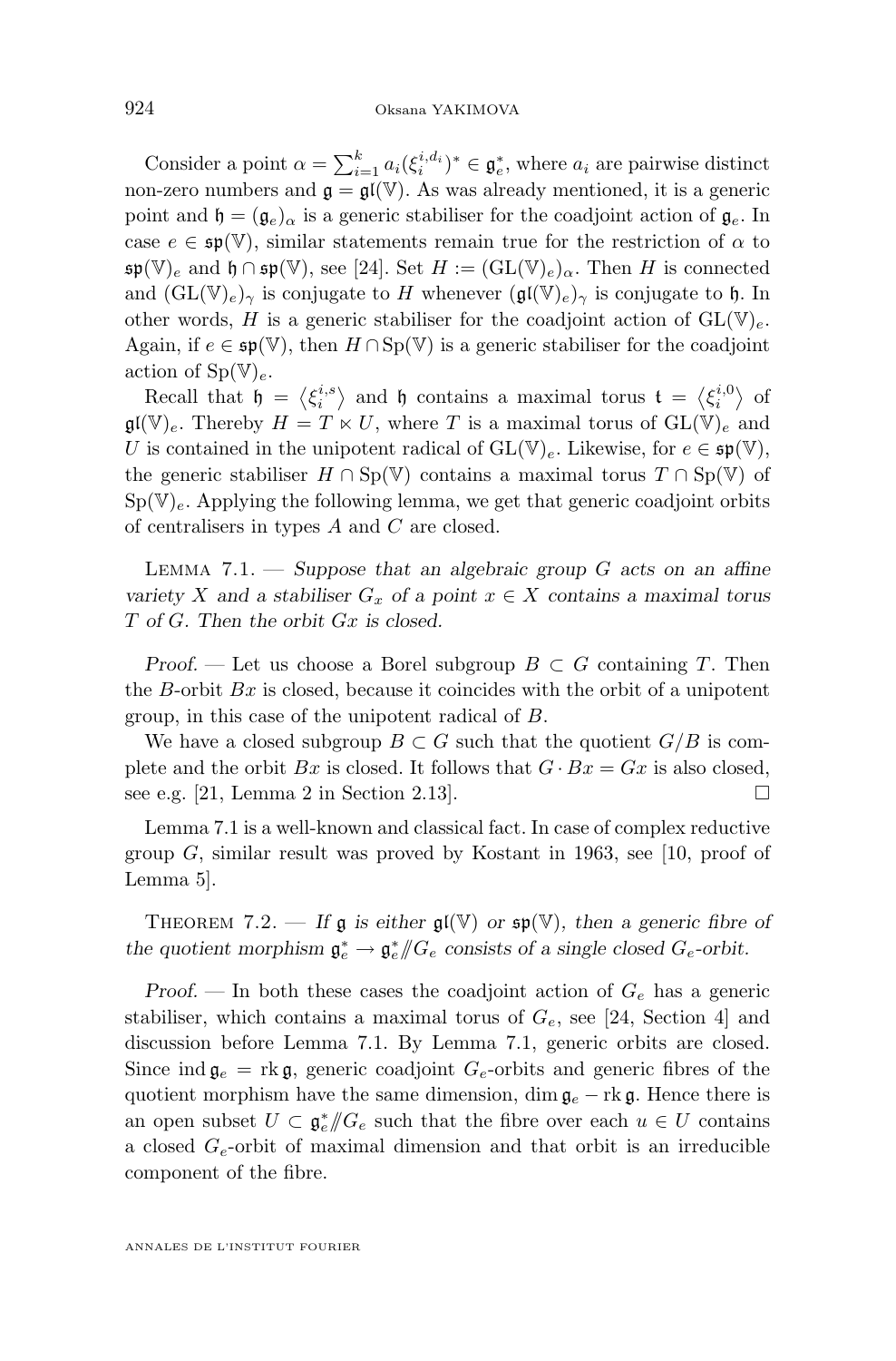In cases of our interest  $\mathcal{S}(\mathfrak{g}_e)^{G_e} = \mathcal{S}(\mathfrak{g}_e)^{\mathfrak{g}_e}$ , see [\[15,](#page-32-0) Theorems 4.2 and 4.4]. Hence each element of  $\mathcal{S}(\mathfrak{g}_e)$ , which is algebraic over  $\text{Quot}(\mathbb{F}[\mathfrak{g}_e^*]^{G_e})$ , is  $\mathfrak{g}_e$ and  $G_e$ -invariant. This means that  $\mathcal{S}(\mathfrak{g}_e)^{G_e}$  is algebraically closed in  $\mathcal{S}(\mathfrak{g}_e)$ . By Theorem [A.1,](#page-30-0) proved in the appendix, generic fibres of the quotient morphism are connected. Shrinking  $U$  if necessary, we may assume that the fibres over elements of  $U$  are connected. Then each of them consists of a single closed  $G_e$ -orbit of maximal dimension.

Theorem [7.2](#page-22-0) was proved in a discussion with A. Premet during his visit to the Max-Planck Institut für Mathematik (Bonn) in Spring 2007.

*Remark 7.3. —* The proof of Theorem [7.2](#page-22-0) can be completed in a slightly different way. The ring  $\mathbb{F}[\mathfrak{g}^*]$  is a unique factorisation domain. If  $a \in \mathcal{S}(\mathfrak{g}_e)^{\mathfrak{g}_e}$ , then all prime factors of a are also  $\mathfrak{g}_e$ -invariant. One can show quite elementary that the field  $Quot(\mathbb{F}[\mathfrak{g}_e^*]^{G_e})$  is algebraically closed in  $\mathbb{F}(\mathfrak{g}^*)$ . Then generic fibres are known to be irreducible, see e.g. [\[20,](#page-32-0) Chapter 2, Section 6.1].

*Remark 7.4. —* If g is of type A or C, then, as was mentioned above, the coadjoint action of  $G_e$  has a generic stabiliser, which contains a maximal torus of  $G_e$ . This means that the ring of semi-invariants  $\mathcal{S}(\mathfrak{g}_e)_{\rm si}^{\mathfrak{g}_e}$  coincides with  $S(g_e)^{g_e}$ . Lie algebras q with  $S(q)_{si}^q$  being a polynomial ring are actively studied, see e.g. [\[14\]](#page-32-0). In particular, if  $\mathfrak g$  is of type A and  $\mathfrak g_e$  is non-Abelian, then [\[14,](#page-32-0) Proposition 1.6] combined with Theorem [5.4,](#page-18-0) implies that each irreducible component of  $(\mathfrak{g}_e^*)_{\text{sing}}$  has dimension dim  $\mathfrak{g}_e-3$ .

In contrast with a generic fibre, the null-cone  $N(e)$  (the fibre containing zero) may have infinitely many closed orbits and there might be no regular elements (and hence no open orbits) in some of its components. Dealing with  $N(e)$ , we will freely use the explicit formulas for the generators  $H_i =$  ${}^e\!F_i$ , obtained in Section [6.](#page-19-0)

*Example 7.5.* — Let  $e \in N(\mathfrak{gl}_6)$  be given by the partition  $(4, 2)$ . Here  $\dim \mathfrak{g}_e - \text{rk } \mathfrak{g} = 4$ , hence all irreducible components of  $\mathcal{N}(e)$  are of dimension 4. There are 4 elements in the centre of  $g_e$ , they are linear invariants  $H_1, H_2, H_3, H_4$ . The other two invariants  $H_5$  and  $H_6$  are of degree 2. Until the end of the example, we replace  $\mathfrak{g}_e^*$  by a subspase  $P \subset \mathfrak{g}_e^*$  defined by  $H_1 = \cdots = H_4 = 0$  and regard  $\mathcal{N}(e) \subset P$  as the zero set of  $H_5$  and  $H_6$ .

Then restricted to  $P$ , the invariants  $H_5$  and  $H_6$  are expressed by the formulas  $H_6 = \xi_1^{2,1} \xi_2^{1,3}$  and  $H_5 = \xi_1^{2,1} \xi_2^{1,2} + \xi_1^{2,0} \xi_2^{1,3}$ . Both are zero on the linear subspace defined by  $\xi_1^{2,1} = \xi_2^{1,3} = 0$ . Hence a four-dimensional vector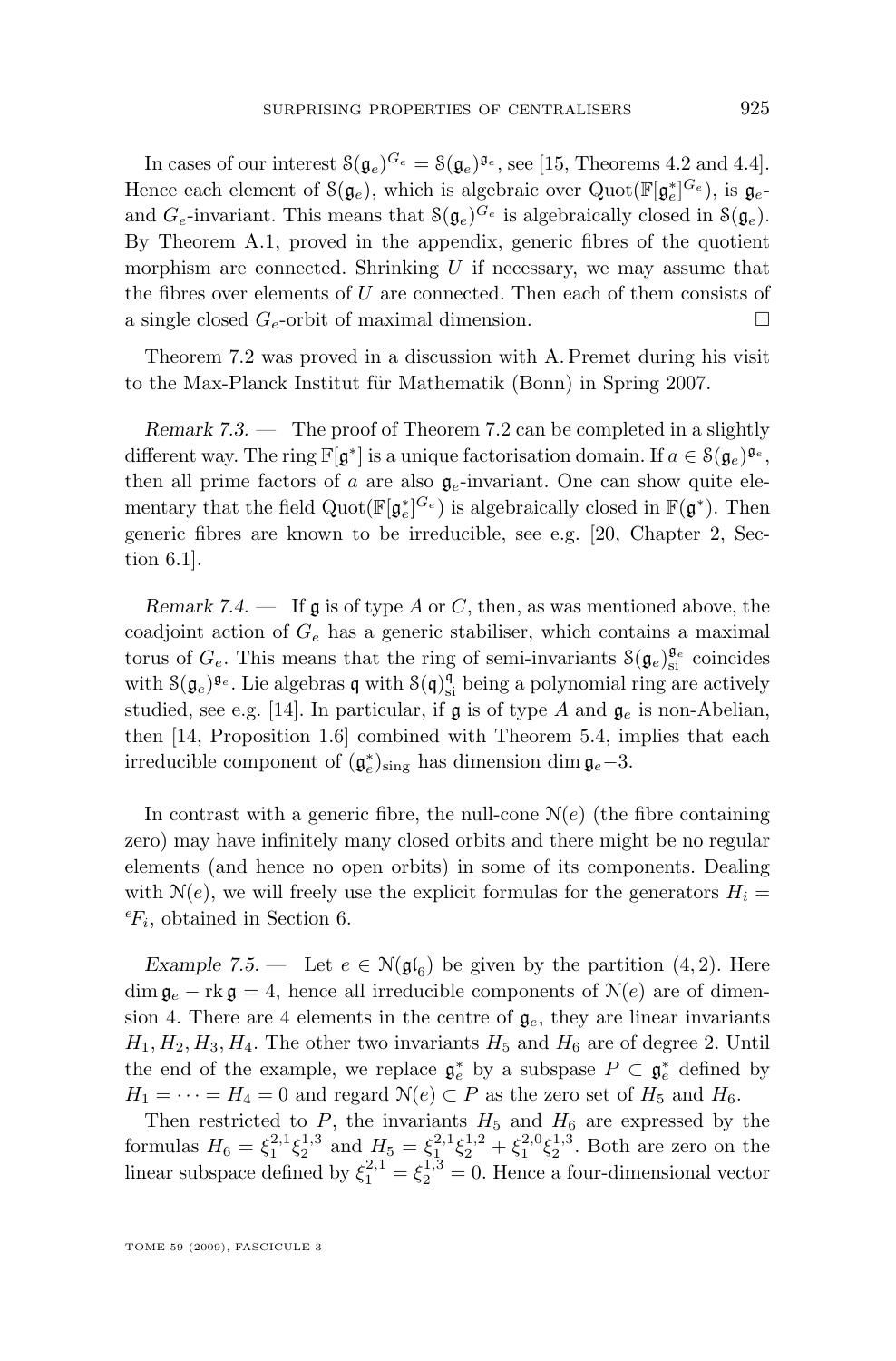<span id="page-24-0"></span>space  $X \subset P$  generated by vectors

 $(\xi_1^{1,0})^*-(\xi_2^{2,0})^*, \quad (\xi_1^{1,1})^*-(\xi_2^{2,1})^*, \quad (\xi_1^{2,0})^*, \quad (\xi_2^{1,2})^*$ 

is an irreducible component of the null-cone  $N(e)$ . The action of  $G_e$  on X has a 7-dimensional ineffective kernel. Since coadjoint orbits are evendimensional,  $G_e$ -orbits on X are either trivial or 2-dimensional. Essentially the only non-trivial actions are:

$$
\mathrm{ad}^*(\xi_1^{1,0} - \xi_2^{2,0})(\xi_1^{2,0})^* = (\xi_1^{2,0})^*, \ \mathrm{ad}^*(\xi_1^{1,0} - \xi_2^{2,0})(\xi_2^{1,2})^* = -(\xi_2^{1,2})^*,
$$

and

$$
- ad^*(\xi_1^{2,0})(\xi_1^{2,0})^* = ad^*(\xi_2^{1,2})(\xi_2^{1,2})^* = (\xi_1^{1,0})^* - (\xi_2^{2,0})^*
$$

.

Thus X contains a 2-parameter family of closed 2-dimensional  $G_e$ -orbits; two non-closed 2-dimensional orbits; and a 2-parameter family of  $G_e$ invariant points. In particular, X contains no regular elements.

For this nilpotent element the ideal  $I = (\mathcal{S}(\mathfrak{g}_e)^{\mathfrak{g}_e}) \triangleleft \mathcal{S}(\mathfrak{g}_e)$  generated by the homogeneous invariants of positive degree is not radical. After restriction to P, where I is generated by  $H_5$  and  $H_6$ , we have  $\xi_1^{2,1}\xi_2^{1,2} \notin I$ , but

$$
\left(\xi_1^{2,1}\xi_2^{1,2}\right)^2 = \xi_1^{2,1}\xi_2^{1,2}H_5 - \xi_1^{2,0}\xi_2^{1,2}H_6 \in I.
$$

A very interesting problem is to describe the irreducible components of  $N(e)$  in type A. Here we compute the number of these components in two particular cases.

Lemma 7.6 ([\[16\]](#page-32-0), Theorem 1.2). — *Suppose that* q *is a Lie algebra* such that codim  $\mathfrak{q}_{sing}^* \geq 2$  *and*  $H_1, \ldots, H_{rk\mathfrak{q}}$  *are algebraically independent homogeneous elements of*  $\mathcal{S}(\mathfrak{q})^{\mathfrak{q}}$  *with*  $\sum_{i=1}^{\text{rk } \mathfrak{q}} \deg H_i = (\dim \mathfrak{q} + \text{rk } \mathfrak{q})/2$ *. Then*  $H_1, \ldots, H_{rk\,\mathfrak{q}}$  generate the whole algebra  $\mathcal{S}(\mathfrak{q})^{\mathfrak{q}}$  of symmetric  $\mathfrak{q}$ -invariants.

PROPOSITION 7.7. — *Suppose that*  $e \in \mathfrak{gl}_{m+n}$  *is defined by the partition*  $(n, 1<sup>m</sup>)$  with  $n \ge 2$ . Then  $N(e)$  has  $m + 1$  *irreducible components.* 

*Proof.* — Let  $P \subset \mathfrak{g}_e^*$  be the zero-set of linear invariants. Then P is isomorphic to the dual space of a Lie algebra  $\mathfrak{q} = \mathfrak{gl}_m \ltimes V$ , where  $V \cong$  $\mathbb{F}^m \oplus (\mathbb{F}^m)^*$  is a commutative ideal. Note that  $\mathfrak{q}$  is a quotient of  $\mathfrak{g}_e$  and  $\mathfrak{g}_e$ acts on P via the coadjoint representation of q.

Set  $L = GL_m$  and  $\mathfrak{l} = \text{Lie } L$ . Identifying  $\mathfrak{l}^*$  with the annihilator  $\text{Ann}(V) \subset$  $\mathfrak{q}^*$  and  $V^*$  with Ann(l)  $\subset \mathfrak{q}^*$ , we consider l<sup>\*</sup> and  $V^*$  as subspaces of  $\mathfrak{q}^*$  and of  $\mathfrak{g}_e^*$ . Take  $H_i = {}^eF_i$  with  $i > n$ . Then  $\deg H_i = i - n + 1$  and the restriction  $H_i|_P$  is a bi-homogeneous polynomial in variables l and V of bi-degree  $(i-n-1, 2)$ .

The image of the projection  $\mathcal{N}(e) \to V^*$  coincides with the zero set  $\mathcal{N}(V)$ of  $H_{n+1}|_P$ . There are four *L*-orbits in  $N(V)$ : the open orbit, zero and two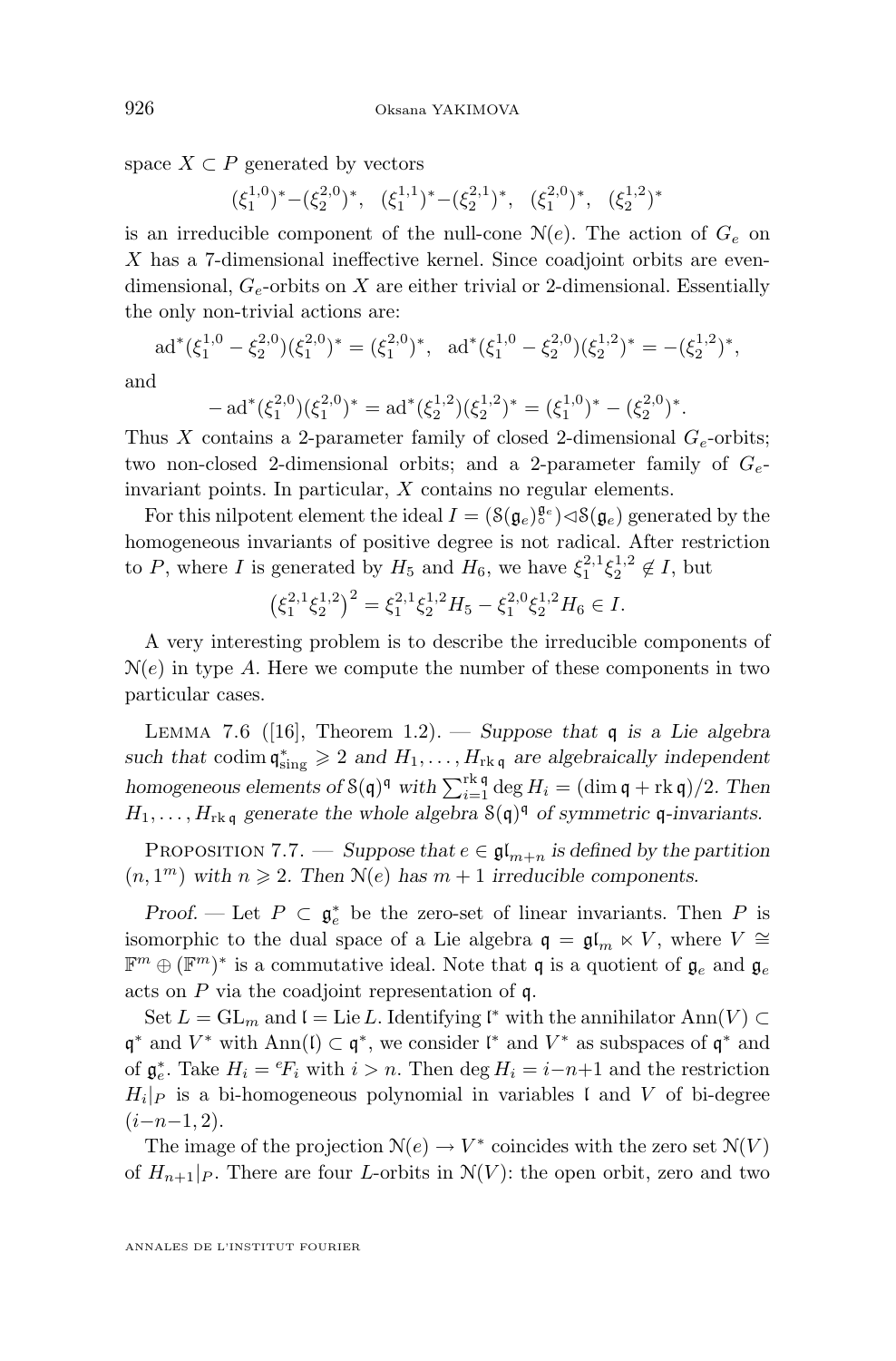intermediate, in  $(\mathbb{F}^m)^*$  and  $\mathbb{F}^m$ . Note that the subsets  $\mathfrak{l}^* \oplus (\mathbb{F}^m)^*$  and  $\mathfrak{l}^* \oplus \mathbb{F}^m$ of  $\mathfrak{g}_{e}^{*}$  are defined by the equations  $\xi_1^{1,t} = 0$   $(t = 0, \ldots, m-1)$  and  $\xi_1^{i,1} = 0$ or  $\xi_i^{1,m-1} = 0$ , respectively (here  $i > 1$ ). Explicit formulas exhibited in Section [6](#page-19-0) show that both these subspaces are contained in  $N(e)$ . Since they are irreducible and of the right dimension, dim  $\mathfrak{g}_e - (m+n)$ , they are irreducible components of  $N(e)$ .

Let X be an irreducible component of  $N(e)$  distinct from either  $\mathfrak{l}^* \oplus (\mathbb{F}^m)^*$ or  $\mathfrak{l}^* \oplus \mathbb{F}^m$ . Then the image of the projection  $X \to V^*$  is either zero or contains an open L-orbit O. The first case is not possible because  $\dim \mathfrak{l}^* < \dim \mathcal{N}(e)$ . Thus, it remains to deal with the irreducible components of the intersection  $\mathcal{N}(e) \cap (\mathfrak{l}^* \times \mathcal{O})$ . Since  $G_e$  is connected, each irreducible component of  $N(e)$  is  $G_e$ -invariant and the problem reduces to the intersection  $\mathcal{N}(e) \cap (\mathfrak{l}^* \times \{v\})$ , where  $v \in \mathcal{O}$ . Since V is a commutative ideal of q, it acts on the fibre  $\mathfrak{l}^* \times \{v\}$ . This action of V has a slice  $S \subset \mathfrak{l}^* \times \{v\}$ , isomorphic to  $\mathfrak{t}_v^* \times \{v\}$ , which meets each V-orbit exactly once, see e.g. [\[22,](#page-33-0) Lemma 4]. Since both  $L_v$  and V are connected,  $\mathcal{N}(e) \cap (\mathfrak{l}^* \times \mathcal{O})$  has exactly the same number of irreducible components as the zero-set of  $H_i|_S$ .

The restrictions of  $H_i$  with  $n+2 \leq i \leq n+m$  to S are algebraically independent, otherwise  $N(e)$  would have a component of dimension (dim  $\mathfrak{g}_e$  – rk g) + 1. Identifying S with  $\mathfrak{l}_v^*$  we may consider them as  $\mathfrak{l}_v$ -invariant elements of  $\mathcal{S}(\mathfrak{l}_v)$ . One readily computes that  $\mathfrak{l}_v \cong (\mathfrak{sl}_m)_{\hat{e}},$  where  $\hat{e}$  is a nilpotent element defined by the partition  $(2, 1^{m-2})$ . Clearly  $\deg(H_i|_S)$  =  $\deg H_i - 2 = n-1$  for  $i > n$ . Therefore we get  $m-1 = \text{ind } \mathfrak{l}_v$  polynomials of degrees  $1, 2, \ldots, m-1$ . The sum of degrees is equal to  $(\dim I_n + \text{ind } I_n)/2$ . There is no consequential difference between centralisers in  $\mathfrak{gl}_m$  and  $\mathfrak{sl}_m$ . Therefore, according to Theorem [5.4,](#page-18-0) the codimension of  $(\mathfrak{l}_v^*)_{\text{sing}}$  is grater than 2. Thus all conditions of Lemma [7.6](#page-24-0) are satisfied. Hence  $H_i|_S$  generate  $S(I_v)^{I_v}$  and  $\mathcal{N}(e) \cap S$  is isomorphic to the null-cone  $\mathcal{N}(\hat{e})$  associated with the nilpotent element  $\hat{e} \in \mathfrak{gl}_m$ .

If  $m = 0$ , then  $N(e)$  is irreducible. For  $m = 1$  there are two irreducible components, since  $H_{n+1}|_P = \xi_1^{2,0} \xi_2^{1,n-1}$ . Arguing by induction on m, the may assume that  $\mathcal{N}(\hat{e})$  has  $m-1$  components. Then  $\mathcal{N}(e)$  has  $m-1+2=$  $m+1$  components.

PROPOSITION 7.8. — *Suppose that*  $e \in \mathfrak{gl}_{n+m}$  *is defined by the partition*  $(n, m)$  *with*  $n \geq m$ *. Then*  $N(e)$  *has*  $\min(n - m, m) + 1$  *irreducible components.*

*Proof.* — Again we replace  $\mathfrak{g}_e^*$  be the zero set  $P \subset \mathfrak{g}_e^*$  of the linear  $\mathfrak{g}_e$ invariants. Suppose first that  $m \leq n-m$ . Set  $x_i := \xi_1^{2,m-i}$  and  $y_i := \xi_2^{1,n-i}$ for  $1 \leq i \leq m$ . Then  $\mathcal{N}(e)$  is defined by the polynomials  $f_q = \sum_{i+j=q} x_i y_j$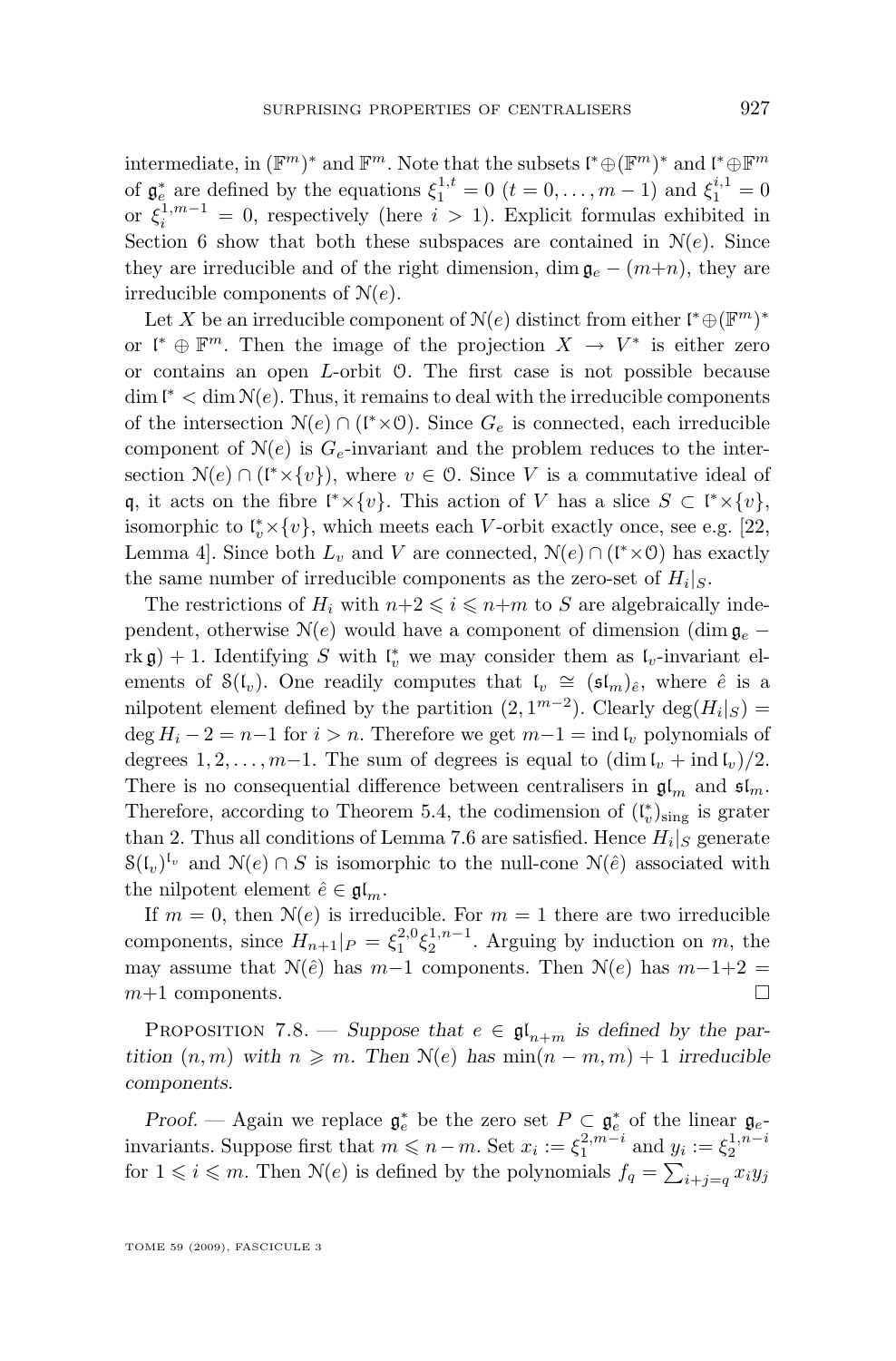with  $2 \leqslant q \leqslant m + 1$ . Each irreducible components is given by a partition  $m = a + b$ , where  $a, b \ge 0$ . It is a linear subspace defined by  $x_1 = \cdots =$  $x_a = 0, y_1 = \cdots = y_b = 0$ . Hence there are exactly  $m + 1$  components.

Consider now the second case, there  $n - m < m$ . Set  $k := n - m$ . Retain the notation for  $x_i$  and  $y_i$ . Set in addition  $z_i := \xi_2^{2,m-i}$ . Then the restrictions of non-linear symmetric invariants  $H_i$  to P are given by the polynomials

$$
f_q = \sum_{i+j=q} x_i y_j \quad \text{with} \quad 2 \leqslant q \leqslant k+1;
$$

and

$$
f_p = \sum_{i+j=p} x_i y_j + \sum_{i+j=p-k} z_i z_j \text{ with } k+2 \leqslant p \leqslant m+1.
$$

For example, here

$$
f_{k+2} = x_1 y_{k+1} + \dots + x_{k+1} y_1 + z_1^2
$$

and

$$
f_{k+3} = x_1 y_{k+2} + \cdots x_{k+2} y_1 + 2 z_1 z_2.
$$

Note that variables  $z_j$  appear in these equations only for  $j \leq m - k$ . The first equations,  $f_q$ , give rise to  $k+1$  irreducible components, each of which is a linear subspace. Take one of these components, defined by  $x_1 = \cdots =$  $x_a = 0, y_1 = \cdots = y_b = 0$  with  $a + b = k$  and let  $P_{a,b}$  be the intersection of this linear subspace with  $N(e)$ . We are going to show that  $P_{a,b}$  is irreducible and that these components do not coincide for distinct partitions  $k = a + b$ .

Let  $P_{a,b}^{\circ}$  be a subset of  $P_{a,b}$ , where  $z_1 \neq 0$ . Then  $P_{a,b}^{\circ}$  is irreducible, because it is defined by the equations

$$
x_{a+1}y_{b+1} = -z_1^2
$$

and

$$
z_j = f_{k+1+j}(\overline{x}, \overline{y}, z_2, \dots, z_{j-1})/z_1 \text{ for } 2 \leqslant j \leqslant m-k.
$$

Note that  $\dim P^{\circ}_{a,b} = \dim \mathfrak{g}_e - (m+n) - \dim \mathfrak{N}(e)$ . On the complement  $P_{a,b} \setminus P_{a,b}^{\circ}$  we have  $z_1 = 0$  and equations  $f_q = 0$  and  $f_p = 0$  reduce to the following

(7.1) 
$$
x_1 = \dots = x_a = y_1 = \dots = y_b = 0,
$$

$$
x_{a+1}y_{b+1} = 0, \quad x_{a+1}y_{b+2} + x_{a+2}y_{b+1} = 0
$$

$$
f_p = \sum_{i+j=p} x_i y_j + (z_2 z_{p-k-2} + \dots + z_{p-k-2} z_2) = 0 \text{ for } k+4 \leq p \leq m+1.
$$

Equations (7.1) are very similar to the original  $f_p$ 's and  $f_q$ 's. Using induction on  $k - m$  and the previous case, where  $n - m \geq m$ , one can say that they define three irreducible components  $P_{a+2,b}(\bar{e}), P_{a+1,b+1}(\bar{e}),$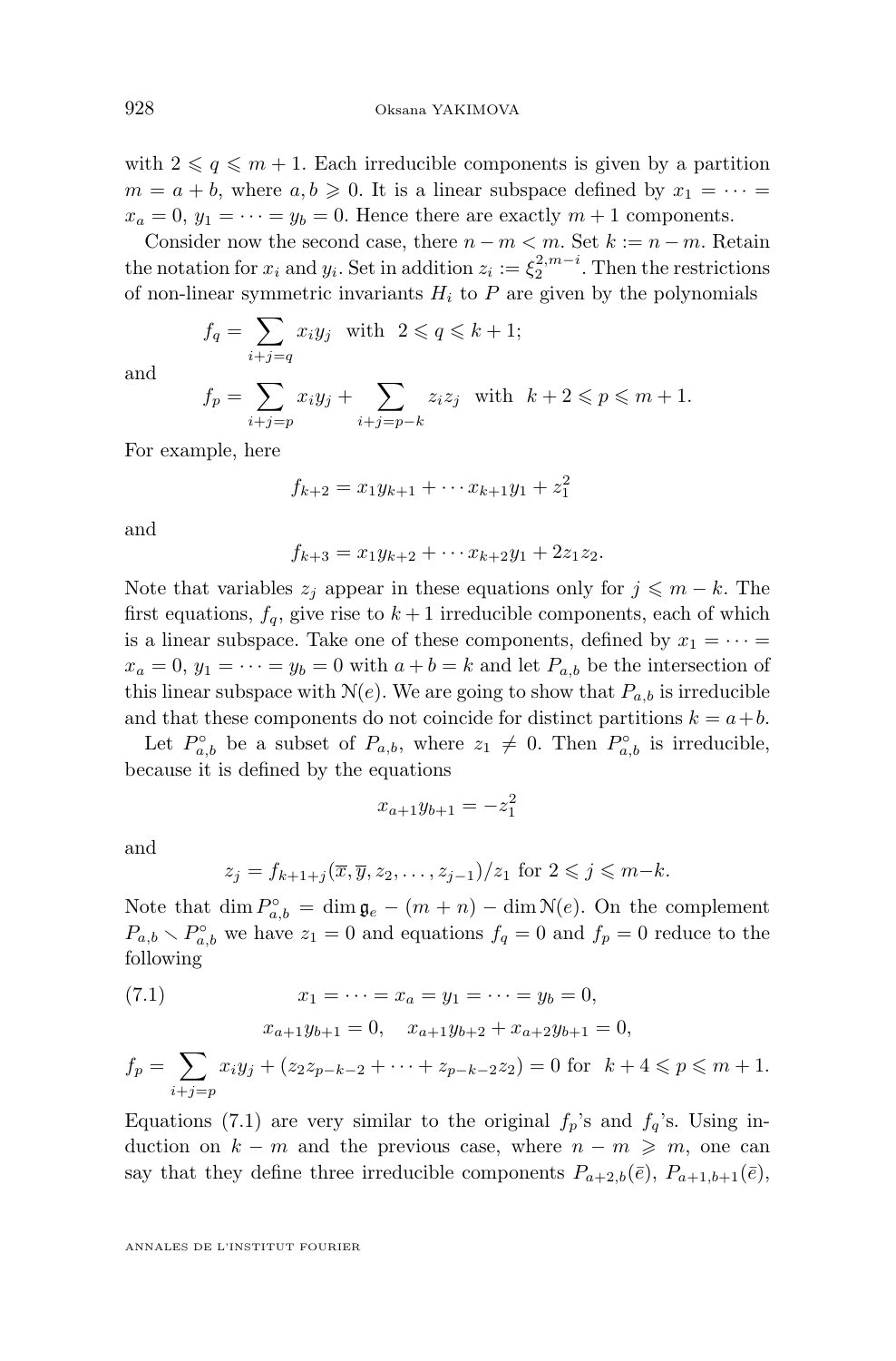<span id="page-27-0"></span> $P_{a,b+2}(\bar{e})$  of the null-cone associated with a nilpotent element  $\bar{e}$  with Jordan blocks  $(n+2, m)$ . One thing, which we should keep in mind, is that for  $\bar{e}$  variables  $z_2, \ldots z_{m-k-1}$  are used instead of  $z_1, \ldots, z_{m-k-2}$ . Since  $\dim \mathcal{N}(e) = \dim \mathcal{N}(\bar{e}),$  the complement  $P_{a,b} \setminus P_{a,b}^{\circ}$  is an irreducible subset of dimension dim  $N(e) - 1$ . In particular, it could not be a component of  $N(e)$  and we have proved that  $P_{a,b}$  is an irreducible component.

Suppose that  $a' + b' = k$  and  $a' \neq a$ . Then either  $a' > a$  or  $b' > b$ . Anyway, if  $P_{a',b'} = P_{a,b}$ , then  $x_{a+1}y_{b+1}$  is zero on  $P_{a,b}$ . Hence  $z_1$  is also zero on it. A contradiction, since we know that  $z_1 \neq 0$  defines a non-empty open subset  $P_{a,b}^{\circ} \subset P_{a,b}$ .

There should be a combinatorial formula for the number of components. Unfortunately, we do not have enough information even to make a conjecture. Apart from two cases considered in this section, little is known. If the partition is rectangular, *i.e.*, all Jordan blocks are of the same size, then  $\mathfrak{g}_e$ is a Takiff Lie algebra and the null-cone is irreducible, see [\[12,](#page-32-0) Appendix]. A direct calculation shows that the number of irreducible components for the partition  $(3, 2, 1)$  is 4.

#### **8. Further results on the null-cone**

Suppose that  $\mathfrak{g} \subset \mathfrak{gl}(\mathbb{V})$  is either  $\mathfrak{sp}(\mathbb{V})$  or  $\mathfrak{so}(\mathbb{V})$  and  $e \in \mathfrak{g}$  is such that  $i' = i$  for all i (in terms of Lemma [1.1\)](#page-6-0). Here we prove that each irreducible component of  $N(e)$  has dimension dim  $\mathfrak{g}_e$ −rk g. Similar result was obtained in [\[15,](#page-32-0) Section 5] for all nilpotent elements in  $\tilde{\mathfrak{g}} = \mathfrak{gl}(\mathbb{V})$ . Our proof uses the same strategy.

For  $m \in \{1, \ldots, k\}$ , partition the set  $\{1, \ldots, m\}$  into pairs  $(j, m - j + 1)$ . If  $m$  is odd, then there will be a "singular pair" in the middle consisting of the singleton  $\{(m+1)/2\}$ . Let  $V_m$  denote the subspace of  $\tilde{\mathfrak{g}}_e$  spanned by all  $\xi_i^{j,s}$  with  $i+j=m+1$  and set  $V := \bigoplus_{m\geq 1} V_m$ . Using the basis  $\{(\xi_i^{j,s})^*\}$ of  $\widetilde{\mathfrak{g}}_i^*$  dual to the basis  $\{\xi_i^{j,s}\}\,$ , we shall regard the dual spaces  $V_i^*$  and  $V^*$ as subspaces of  $\widetilde{\mathfrak{g}}_e^*$ .<br>Since if for a

Since  $i' = i$  for all i, the restriction of the g-invariant form on V to each  $\mathbb{V}_i$  is non-degenerate. Hence the partition into pairs  $(j, m - j + 1)$  can be pushed down to  $\mathfrak{g}_e$ . Each  $V_m$  is preserved by  $\sigma$ , where  $\sigma$  is an involution of  $\widetilde{\mathfrak{g}}$ with  $\mathfrak{g} = \widetilde{\mathfrak{g}}^{\sigma}$ . Let  $\widetilde{\mathfrak{g}} = \mathfrak{g} \oplus \widetilde{\mathfrak{g}}_1$  be the corresponding symmetric decomposition. Let us identify  $\mathfrak{g}_e^*$  with the annihilator of  $\widetilde{\mathfrak{g}}_{1,e}$  in  $\widetilde{\mathfrak{g}}_e^*$ . Then the expressions  $V^*$  $V_{\mathfrak{g},m}^* := V_m^* \cap \mathfrak{g}_e^*$  make sense and  $V_{\mathfrak{g},m}^* = (V_m^*)^{\sigma}$ , similarly set  $V_{\mathfrak{g}}^* := V^* \cap \mathfrak{g}^*$ . Note also that

$$
\bar{\mathfrak{g}} := \mathfrak{g} \cap \mathfrak{gl}(\mathbb{V}[1] \oplus \cdots \oplus \mathbb{V}[k-1])
$$

TOME 59 (2009), FASCICULE 3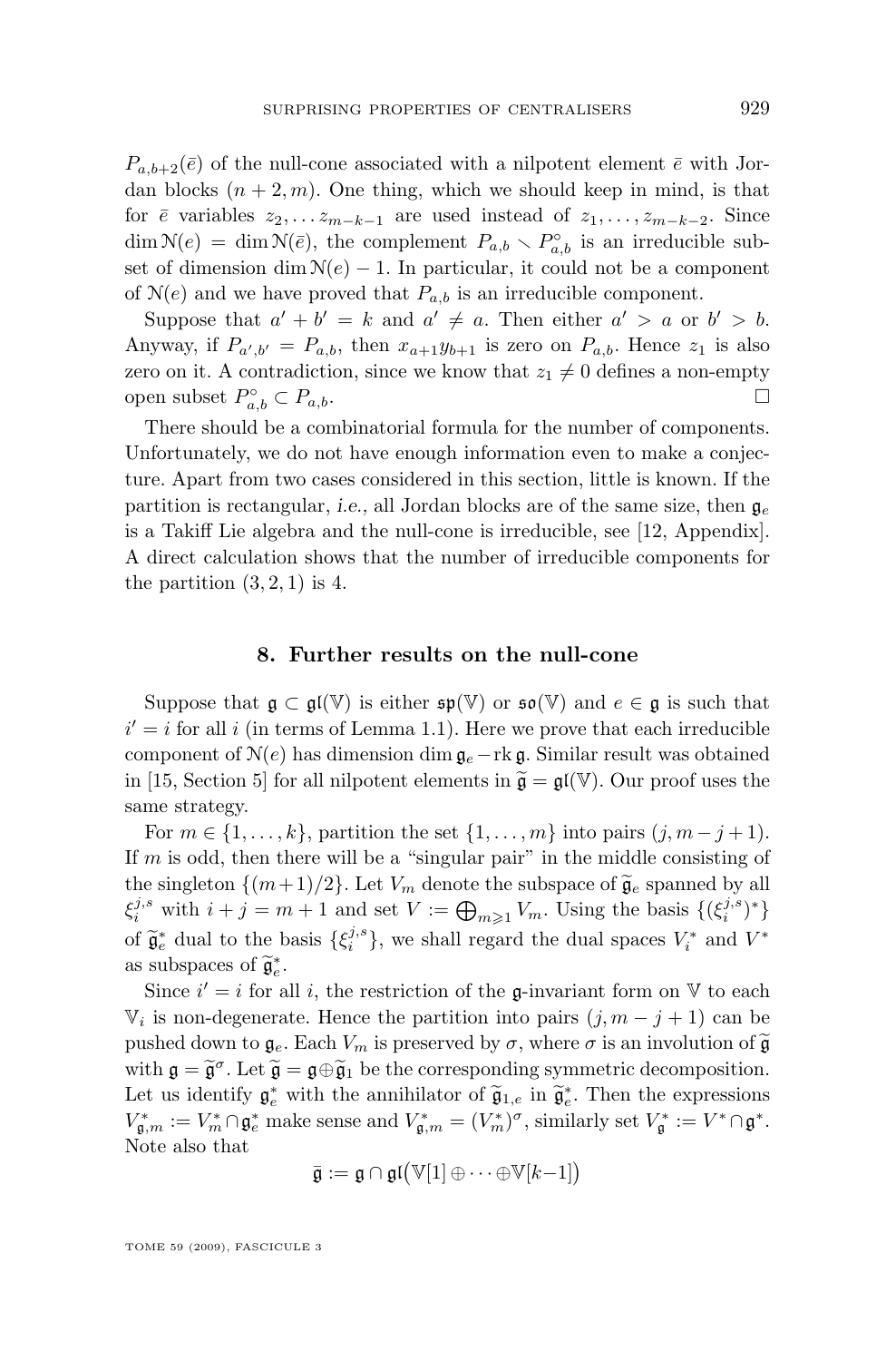is a semisimple subalgebra of  $\mathfrak{g}$ , either  $\mathfrak{so}(\mathbb{V}[1]\oplus\cdots\oplus\mathbb{V}[k-1])$  or  $\mathfrak{sp}(\mathbb{V}[1]\oplus\cdots\oplus\mathbb{V}[k-1]),$  depending on  $\mathfrak{g}.$  Likewise  $\mathfrak{g}_k := \mathfrak{g}\cap\mathfrak{gl}(\mathbb{V}_k)$  is either  $\mathfrak{so}(\mathbb{V}_k)$  or  $\mathfrak{sp}(\mathbb{V}_k)$ .

Set  $n := \dim V$ . Let  $\Delta_i \in \mathbb{F}[\tilde{\mathfrak{g}}]^{\mathfrak{g}}$  (with  $1 \leq i \leq n$ ) be the coefficients of the characteristic polynomial. Unlike Section [6,](#page-19-0) here we consider  $\Delta_i$  as elements of  $\mathcal{S}(\tilde{\mathfrak{g}})$ . Set  $F_i := \Delta_{2i}|_{\mathfrak{g}^*}$  for all i in the range  $1 \leq i \leq \text{rk } \mathfrak{g}$ . Note that all  $\Delta_i$  with odd *i* are zero on  $\mathfrak{g}^*$ . As was proved in [\[15,](#page-32-0) Theorem 4.2] and Lemma 4.5, the polynomials  ${}^eF_i$  are algebraically independent and in the symplectic case they generate  $\mathcal{S}(\mathfrak{g}_e)^{\mathfrak{g}_e}$ . Let  $\mathcal{N}_F(e) \subset \mathfrak{g}_e^*$  be the zero set of the polynomials  ${}^e\!F_i$ .

THEOREM 8.1. — *Suppose that*  $\mathfrak{g}$  and  $e \in \mathfrak{g}$  *satisfy the assumptions of this section. Then there exists a linear subspace*  $W_{\mathfrak{g}} = \bigoplus_{m \geq 1} W_{\mathfrak{g},m}$  *in*  $V_{\mathfrak{g}}^*$ *of dimension*  $\text{rk } \mathfrak{g}$  *such that*  $W_{\mathfrak{g},m} \subset V_{\mathfrak{g},m}^*$  *for all*  $m$  *and*  $W_{\mathfrak{g}} \cap N_F(e) = \{0\}.$ 

*Proof.* — We argue by induction on k. If  $k = 1$ , then e is a regular nilpotent element, all  ${}^e\!F_i$  are linear functions and they form a basis of  $\mathfrak{g}_e$ . Hence  $\mathcal{N}_F(e) = \{0\}$  and there is nothing to prove. Assume that  $k > 1$  and for all  $k' < k$  the statement is true.

Regard the dual spaces  $\bar{\mathfrak{g}}^*$  and  $\mathfrak{g}_k^*$  as subspaces of  $\mathfrak{g}^*$ . Note that  $e = e_k + \bar{e}$ where  $e_k$  and  $\bar{e}$  are the restrictions of e to  $\mathbb{V}[k]$  and  $\mathbb{V}[1] \oplus \cdots \oplus \mathbb{V}[k-1]$ , respectively. Clearly,  $e_k$  is a regular nilpotent element in  $\mathfrak{g}_k$  and  $\bar{e} \in \bar{\mathfrak{g}}$  is a nilpotent element with Jordan blocks of sizes  $d_1 + 1, \ldots, d_{k-1} + 1$ . Note that  $V_{\mathfrak{g},m}^* \subset (\bar{\mathfrak{g}}_{\bar{e}})^*$  for  $m < k$ .

The restriction of  ${}^eF_i$  (with  $1 \leqslant 2i \leqslant n-d_k-1$ ) to  $(\bar{\mathfrak{g}}_{\bar{e}})^*$  can be obtained as follows: first restrict  $\Delta_{2i}$  to the dual of  $\mathfrak{gl}(\mathbb{V}[1]\oplus\cdots\oplus\mathbb{V}[k-1])$ , getting again a coefficient of the characteristic polynomial, then restrict it further to  $\bar{\mathfrak{g}}$  and apply the  $\bar{e}F$ -construction. Hence by the inductive hypothesis there is a subspace  $\overline{W}_{\bar{\mathfrak g}}=\bigoplus_{m=1}^{k-1} W_{\mathfrak g,m}$  with  $W_{\mathfrak g,m}\subset V_{\mathfrak g,m}^*$  such that  $\dim \overline{W}_{\bar{\mathfrak g}}= \mathop{\mathrm{rk}} \bar{\mathfrak g}$ and  $\overline{W}_{\overline{\mathfrak{g}}} \cap \mathcal{N}_F(\overline{e}) = \{0\}.$ 

Consider the remaining invariants. For  $0 \leq q \leq d_k+1$  set  $\hat{\varphi}_{n-q}$  :=  $e\Delta_{n-q}|_{V^*}$ . By [\[15,](#page-32-0) Lemma 5.1], each  $\hat{\varphi}_{n-q}$  is an element of  $\mathcal{S}(V_k)$ . Let  $X \subset V_k^*$  be the zero locus of the  $\hat{\varphi}_{\ell}$  with  $n \geqslant \ell \geqslant n-d_k-1$ . Note that

$$
\mathcal{N}_F(e) \cap (\overline{W}_{\overline{\mathfrak{g}}} \oplus V_{\mathfrak{g},k}^*) = (\mathcal{N}_F(\overline{e}) \cap \overline{W}_{\overline{\mathfrak{g}}}) \times (X \cap \mathfrak{g}^*) = X \cap \mathfrak{g}^*.
$$

Thereby it remains to show that the intersection  $X \cap \mathfrak{g}^*$  has no irreducible components of dimension bigger than dim  $V_{\mathfrak{a},k} - \text{rk } \mathfrak{g} + \text{rk } \bar{\mathfrak{g}}$ .

The description of X in terms of tuples  $\bar{s} := (s_1, \ldots, s_k)$  with  $s_i \in \mathbb{Z}_{\geqslant 0}$ is given in [\[15,](#page-32-0) Lemma 5.2]. Denote by  $X_{\bar{s}}$  the subspace of  $V_k^*$  consisting k of all  $\gamma \in V_k^*$  such that  $\xi_{k-i+1}^{i,d_i-t}(\gamma) = 0$  for  $0 \leqslant t < s_i$ . The variety X is a union of linear subspaces  $X = \bigcup_{|\bar{s}| = d_k + 1} X_{\bar{s}}$ , where  $|\bar{s}| := s_1 + s_2 + \cdots + s_k$ .

ANNALES DE L'INSTITUT FOURIER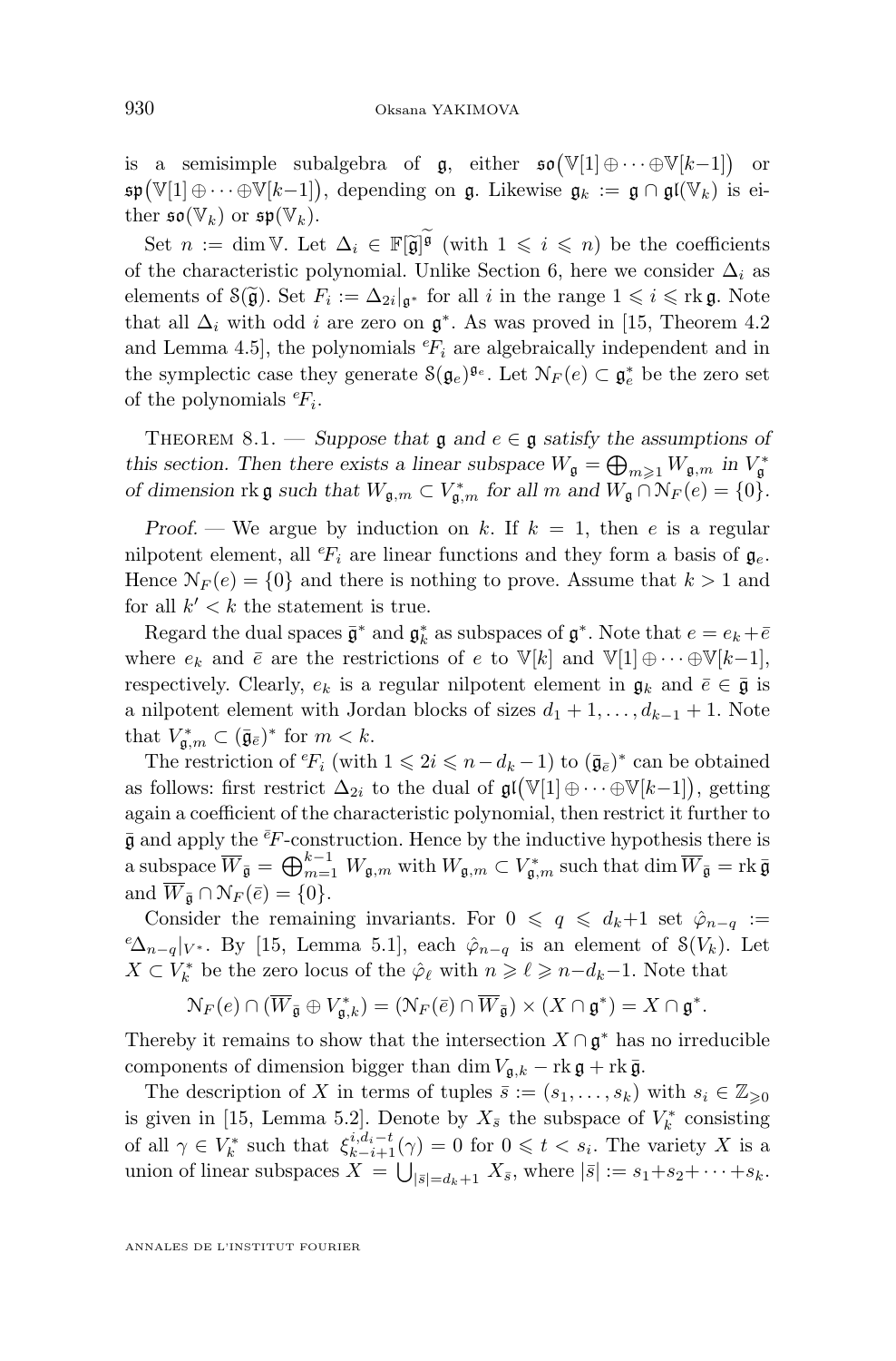In particular, all irreducible components of  $X$  have dimension equal to  $\dim V_k - (d_k + 1)$ . Then restricted to  $\mathfrak{g}^*$  not all of the linear equations  $\xi_{k-i+1}^{i,d_i-t} = 0$  stay independent,  $\xi_{k-i+1}^{i,d_i-t}$  becomes proportional to  $\xi_i^{k-1+1,d_i-t}$ and if k is even, then  $\xi_{\ell}^{\ell,t}$  with  $2\ell = k$  and even t vanishes on  $\mathfrak{g}^*$  completely. Summing up, each component of  $X \cap \mathfrak{g}^*$  has dimension greater than or equal to dim  $V_{a,k} - r$ , where  $r = (d_k + 1)/2$  if  $d_k$  is odd,  $r = d_k/2$  if  $d_k$  is even and k is odd and finally if both  $d_k$  and k are even, then  $r = (d_k + 1)/2$ . In any case,  $r = \text{rk } \mathfrak{g} - \text{rk } \bar{\mathfrak{g}}$ . Therefore we can find a subspace  $W_{\mathfrak{g},k} \subset V_{\mathfrak{g},k}^*$  such that  $X \cap W_{\mathfrak{g},k} = 0$  and dim  $W_{\mathfrak{g},k} = \text{rk } \mathfrak{g} - \dim \overline{W}_{\overline{\mathfrak{g}}}$ . The required subspace  $W_{\mathfrak{g}}$  is equal to  $\overline{W}_{\overline{\mathfrak{g}}} \oplus W_{\mathfrak{g},k}$ .

Each component of  $\mathcal{N}_F(e)$  is a conical Zariski closed subset of  $\mathfrak{g}_e^*$  and we found a subspace  $W_{\mathfrak{g}} \subset \mathfrak{g}_e^*$  of dimension rk  $\mathfrak{g}$  such that  $\mathcal{N}_F(e) \cap W_{\mathfrak{g}} = \{0\}.$ Hence

COROLLARY 8.2. — All irreducible components of  $N_F(e)$  have codimension  $rk \mathfrak{g}$  in  $\mathfrak{g}_e^*$  and  ${}^eF_1, \ldots, {}^eF_{rk \mathfrak{g}}$  is a regular sequence in  $\mathfrak{S}(\mathfrak{g}_e)$ .

Clearly  $N(e)$  is a subset of  $N_F(e)$  and each irreducible component of  $N(e)$  has dimension grater or equal than dim  $\mathfrak{g}_e$  – rk g. Therefore we get the following.

COROLLARY 8.3. — All irreducible components of the null-cone  $\mathcal{N}(e) \subset$  $\mathfrak{g}_e^*$  have codimension rk  $\mathfrak{g}$  in  $\mathfrak{g}_e^*$ .

Let  $X \subset \mathbb{A}_{\mathbb{F}}^d$  be a Zariski closed set and let  $x = (x_1, \ldots, x_d)$  be a point of X. Let I denote the defining ideal of X in the coordinate algebra  $A =$  $\mathbb{F}[X_1,\ldots,X_d]$  of  $\mathbb{A}^d_{\mathbb{F}}$ . Each nonzero  $f \in \mathcal{A}$  can be expressed as a polynomial in  $X_1-x_1,\ldots,X_d-x_d$ , say  $f = f_k+f_{k+1}+\cdots$ , where  $f_i$  is a homogeneous polynomial of degree i in  $X_1-x_1, \ldots, X_d-x_d$  and  $f_k \neq 0$ . We set  $\text{in}_x(f) :=$  $f_k$  and denote by  $\text{in}_x(I)$  the linear span of all  $\text{in}_x(f)$  with  $f \in I \setminus \{0\}$ . This is an ideal of A and the affine scheme  $TC_x(X) := \text{Spec } \mathcal{A}/\text{in}_x(I)$  is called the *tangent cone* to X at x.

If **g** is of type D, then  $n = 2q$  and  $F_p = P^2$ , where P is the Pfaffian. Set  $H_i := {}^e F_i$  for all i in types B, C and for  $2i < n$  in type D; and in type D set in addition  $H_q := P$ . In exactly the same way as in [\[15,](#page-32-0) Subsection 5.4], one can obtain another corollary.

COROLLARY 8.4. — Let N be the nilpotent cone of  $\mathfrak g$  and  $F_i$  as above. *Suppose that*  $\mathfrak g$  *and a nilpotent element*  $e \in \mathfrak g$  *satisfies the assumptions of this section. Set*  $r = \dim \mathfrak{g}_e$ . Then

$$
TC_e(\mathcal{N}(\mathfrak{g})) \cong \mathbb{A}_\mathbb{F}^{\dim \mathfrak{g}-r} \times \operatorname{Spec} \mathcal{S}(\mathfrak{g}_e)/(H_1,\ldots,H_{\operatorname{rk} \mathfrak{g}})
$$

*as affine schemes.*

TOME 59 (2009), FASCICULE 3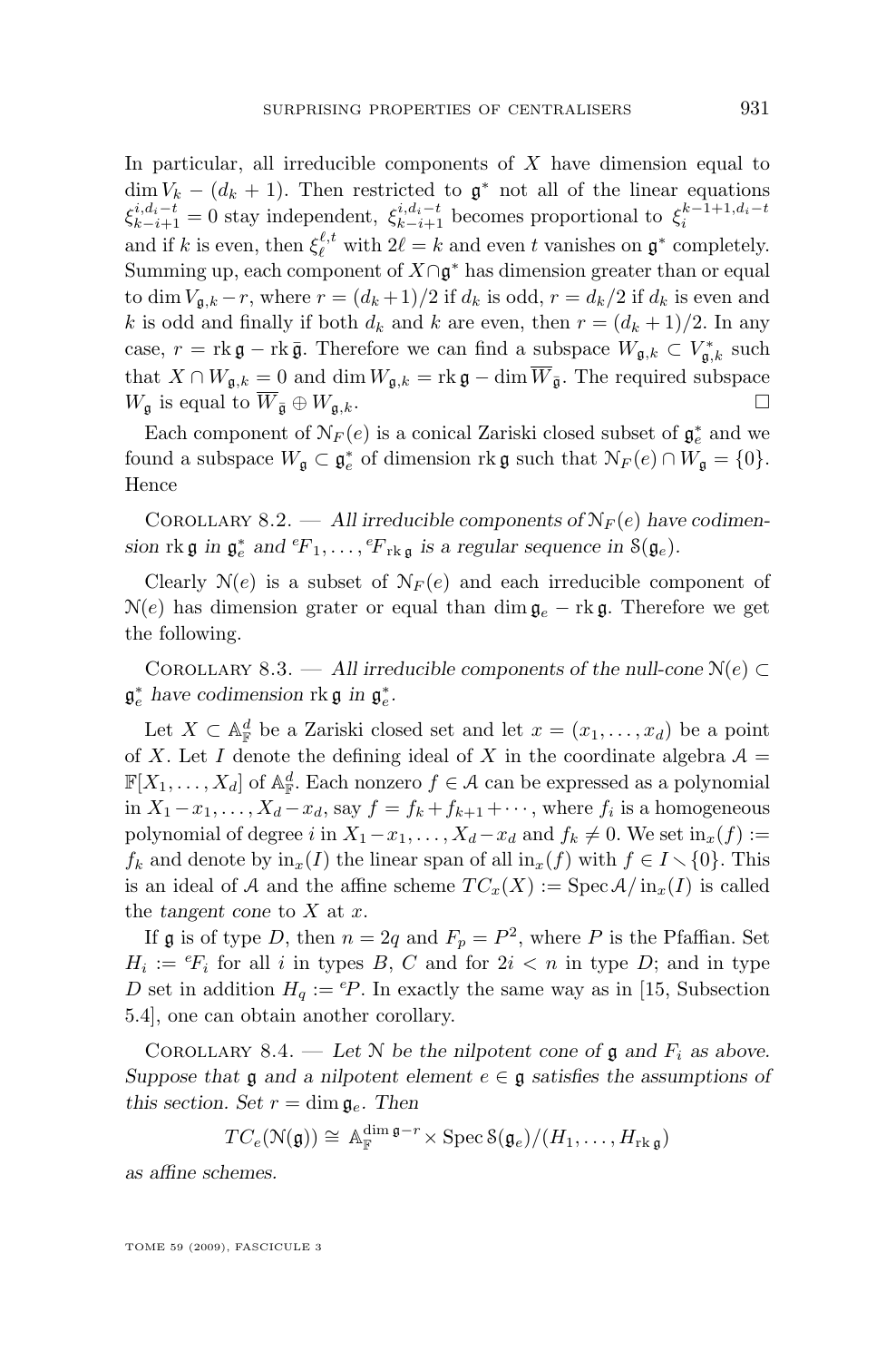<span id="page-30-0"></span>Question 8.5. – Suppose that  $\mathfrak{g} = \mathfrak{so}(\mathbb{V})$  and  $i' = i$  for a nilpotent element  $e \in \mathfrak{g}$ . Is it true that  $H_1, \ldots, H_{rk}$  generate the whole algebra of symmetric  $g_e$ -invariants? The first step is to show that generic fibres of the morphism  $\mathfrak{g}_e^* \to \operatorname{Spec}(\mathbb{F}[H_1,\ldots,H_{\operatorname{rk} \mathfrak{g}}])$  are connected. Then the subalgebra  $\mathbb{F}[H_1,\ldots,H_{\text{rk}\,\mathfrak{g}}]$  will be algebraically closed in  $\mathcal{S}(\mathfrak{g}_e)$ , see Theorem A.1 in the Appendix. Since it has the right transcendence degree, ind  $\mathfrak{g}_e$ , it will be shown that at least  $\mathcal{S}(\mathfrak{g}_e)^{\mathfrak{g}_e} \subset \text{Quot }\mathbb{F}[H_1,\ldots,H_{\text{rk}\,\mathfrak{g}}].$ 

Related, but a slightly different question, is whether  $\mathcal{S}(\mathfrak{g}_e)^{\mathfrak{g}_e}$  is free for the nilpotent elements considered above (in the orthogonal case, the symplectic case is covered by [\[15\]](#page-32-0)). According to Kac's generalisation of Popov's conjecture, see footnote 1 on page 192 in [\[9\]](#page-32-0), it should be.

#### **Appendix A. When generic fibres of a morphism are connected**

Let k be an algebraically closed field of characteristic zero. Suppose that we have a dominant morphism  $\varphi: X \to Y$  of irreducible affine varieties. Regard  $\mathbb{k}[Y]$  as a subalgebra of  $\mathbb{k}[X]$  and  $\mathbb{k}(Y)$  is a subfield of  $\mathbb{k}(X)$ . Let us say that  $\mathbb{k}[Y]$  is algebraically closed in  $\mathbb{k}[X]$ , if each element of  $\mathbb{k}[X]$ , which is algebraic over  $\mathbb{k}(Y)$ , lies in  $\mathbb{k}(Y)$ . The following theorem is probably very well known. The proof given below is due to E.B. Vinberg, who explained it to his students at the Moscow University some twenty years ago.

THEOREM A.1. — *Generic fibres of*  $\varphi$  *are connected if and only if*  $\mathbb{K}[Y]$ *is algebraically closed in* k[X]*.*

*Proof.* — Suppose first that  $\mathbb{k}[Y]$  is algebraically closed in  $\mathbb{k}[X]$ . The algebra  $\mathbb{K}[Y]$  is finitely generated by the assumptions on Y. Let us choose a finite set of generators and let  $K \subset \mathbb{k}$  be a subfield generated by their coefficients. Then  $\varphi$  is defined over K.

In this proof we say that a point  $y \in Y$  is *generic* if the corresponding map  $y: K[Y] \to \mathbb{k}$  is a monomorphism. Informally speaking, being generic means that the coordinates of y are very transcendental elements of  $\mathbbk$  with respect to the subfield  $K$ . These generic y's form a dense, not necessary open, subset. Since the points  $u \in Y$  such that  $\varphi^{-1}(u)$  is connected form a closed subset, is suffices to prove that  $\varphi^{-1}(y)$  is connected for each generic y.

Suppose  $y$  is generic in the above sense. Then

$$
\Bbbk[\varphi^{-1}(y)]=\Bbb K[X]\otimes_{\Bbb K[Y]}\Bbbk=\Bbb K[Y]^{-1}\Bbb K[X]\otimes_{\Bbb K(Y)}\Bbbk,
$$

ANNALES DE L'INSTITUT FOURIER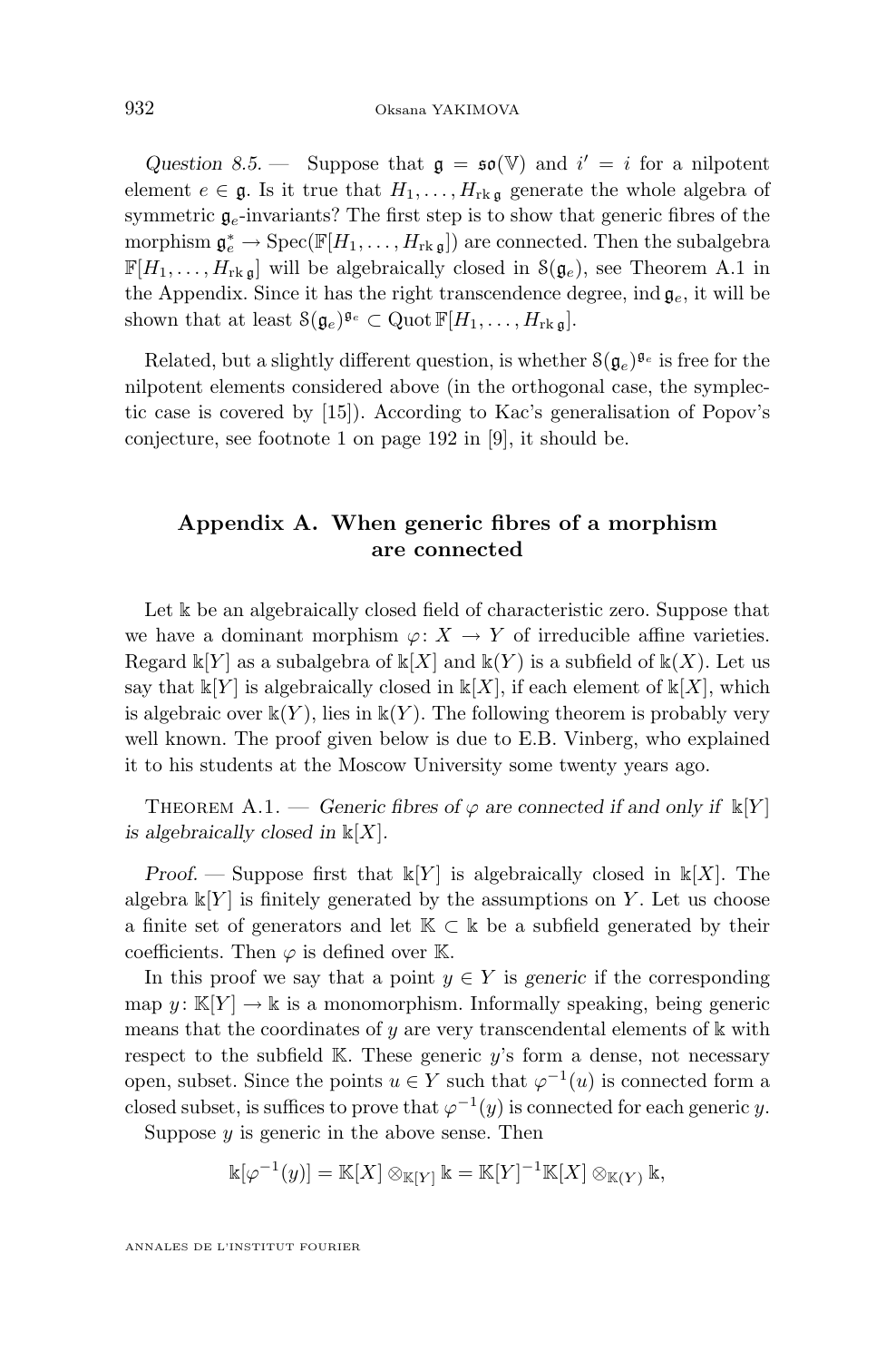where  $\mathbb{K}[Y]$  is embedded into k by y and the last equality holds because all elements of  $\mathbb{K}[Y]$  are invertible.

Note that a  $\mathbb{K}(Y)$ -algebra  $\mathbb{K}[Y]^{-1}\mathbb{K}[X]$  contains no zero-divisors. (Indeed, if  $pq = 0$  in  $\mathbb{K}[Y]^{-1}\mathbb{K}[X]$ , then multiplying p and q by suitable *invertible* elements of  $K[Y]$ , we may assume that  $p, q \in K[X]$ . Hence either p or q is zero.) This property might not be preserved by the field extension  $K \subset \mathbb{k}$ . Nevertheless, there are no nilpotent elements in  $\mathbb{k}[\varphi^{-1}(y)]$ . In other words, a generic fibre is reduced. If the fibre over  $y$  is not connected, then over some Galois extension  $\mathbb{K}(Y) \subset L$ , the algebra  $A := \mathbb{K}[Y]^{-1}\mathbb{K}[X] \otimes_{\mathbb{K}(Y)} L$ decomposes into a direct sum of indecomposable ideals

$$
A = A_1 \oplus \cdots \oplus A_m \quad \text{with} \quad m > 1.
$$

Let  $\Gamma$  be the Galois group of the extension  $\mathbb{K}(Y) \subset L$ . Then  $\mathbb{K}[Y]^{-1}\mathbb{K}[X] =$  $A^{\Gamma}$ . Since this algebra contains no zero-divisors, it could not be a direct sum of two non-trivial ideals. On the other hand, each Γ-orbit in the set of ideals  $A_i$  gives rise to an ideal of  $A^{\Gamma}$ . Therefore  $\Gamma$  acts transitively on the set  $\{A_i \mid i = 1, \ldots, m\}$ . Let  $\Delta \subset \Gamma$  be the normaliser of  $A_1$ . Note that  $|\Gamma/\Delta| = m$ , hence  $\Delta$  is a proper subgroup.

Choose a subset  $\{\gamma_2,\ldots,\gamma_m\}\subset \Gamma$  such that  $A_i = \gamma_i \cdot A_1$ . If  $a \in A^{\Gamma}$ , then  $a = (a_1, \gamma_2 \cdot a_1, \ldots, \gamma_m \cdot a_1)$ , where  $a_1 \in A_1^{\Delta}$ . Thus  $\mathbb{K}[Y]^{-1}\mathbb{K}[X] \cong$  $A_1^{\Delta}$ . The field L is embedded into  $A_1$  and into any of the other ideals. Threfore  $L^{\Delta}$  is embedded into  $A_1^{\Delta}$ . We get a non-trivial extension of  $\mathbb{K}(Y)$ , which is contained in  $\mathbb{K}[Y]^{-1}\mathbb{K}[X]$ , *i.e.*,  $\mathbb{K}(Y) \subset L^{\Delta} \subset \mathbb{K}[Y]^{-1}\mathbb{K}[X]$ . This means that neither  $\mathbb{K}[Y]$  nor  $\mathbb{K}[Y]$  is algebraically closed in  $\mathbb{K}[X]$  or  $\mathbb{K}[X]$ , respectively. A contradiction!

Now suppose that there exists  $f \in \mathbb{k}[X]$ , which is algebraic over  $\mathbb{k}(Y)$ , but is not an element of  $\mathbb{k}(Y)$ . Then there is an open subset  $U \subset Y$  such that f takes a finite number of values, more than one, on each fibre  $\varphi^{-1}(y)$ with  $y \in U$ . These values correspond to distinct connected components of  $\varphi^{-1}$  $(y).$ 

*Remark A.2.* — Generic fibres of  $\varphi$  are irreducible if and only if the field  $\mathbb{k}(Y)$  is algebraically closed in the field  $\mathbb{k}(X)$ , see e.g. [\[20,](#page-32-0) Chapter 2, Section 6.1. In case  $X$  and  $Y$  are normal, connectedness of generic fibres implies irreducibility, see [\[1,](#page-32-0) Proposition 4]. In general, this is not true.

Here is an example taken form [\[1\]](#page-32-0) of a dominant morphism with connected but reducible generic fibres.

*Example A.3.* — Let  $X \subset \mathbb{A}^3$  be the irreducible hypersurface defined by the equation  $x^2 = y^2 z$ . Consider the morphism from X to  $Y = \mathbb{k}$  given by  $(x, y, z) \mapsto z$ . For any  $c \neq 0$ , the fibre over  $c \in \mathbb{k}$  consists of two intersecting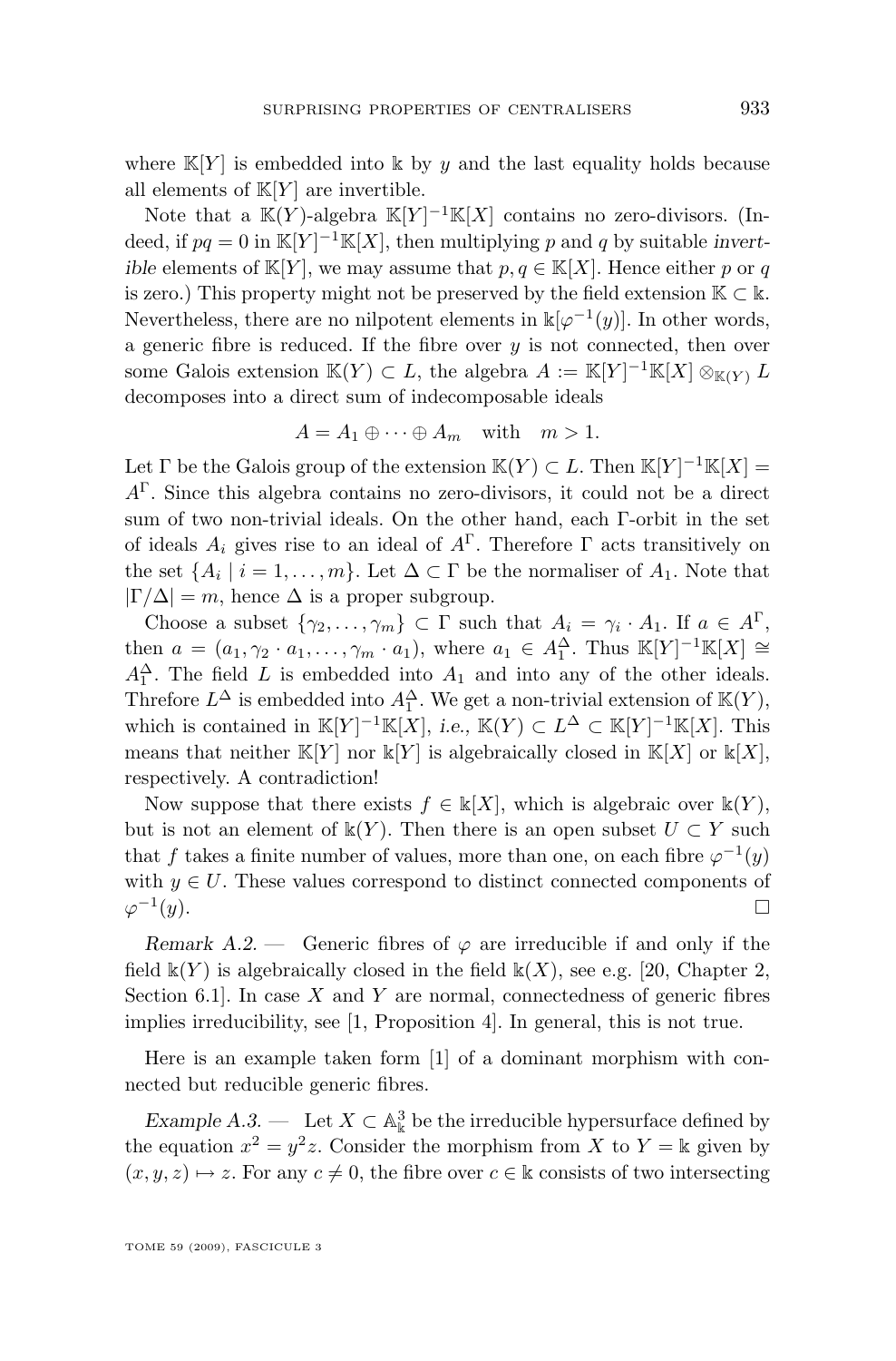<span id="page-32-0"></span>lines. Hence it is connected and reducible. The set of intersection points  $(0, 0, z)$  coincides with the singular locus of X. Evidently, X is not normal.

#### BIBLIOGRAPHY

- [1] I. V. Arzhantsev, "On the actions of reductive groups with a one-parameter family of spherical orbits", *Mat. Sb.* **188** (1997), no. 5, p. 3-20.
- [2] J. Brown & J. Brundan, "Elementary invariants for centralisers of nilpotent matrices", arXiv:math.RA/0611024.
- [3] D. H. Collingwood & W. M. McGovern, *Nilpotent orbits in semisimple Lie algebras*, Van Nostrand Reinhold Mathematics Series, Van Nostrand Reinhold Co., New York, 1993, xiv+186 pages.
- [4] R. CUSHMAN & M. ROBERTS, "Poisson structures transverse to coadjoint orbits", *Bull. Sci. Math.* **126** (2002), no. 7, p. 525-534.
- [5] W. L. Gan & V. Ginzburg, "Quantization of Slodowy slices", *Int. Math. Res. Not.* (2002), no. 5, p. 243-255.
- [6] V. Ginzburg, "Principal nilpotent pairs in a semisimple Lie algebra. I", *Invent. Math.* **140** (2000), no. 3, p. 511-561.
- [7] W. A. DE GRAAF, "Computing with nilpotent orbits in simple Lie algebras of exceptional type", *LMS J. Comput. Math.* **11** (2008), p. 280-297.
- [8] J. C. Jantzen, "Nilpotent orbits in representation theory", in *Lie theory*, Progr. Math., vol. 228, Birkhäuser Boston, Boston, MA, 2004, p. 1-211.
- [9] V. G. Kac, "Some remarks on nilpotent orbits", *J. Algebra* **64** (1980), no. 1, p. 190- 213.
- [10] B. Kostant, "Lie group representations on polynomial rings", *Amer. J. Math.* **85** (1963), p. 327-404.
- [11] J. F. KURTZKE, JR., "Centralizers of irregular elements in reductive algebraic groups", *Pacific J. Math.* **104** (1983), no. 1, p. 133-154.
- [12] M. MUSTAȚĂ, "Jet schemes of locally complete intersection canonical singularities", *Invent. Math.* **145** (2001), no. 3, p. 397-424, With an appendix by David Eisenbud and Edward Frenkel.
- [13] M. G. Neubauer & B. A. Sethuraman, "Commuting pairs in the centralizers of 2-regular matrices", *J. Algebra* **214** (1999), no. 1, p. 174-181.
- [14] A. I. OOMS & M. VAN DEN BERGH, "A degree inequality for Lie algebras with a regular Poisson semi-center", arXiv:0805.1342v1 [math.RT].
- [15] D. I. PANYUSHEV, A. PREMET & O. S. YAKIMOVA, "On symmetric invariants of centralisers in reductive Lie algebras", *J. Algebra* **313** (2007), no. 1, p. 343-391.
- [16] D. I. PANYUSHEV, "On the coadjoint representation of  $\mathbb{Z}_2$ -contractions of reductive Lie algebras", *Adv. Math.* **213** (2007), no. 1, p. 380-404.
- [17] D. I. Panyushev & O. S. Yakimova, "The argument shift method and maximal commutative subalgebras of Poisson algebras", *Math. Res. Lett.* **15** (2008), no. 2, p. 239-249.
- [18] R. W. RICHARDSON, "Commuting varieties of semisimple Lie algebras and algebraic groups", *Compositio Math.* **38** (1979), no. 3, p. 311-327.
- [19] J. Sekiguchi, "A counterexample to a problem on commuting matrices", *Proc. Japan Acad. Ser. A Math. Sci.* **59** (1983), no. 9, p. 425-426.
- [20] I. R. Shafarevich, *Basic algebraic geometry. 1*, second ed., Springer-Verlag, Berlin, 1994, Varieties in projective space, Translated from the 1988 Russian edition and with notes by Miles Reid, xx+303 pages.